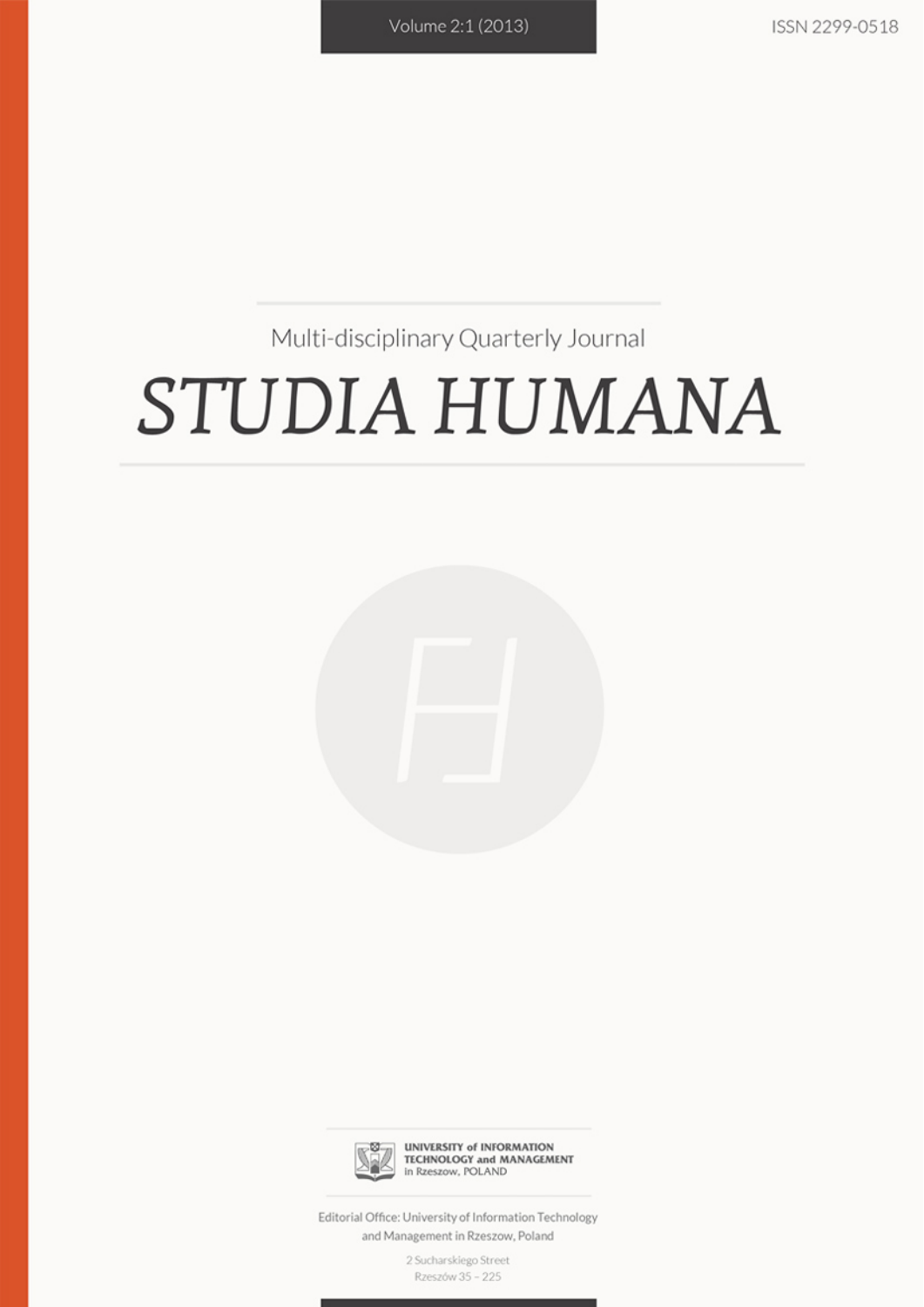

# $Contents$

| Human Action As An Ultimate Given: Ludwig Von Mises' Praxeology As Seen From A Business       |
|-----------------------------------------------------------------------------------------------|
| Hyperinflation and The Destruction of Human Personality ( <i>Joseph T. Salerno</i> )15        |
| Epistemological Imperfections of Transformational Processes in Transitive Countries (Jaroslav |
| Interview: Logical Simulations of Economic Phenomena and Computational (Viktor Winschel)48    |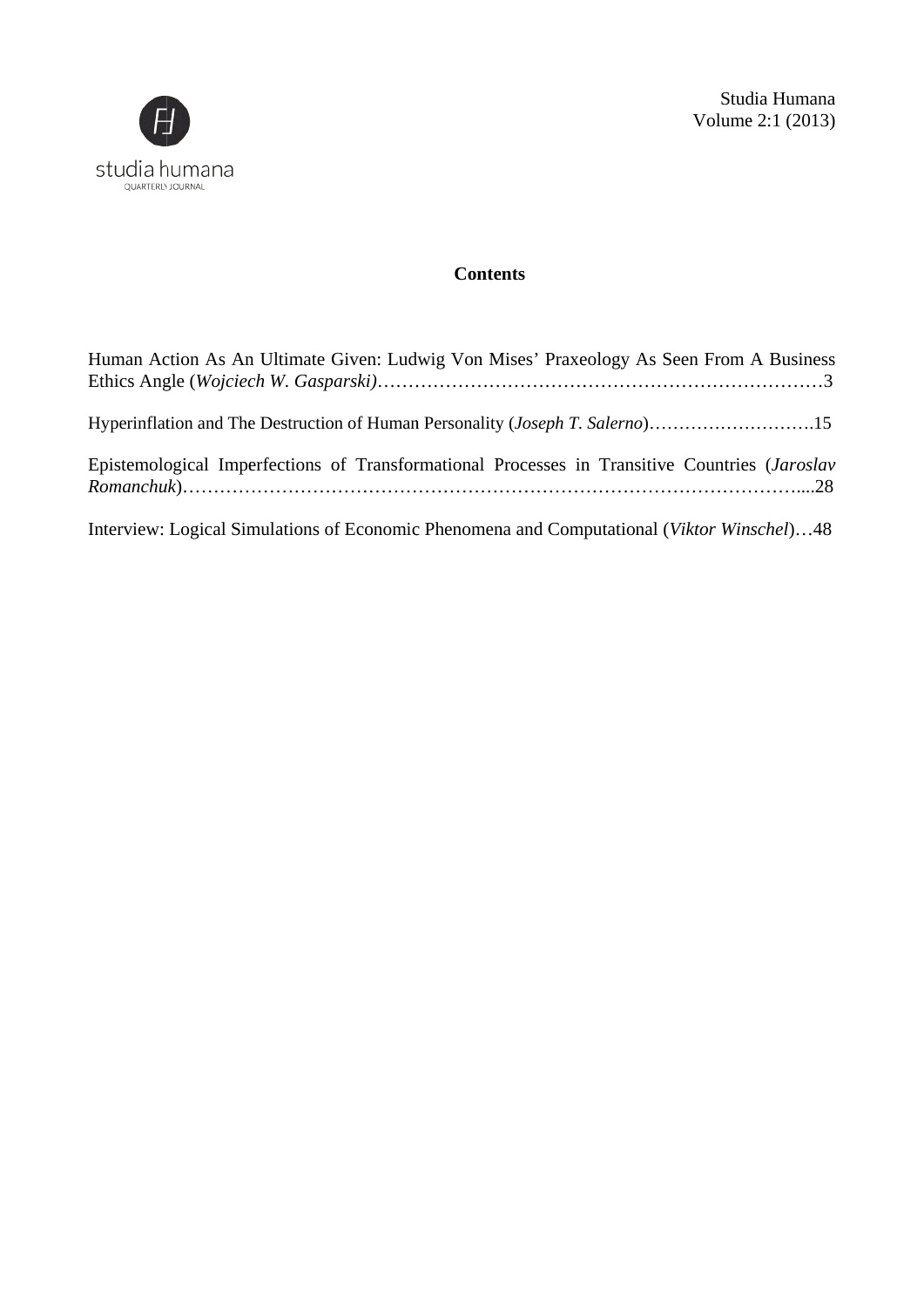Volume 2:1 (2013), pp. 3—14 *Studia Humana* 



# **Human Action As An Ultimate Given: Ludwig Von Mises' Praxeology As Seen From A Business Ethics Angle**

*Wojciech W. Gasparski*

Business Ethics Centre 1 , Koźmiński University, Warsaw, Poland

*e-mail: wgaspars@kozminski.edu.pl*

#### *Abstract:*

Ludwig von Mises (1881-1973) was one of the two parallel followers of the Espinas', a French scholar, human action theory; the other was Tadeusz Kotarbi ński (1886-1981). The former was the founder of the Austrian *praxeology* considered as the aprioristic logic of action, and the latter originated the Polish *prax praxiology* considered as *general methodology*, i.e. epistemology of practice or grammar of action. This paper is intended to characterize the Mises' approach, closely related to his experience; therefore a number of important facts from the life of the Austrian praxeologist, economist and economics philosopher is summarized in the first part of the essay. According to Mises praxeological laws apply to the regularity of phenomena due to the correlations between means and ends which restricts people's freedom of choice and action. Other restrictions of action have their source in physical laws, to which humans must adjust their behavior if they want to live, and physiological laws, i.e. a set of constitutive qualities characteristic of each individual, defining that individual's disposition and susceptibility to environmental. Mises presented his theory in the book *Human Action: A Treatise on Economics* , over nine hundred pages long opus magnum that comprises forty chapters. The present essay is concentrated on praxeology and its relation to economics with special emphasis on the ethical dimension presented in contemporary literature. For praxeology is a part of practical philosophy, or ethics in the broad sense, it is therefore proper to discuss the issue in the ethical context, especially the business ethics angle is relevant for the Misesian praxeology, and 'its hitherto best-developed branch – economics'. Economic knowledge, based on praxeology – says Mises – being an essential element in the structure of human civilization; is 'the foundation upon which modern industrialism and all the moral, intellectual, technological, and therapeutical achievements of the last centuries have been built'. nd economics philosopher is summarized in the first part of the essay. According to Mises<br>al laws apply to the regularity of phenomena due to the correlations between means and<br>restricts people's freedom of choice and acti 86-1981). The former was the gic of action, and the latter e. epistemology of practice or pproach, closely related to his of the Austrian praxeologist, the essay. According to Mises prrelations between means and strictions

#### **1. Introduction**

It is remarkable that the city of Lvov is related to the origin of two human action theories: *praxiology* and *praxeology*. The former was suggested by a young Polish philosopher of Lvov University, Tadeusz Kotarbiński, who delivered his very first paper *The Goal of an Act and the*  Task of the Agent in 1910 at the Philosophical Society seminar in Lvov. The latter was suggested by an Austrian scholar, Ludwig von Mises, born in Lvov, after he had completed his education in Vienna. Both referred to a treatise by Alfred Victor Espinas, a French social scientist: *Les origines*  de la technologie (1897). The former scholar named his theory *praxiology*, the latter – *praxeology*. The former considered praxiology to be *general methodology*, i.e. sui generis epistemology of practice or grammar of action [10], while the latter considered praxeology to be the aprioristic logic of action, therefore the foundation of economics [19].

Tadeusz Kotarbiński and Mario Bunge places praxiology within practical philosophy<sup>2</sup>, or ethics in the broad sense of the word within which the first philosopher identifies: felicitology (the study of a happy life), praxiology (the study of the practical dimension of actions) and ethics in the narrow sense (moral deontology) [17], while the second philosopher identifies: axiology (theory of narrow sense (moral deontology) [17], while the second philosopher identifies: axiology (theory of values), ethics (theory of morals) and praxiology (theory of action) [6]. It is therefore proper to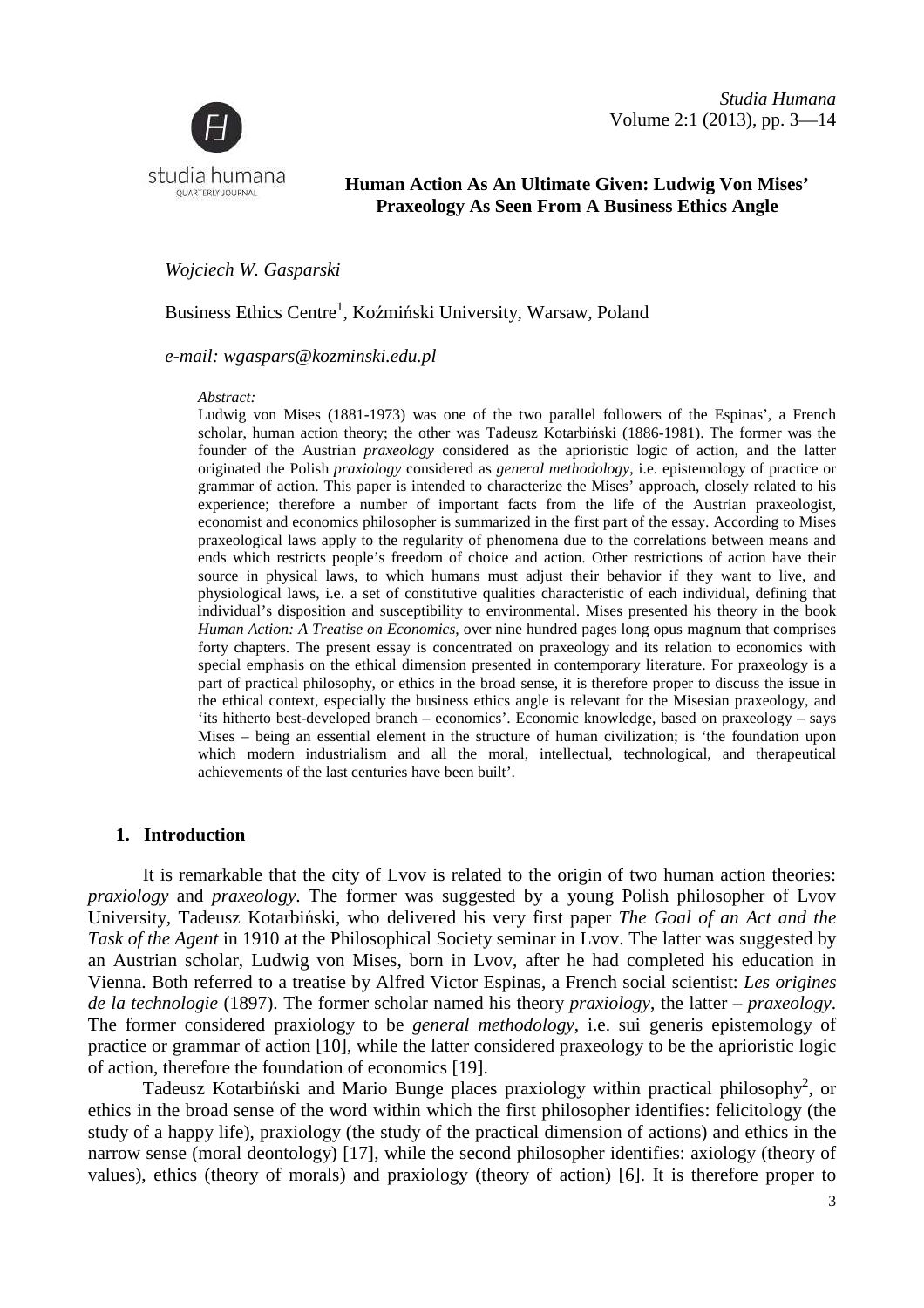discuss praxiology in the ethical context<sup>3</sup>, especially the business ethics angle is relevant for the Mises' praxeology, with which economics is closely related according to the very scholar.

Mises' contribution to the development of praxeology cannot be overestimated; some even think he deserved the Nobel Prize for his lifetime achievement. This is mentioned by his biographer Eamonn Butler, director of the Adam Smith Institute in London, in his book carrying the characteristic title Ludwig von Mises: Fountainhead of the Modern Microeconomics Revolution<sup>4</sup>. The information provided by this book has enabled the present essay to include a number of important facts from the life of the Austrian praxiologist, economist and economics philosopher.

The works of Mises were known to very few Polish readers. As a critic of totalitarian systems, socialism in particular, Mises was the subject of criticism in the times of real socialism in Poland. Though available in the original at the library of the Polish Academy of Sciences' Praxiology Unit, his praxiological work *Human Action: A Treatise on Economics* was not considered in any extensive review throughout the unit's existence, neither was it the subject of any treatises written by Polish praxiologists. The obstacle was the politics of those times, censorship and – it also needs saying – self-censorship. It was not until the first harbingers of political change appeared on the Polish horizon that Polish praxiologists and continuators of the Austrian school, which had developed chiefly in the United States, could meet for the first time in the discipline's history at the conference *Praxiologies and the Philosophy of Economics*, held in Warsaw in 1988<sup>5</sup>. The conference could take place thanks to support from the U.S. Sabre Foundation and the Institute of Austrian Culture in Warsaw. The institute also provided financial support enabling excerpts from Mises' treatise to be translated and a special issue of the periodical *Prakseologia* to be published, the very first publication of passages from his *Treatise* that discussed his praxeology.

Mises' *Human Action: A Treatise on Economics*, 907 pages long, comprises 40 chapters (including the introductory section). These chapters are grouped into the following parts: Introduction, (1) Human Action, (2) Action Within the Framework of Society, (3) Economic Calculation, (4) Catallatics or Economics of the Market Society, (5) Social Cooperation Without a Market, (6) The Hampered Market Economy, (7) The Place of Economics in Society.

## **2. Biography**

Mises grew up mainly in Vienna, where he enrolled at university in 1900 and graduated with the title of doctor of law in 1906. He published two works on economic history during his student years.<sup>6</sup> In the latter part of his studies he attended the lectures of Carl Menger, founder of the Austrian school of economics. After graduation, in 1908 Mises started working at the Central Association for Housing Reform where he analyzed tax issues. A year later he transferred to the Kammer für Handel, Gewerke, und Industrie where he worked as a senior analyst until 1934.

In 1912 Mises published his first book, *Theorie des Geldes und der Umlaufsmittel*, which was not unrelated to the discussions he had with Eugen von Böhm-Bawerk. As of 1913, he taught economics at the University of Vienna as a *Privatdozent*. During World War I Mises served in the artillery as a captain and then worked at the general staff, and in 1918-20 was the director of Abrechnungs Amt, an office established to settle administrative matters connected with the Treaty of St. Germain. This was where young economist Friedrich A. von Hayek visited him, sent to him by Friedrich von Wieser, Menger's successor.

In 1920 Mises founded a private seminar that consolidated his reputation as a researcher and a leading theoretician of the Austrian school of economics and liberalism. The seminar was attended by F. A. Hayek, G. Haberler, F. Machlup, O. Morgenstern. That same year Mises published the paper *Die Wirtschaftsrechnung im socialistischen Gemeinwesen* 7 which he later included in the volume *Die Gemeinwirtschaft: Untersuchungen über den Sozialismus.*<sup>8</sup> This work was the subject of numerous debates and polemics for several decades, including those carried on by Oskar Lange. Mises did not neglect his interest in monetary problems, publishing many papers on these topics. In 1927 he founded the Austrian Institute for Business Cycle Research, where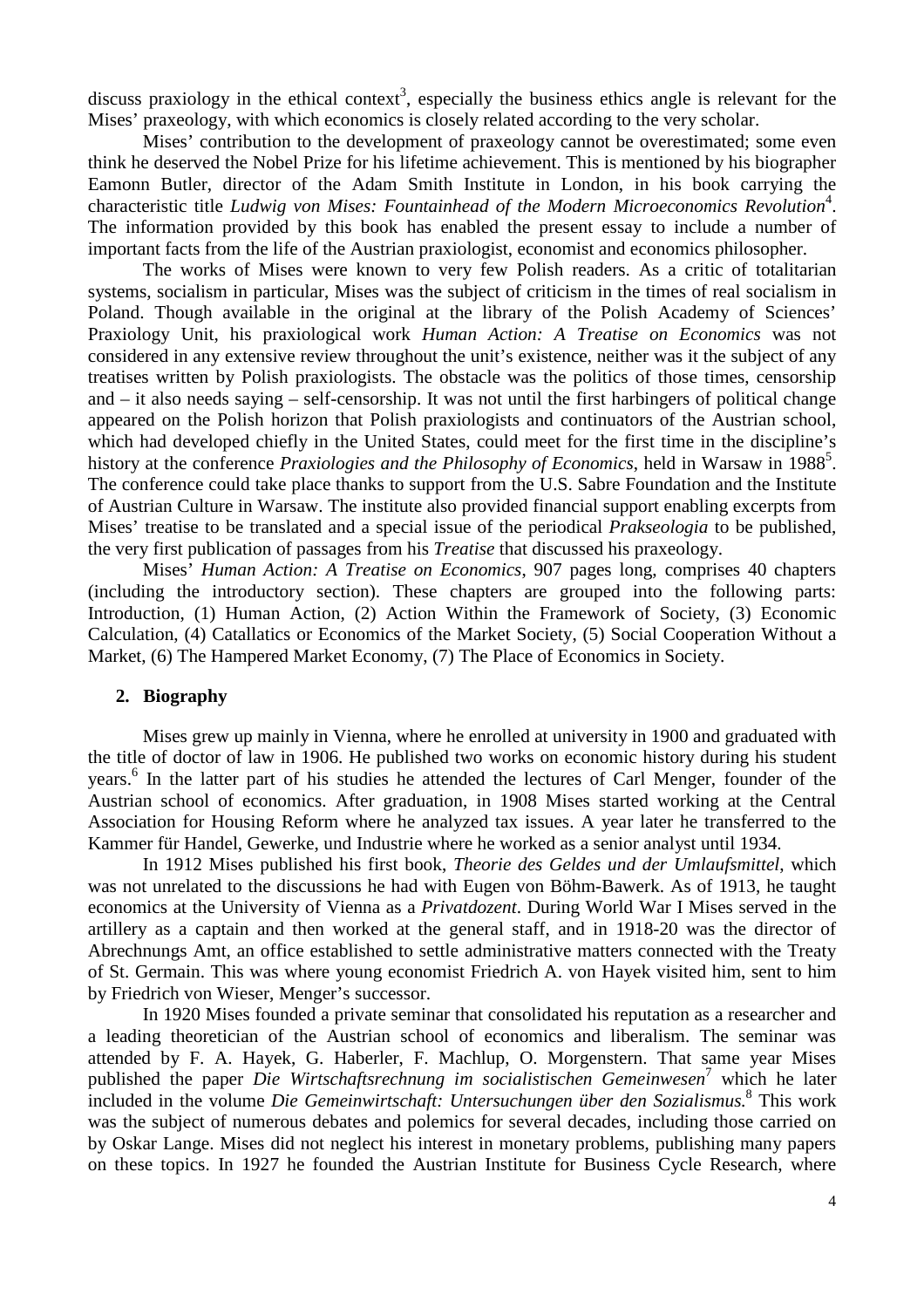Hayek continued to collaborate with him. In the same year, Mises published his next book, Liberalismus,<sup>9</sup> in which he outlined the principles of a free society. A few years later he published a work on the epistemological problems of economics, *Grundprobleme der Nationalökonomie.*<sup>10</sup>

In the latter half of the 1930s Mises was offered the position of professor of international economic relations at the Institute for International Studies in Geneva. Working in Geneva enabled Mises to avoid the consequences of the Anschluss, although he was forced to go into exile, something that turned out to be difficult for the Swiss authorities as well. Therefore he left Switzerland in 1940 and, after a complicated journey, ended up in the United States, obtaining his citizenship in 1946. Before all this, he married Margit Sereny-Herzfeld in Geneva in 1938 and published the book *Nationalökonomie: Theorie des Handelns und Wirtschafttens*<sup>11</sup> which provided the foundation for his subsequent praxeological-economic treatise.

Mises' liberal views did not win him supporters in Europe, nor even in America. They were unfashionable and did nothing to facilitate his academic career. In 1940-1944 Mises was a guest employee of the National Bureau of Economic Research in New York, and between 1945 and 1969 taught as a visiting professor at the Graduate School of Business Administration at New York University. This was an unpaid position; Mises lived off a William Volker Fund allowance and his writer's royalties. The first decade of Mises' activity as a professor was very fruitful. His seminars attracted students and academics just like they had in Austria. His books garnered a lot of interest; he published several, including *Bureaucracy*<sup>12</sup>, *Omnipotent Government: The Rise of the Total State* and Total War<sup>13</sup>, The Anti-Capitalist Mentality<sup>14</sup>, Theory and History: An Interpretation of Social *and Economic Evolution*<sup>15</sup>. The first edition of Mises' opus magnum *Human Action: A Treatise on Economics*<sup>16</sup> was published in 1949. The treatise – a synthesis of the author's praxiological, methodological and economic studies – was reissued many times<sup>17</sup>. The book *The Ultimate Foundation of Economic Science: An Essay on Method*<sup>18</sup>, a systematic exposition of subjectivist economics, brought Mises his first award, followed by further prizes and titles some years later. He received honorary degrees from the universities of New York and Freiburg, and Hayek edited a special volume marking the great scholar's 90th birthday<sup>19</sup>. Ludwig von Mises lived to be 92, he died on October 10, 1973.

#### **3. Praxiology and...**

#### Mises wrote:

Traditional logic and epistemology have produced, by and large, merely disquisitions on mathematics and the methods of the natural sciences. The philosophers considered physics as the paragon of science and blithely assumed that all knowledge is to be fashioned on its model. … This essay proposes to stress the fact that there is in the universe something for the description and analysis of which the natural sciences cannot contribute anything. There are events beyond the range of those events that the procedures of the natural sciences are fit to observe and to describe. There is human action [21, xv-xvi].

Contemporary Polish praxiology defines 'action' as human behavior undertaken intentionally and willingly with the aim of bringing about a state desired by a given person and called the 'goal' (of the action). The acting person is named the agent or actor, and in general terms – the subject of the action. Actions in a praxiological sense are actions performed individually, i.e. they are singlesubject actions. For praxiology, multiple-subject behaviors and behaviors of collective subjects (e.g. bodies corporate) are systems of single-subject actions whose structure stems from praxiological  $laws^{20}$ .

Let us compare this with Mises' approach outlined as follows in a glossary entry: Human action: Purposeful behavior, an attempt to substitute a more satisfactory state of affairs for a less satisfactory one; a conscious endeavor to remove as far as possible a felt uneasiness. Man acts to exchange what he considers will be a less desirable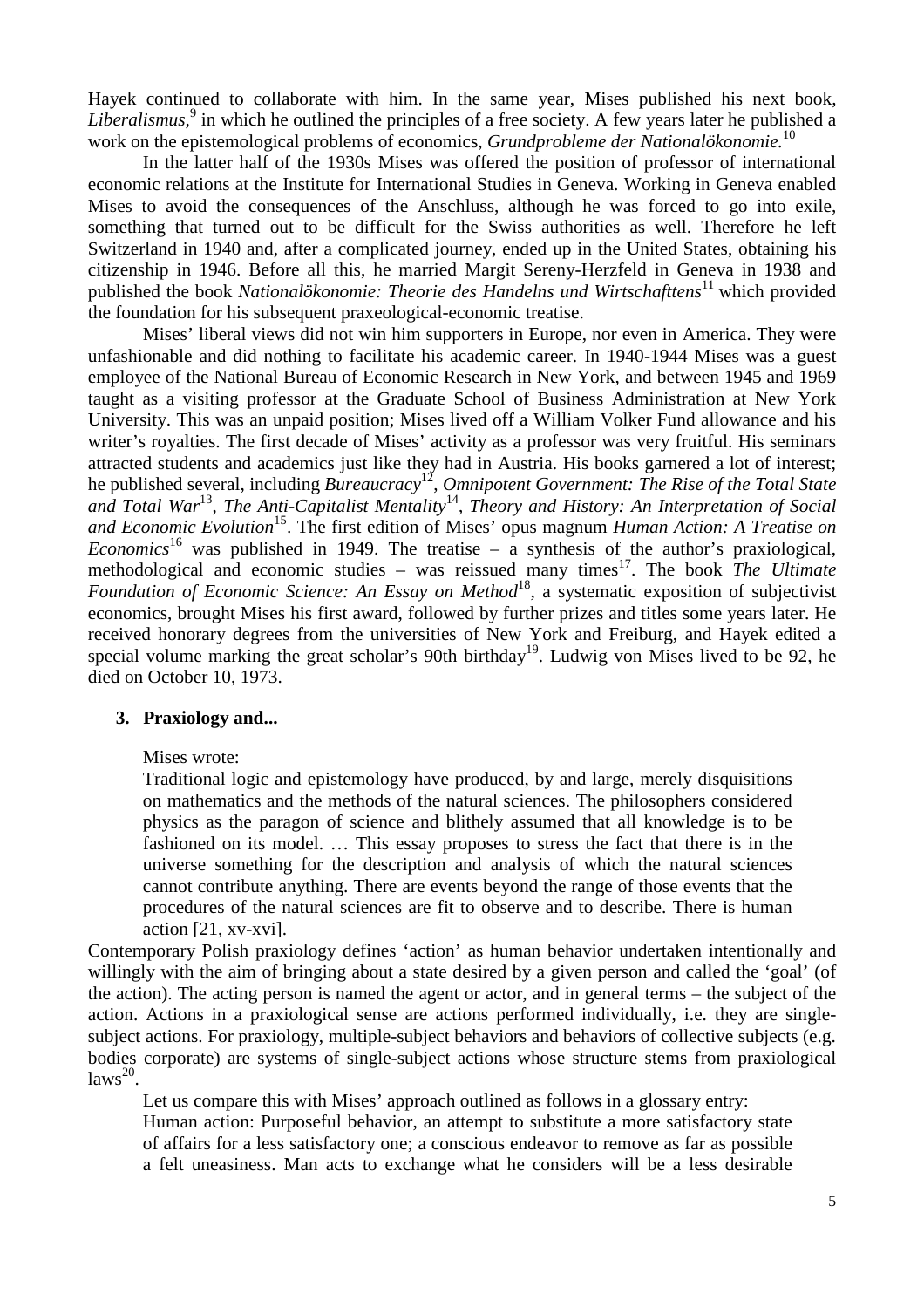future condition for what he considers will be a more desirable future condition. Thinking and remaining motionless are actions in this sense. Human action is always rational, presupposes causality and takes place over a period of time [13, p. 62].

Praxeological laws apply to the regularity of phenomena due to the correlations between means and ends. According to Mises, praxeological laws restrict people's freedom of choice and action. These are not the only limitations determining the extent of freedom of acting subjects. Other restrictions of action have their source in: (i) physical laws, to the insensitive ruthlessness of which – as Mises wrote – humans must adjust their behavior if they want to live, and (ii) physiological laws, i.e. a set of constitutive qualities characteristic of each individual, defining that individual's disposition and susceptibility to environmental factors $21$ .

Action is the fundamental quality of an active person. To put it vividly, it is not a disguise worn by an acting subject, but the actual conduct of the subject regardless of the current behavior costume that the subject is wearing for one reason or another. When such a disguise is involved, making use of it constitutes action *par excellence*. This is the case when the subject's activity is noticed by an observer (e.g. a stockbroker's activity on the stock exchange) and also when the subject's activity is not externally manifested (e.g. the unemotional activity of an observer of the stock exchange), and even when the subject intentionally abstains from any kind of activity (e.g. lack of reaction to someone's calls for help). 'Human action,' claims Mises, 'is one of the agencies bringing about change. It is an element of cosmic activity and becoming. Therefore it is a legitimate object of scientific investigation. As at least under present conditions it cannot be traced back to its causes, it must be considered as an ultimate given and must be studied as such' [21].

Excellent confirmation of Mises' idea can be found in the discovery of James McGill Buchanan, one that brought its author the Nobel Prize in economics. This economist proved that when making public choices, politicians do not act out of a sense of duty toward society but are driven by their own interests<sup>22</sup>. By creating a 'regime of continuing budget deficits,' politicians create 'decision capital' that requires appropriate management. Who by? By them, of course, by those very politicians, this makes them become indispensable. That sounds familiar, one might say feeling scandalized. Meanwhile, irrespective of whether someone is a politician or an ordinary man in the street, that person acts due to the practical situations of which he or she is the subject, as I once pointed out in a work on humanist design<sup>23</sup>. Every practical situation is a niche (*oikos*) of its subject, and the set of these niches is a kind of ecology (*oikos* and *logos*) of practical situations. If we have a certain kind of action, i.e. actions consisting in exchange carried out by acting subjects, where the measuring tool is a monetary unit, then what we have is economics (*oikos* and *nomos*).

The practical situation of any subject is determined by the facts that this subject distinguishes among other facts due to the subject's professed *values*. Values give facts meaning and on this basis the subject considers some facts to be satisfactory and others not so. If the practical situation does not satisfy the subject, the subject strives to change the facts in such a way as to turn the situation into a satisfactory one from the point of view of the professed values. However, even when the subject considers the situation to be satisfactory, change is still necessary. In this case, it is not the kind of therapeutic change outlined above, but preventive change serving to avert a disturbance of the satisfactory situation by processes that are either natural or artificial (in the sense of being caused by humans). The former type of change concerns the inner aspect of a practical situation whereas the latter type concerns the situation's context, namely 'the reminder of the world.' Modern praxiology as practiced by myself considers the 'being of action,' i.e. the reality related to action, in terms of what we might call the ontology of practical situations. The acting subject's attitude to facts depends on the structure of values professed by that subject, and in a reistic approach – on the order defined by the results of the judgments the subject makes about those facts. Some values shape the action environment within which the action programs determined by other values are realized. If – subjectively speaking, i.e. from the point of view of a given subject – the action environment for that subject is defined by praxiological values, i.e. effectiveness and efficiency, then these values create the framework within which the subject acts.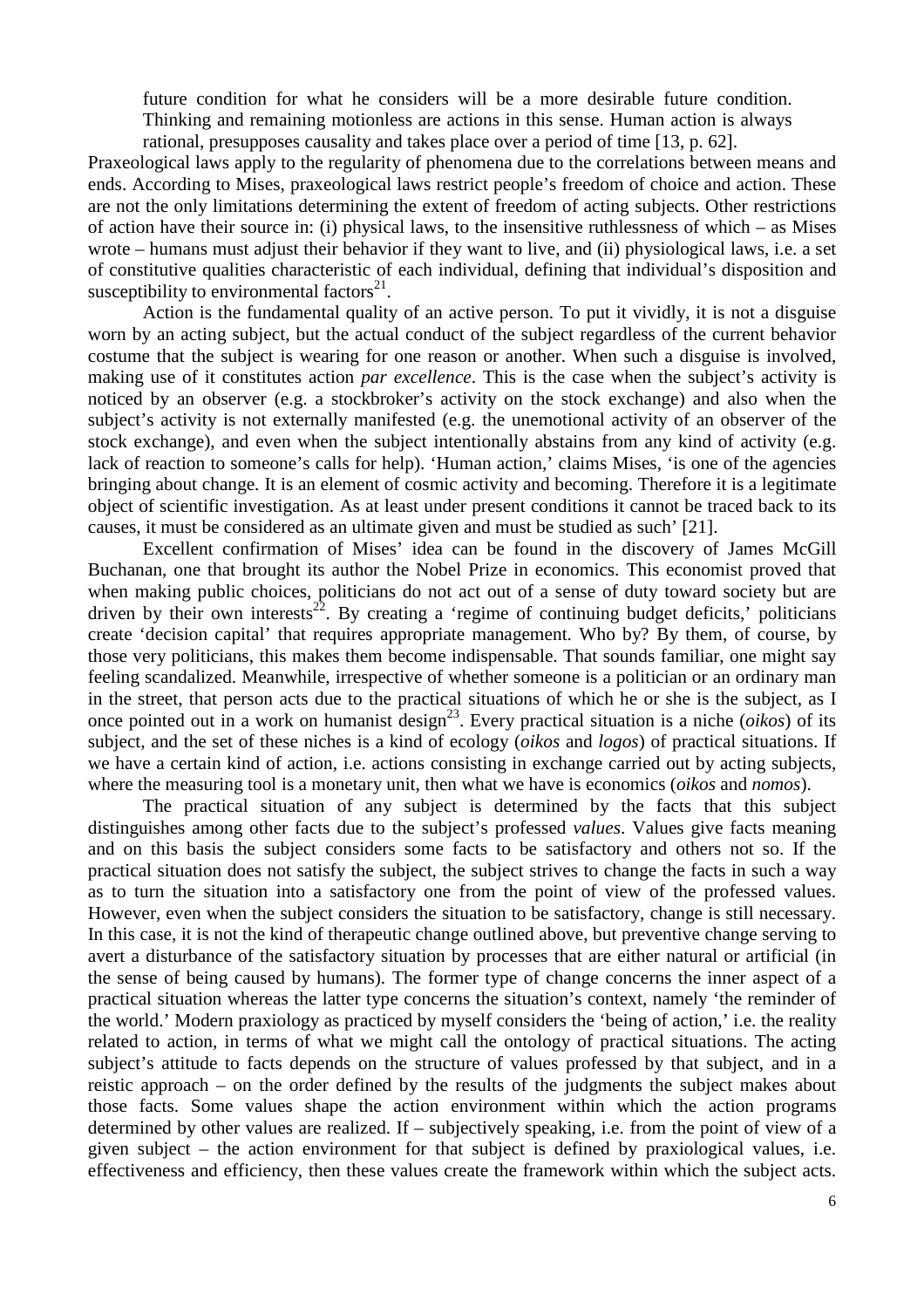Even when the subject implements ethical (moral) values, he or she does so under the governance of the praxiological values. Instances of doing others an ill turn are an extreme example of the actions of such acting subjects. They are the ones who invented the saying 'the end justifies the means.' This is exactly what is feared by the moral reformers of the market mentioned by Mises. If, on the other hand, we have a subject for whom ethical values define the action environment, that subject will say after Kotarbiński that 'the end filthifies the means.' In extreme cases the subject might even feel an irrational abhorrence of praxiological values, which could hinder or even prevent that person from successfully accomplishing whatever they truly set great store by, even including moral values. This is what Mises was afraid of when he criticized market reformers. Such an acting subject was also criticized by Professor Henryk Hiż, who believes that what counts in ethics is the result of human action and not intentions or the agents' personal qualities. He remarked that pragmatism requires not only compassion but also efficacious putting it into practice<sup>24</sup>.

To use a computer metaphor, one could say there is a certain order in action programs treated seriously. The primary program is the praxeological one, in accordance with Mises' laws of regularity concerning the relations between means and ends. Mises gives a succinct outline of this program when he writes that, contrary to ethical doctrines which are concerned with determining scales of values according to which people should act though they do not always do so, praxeology and economics are fully aware that

… the ultimate ends of human action are not open to examination from any absolute standard. Ultimate ends are ultimately given, they are purely subjective, they differ with various people and with the same people at various moments in their lives. Praxeology and economics deal with the means for the attainment of ends chosen by the acting individuals. … Value is the importance that acting man attaches to ultimate ends. Only to ultimate ends is primary and original value assigned. Means are valued derivatively according to their serviceableness in contributing to the attainment of ultimate ends. Their valuation is derived from the valuation of the respective ends. They are important for man only as far as they make it possible for him to attain some ends. … Action is an attempt to substitute a more satisfactory state of affairs for a less satisfactory one. We call such a willfully induced alteration an exchange. … That which is abandoned is called the price paid for the attainment of the end sought. The value of the price paid is called costs. Costs are equal to the value attached to the satisfaction which one must forego in order to attain the end aimed at. The difference between the value of the price paid (the costs incurred) and that of the goal attained is called gain or profit or net yield. Profit in this primary sense is purely subjective, it is an increase in the acting man's happiness, it is a psychical phenomenon that can be neither measured nor weighed [21, pp. 95-97].

The importance of Mises' work not just for economics but for the social sciences in general is best highlighted by the following remarks from Hayek in his discussion of the problem of subjectivism in social science data:

It has often been suggested that… economics and the other theoretical sciences of society should be described as 'teleological' sciences. This term is, however, misleading as it is apt to suggest that not only the actions of individual men but also the social structures which they produce are deliberately designed by somebody for a purpose. It leads thus either to an 'explanation' of social phenomena in terms of ends fixed by some superior power or to the opposite and no less fatal mistake of regarding all social phenomena as the product of conscious human design, to a 'pragmatic' interpretation which is a bar to all real understanding of these phenomena. Some authors, particularly O. Spann, have used the term *teleological* to justify the most abstruse metaphysical speculations. Others, like K. Englis, have used it in an unobjectionable manner and sharply distinguished between teleological and normative sciences. (See particularly the illuminating discussions of the problem in Karel Englis,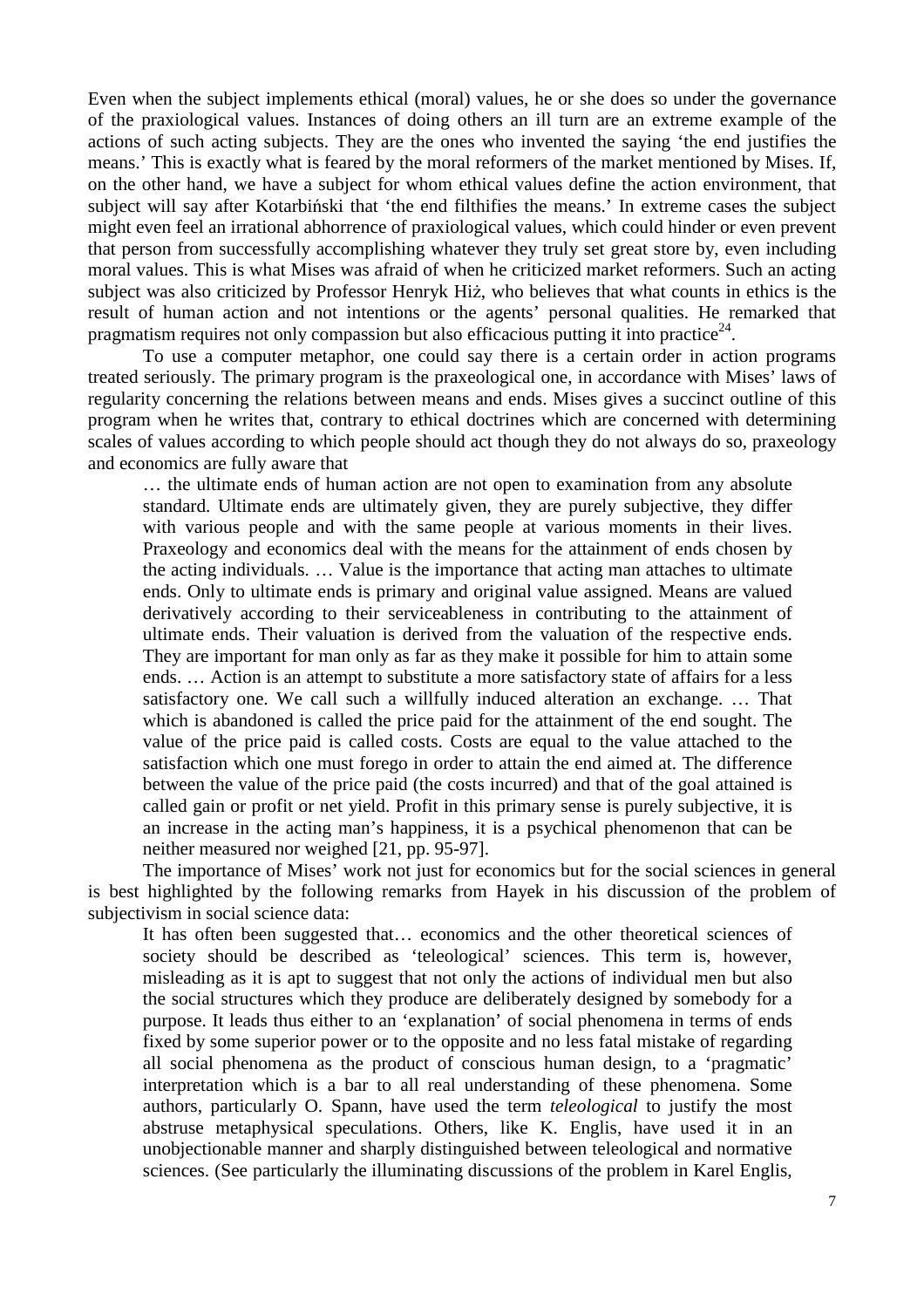*Teleologische Theorie der Wirtschaft* [Brün, 1930].) But the term remains nevertheless misleading. If a name is needed, the term *praxeological* sciences, deriving from A. Espinas, adopted by T. Kotarbiński and E. Slutsky, and now clearly defined and extensively used by Ludwig von Mises (*Nationaloekonomie* [Geneva, 1940]), would appear to be the most appropriate<sup>25</sup>.

It is time now to move to the other side of the suspension points in order to outline something that Mises founded on praxeology in his understanding of it as the aprioristic logic of action. That 'something' is economics or, as Mises wrote, the most developed branch of praxeology.

#### **4. ...and Economics**

Mises stresses that:

He who seriously wants to grasp the purport of economic theory ought to familiarize himself first with what economics teaches and only then, having again and again reflected upon these theorems, turn to the study of the epistemological aspects concerned. Without a most careful examination of at least some of the great issues of praxiological thinking – as, e.g., the law of returns (mostly called the law of diminishing returns), the Ricardian law of association (better known as the law of comparative costs), the problem of economic calculation, and so on – nobody can expect to comprehend what praxiology means and what its specific epistemological problems involve [21, xvii-xviii].

Mises was critical of the possibility to transform the market economy in such a way that it would function better if business people not only strove for profit but also followed their conscience. Supporters of such a view, Mises said, believe this would make it unnecessary to have government pressure or any enforcement of economic life practiced to the satisfaction of all those interested. What would be needed – according to the proponents of this stance – is not a reform of government and law but the moral reform of people, a return to the ten commandments and to compliance with the moral code, rejection of the sin of desire and egotism. Then, it might be possible to reconcile private ownership of means of production with justice, righteousness and diligence. Capitalism would lose its inhuman face without detriment to individual freedom and initiative. Thus, supporters of this option, Mises wrote, want to create a social system based on a dual foundation: private property and moral principles restricting the use of that property. This is a noble idea but, as Mises pointed out, the market economy is based on freedom of operation within the framework of private ownership and the market. What the acting subject chooses is ultimate. For the subject's partners, the subject's actions are data that other actors of the economic stage should – or even must, due to the existence of risk – take into account when undertaking their own actions. Coordination of the autonomous actions of all individuals is performed by the market, which makes it unnecessary to tell people what they should and shouldn't do, according to Mises. There is no need to force cooperation from people by issuing special directives or prohibitions.

Anything that is not part of the domain of private ownership and the market is an area of enforcement and directives, and this is where we find the dam that an organized society builds to protect private property and the market from violence, ill will and fraud. This is where rules are formulated to define what is legal and what is illegal, what is allowed and what is forbidden. This area contains an entire arsenal of means for dealing with those who do not obey the laws.

Meanwhile, the reformers whose position Mises outlined suggest that next to norms designed to protect private property, ethical norms should be introduced as well. They fail to see the role that the springs of action they criticize actually play in the market economy's functioning. However, if the value of private ownership – which the reformers discredit as being egotistical – is eliminated, the market economy will become a chaotic jumble. Encouraging people to listen to their own conscience and replace private profit with public prosperity does not build a hard-working society and a satisfactory social order. It is not enough to tell someone not to buy on the cheapest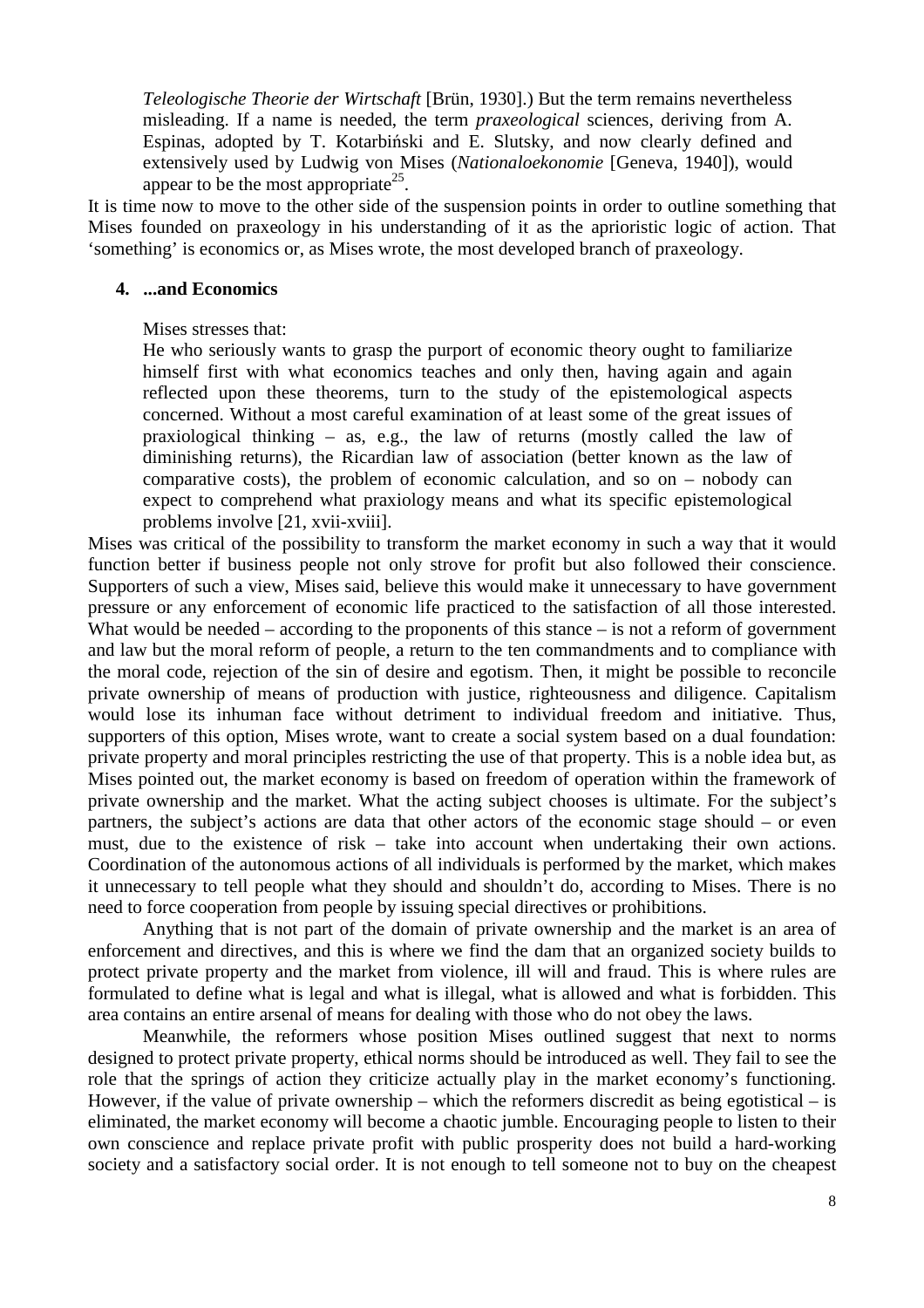market and not to sell on the most expensive market. It is not enough to tell people not to strive for profit and not to avoid losses. What is needed are unequivocal rules of conduct for every specific situation, because if you want a river to take a different course than its natural one you have to build dams.

The reformer replies: entrepreneurs are ruthless and selfish when, exploiting their advantage, they show little regard for less effective rivals, forcing them to withdraw from a transaction. The reformer continues: entrepreneurs are ruthless and selfish also when they take advantage of the current market situation and demand prices so high that poor people cannot buy the goods on offer. How, then, should "altruistic' entrepreneurs behave? Should they sell goods for prices lower than their rivals'? Or, are there certain conditions for prices to be considered fair? What should "good' entrepreneurs do? Should they give away their goods for free? If they demand any very low price there will always be someone who will not be able to afford the goods, or not in the amount they could buy if the price were lower still. Thus, which group of prospective buyers may entrepreneurs ignore when setting the sales price for their goods?

Critics of economic freedom address their demands to business people, whereas the market economy is a system dominated by consumers, Mises points out, so they are the ones who should be appealed to. Consumers would need to be persuaded to stop choosing better and cheaper products over worse and more expensive ones, to follow their conscience and not harm less accomplished entrepreneurs. They should shop less so that poorer people can buy more, the Mises commented with irony.

Not denying that the intentions of the proponents of moral economic reform are noble, Mises noted that any freedom which people can enjoy within social cooperation depends on their consent to private profit and public prosperity. Within the actions that enable people striving for their own prosperity to contribute to the prosperity of others around them – or at least not to diminish that prosperity – people following their own beliefs pose no danger to society nor to other people. This results in freedom enabling people to choose and act in accordance with their beliefs and stimulates individual initiative.

Those who maintain there is a conflict between the drive for profit in different people or between an individual drive for profit on one hand and general prosperity on the other, cannot avoid restricting people's right to make choices and to act. They would have to replace citizens' freedom with the domination of a centrally managed economy. In their schemes for a good society, there is no room for individual initiative. The authorities issue orders and everyone has to comply, Mises points out [21, pp. 724-730].

Mises questioned the functional capacity of a centrally planned economy, which he identified with socialism in both the German ("national socialism') and Soviet ("real socialism') versions [20], due to its being a kind of *perpetuum mobile* in the light of the aforementioned principle. The author of the *Treatise* wrote the following on this issue:

The essential mark of socialism is that *one will* alone acts. It is immaterial whose will it is. The director may be an anointed king or a dictator, ruling by virtue of his *charisma*, he may be a Führer or a board of Führers appointed by the vote of the people. The main thing is that the employment of all factors of production is directed by one agency only. *One will* alone choose, decides, directs, acts, gives orders. All the rest simply obey orders and instructions. Organizations and a planned order are substituted for the 'anarchy' of production and for various people's initiative. Social cooperation under the division of labor is safeguarded by a system of hegemonic bonds in which a director peremptorily calls upon the obedience of all his wards.

In terming the director *society* (as the Marxians do), *state* (with a capital S), *government*, or *authority*, people tend to forget that the director is always a human being, not an abstract notion or a mythical collective entity. We may admit that the director or the board of directors are people of superior ability, wise and full of good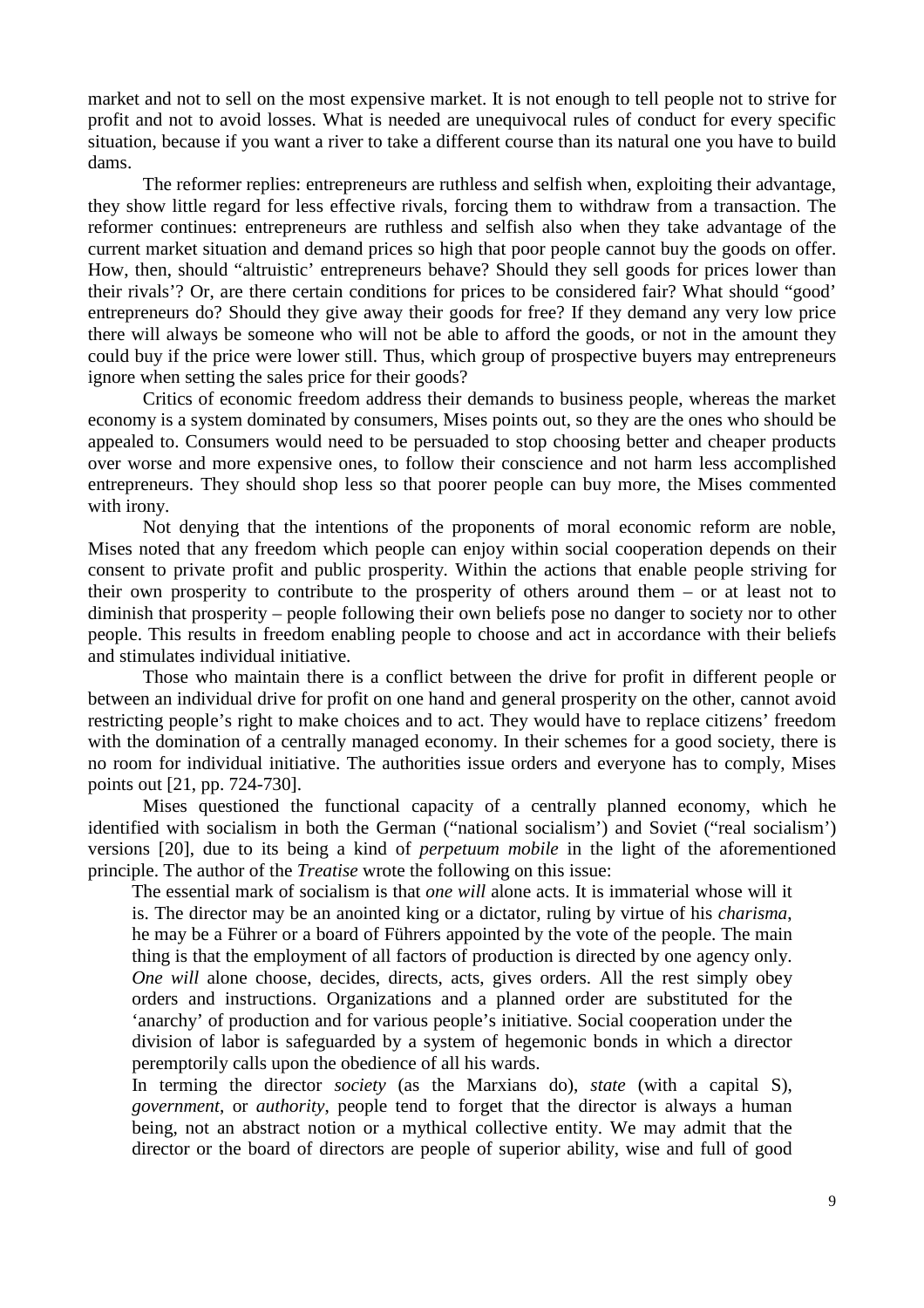intentions. But it would be nothing short of idiocy to assume that they are omniscient and infallible.

In a praxeological analysis of the problems of socialism, we are not concerned with the moral and ethical character of the *director*. Neither do we discuss his value judgments and his choice of ultimate ends. What we are dealing with is merely the question of whether any mortal man, equipped with the logical structure of the human mind, can be equal to the tasks incumbent upon a director of a socialist society.

We assume that the director has at his disposal all the technological knowledge of his age. ... But now he must act. He must choose among an infinite variety of projects in such a way that no want which he himself considers more urgent remains unsatisfied because the factors of production required for its satisfaction are employed for the satisfaction of wants which he considers less urgent. It is important to realize that this problem has nothing at all to do with the valuation of the ultimate ends. It refers only to the means by the employment of which the ultimate ends chosen are to be attained [20, pp. 695-697].

# **5. ...and Ethics**

Three authors, namely Israel M. Kirzner [1989], Murray N. Rothbard [1998] and Hans H. Hoppe [1993] 'present the same criticism of Mises. They criticize him because, in spite of the brilliance of his contribution to the defense of the market economy and private property, his arguments are centered on the acceptance of capitalism because of its monetary consequences. However, he does not deal with the relation between ethics and the market, and the three authors, while considering Mises' arguments insufficient, offer some new praxiological developments which enable them to mount a more effective defense of the market economy than that offered by Mises.' [3, pp. 76-77] Readers interested in more details can turn to the original publications, here I will only present a brief outline, after Aranzadi, of these critics' views. Kirzner points to entrepreneurs' creativity involved in discovering that something can be a means to an end, which has praxiological and ethical value as well as authorizing ownership of that which has been discovered, which is the product of that creativity, according to the principle of *who discovers it, keeps it*. Rothbard criticizes Mises' utilitarianism, saying that we need to move beyond it in order to find arguments in favor of freedom as a value. Freedom is a non-economic value, therefore it is wrong to posit it for economic reasons, since freedom is the ultimate property of a human being. Finally, Hoppe points to the importance of argumentation as a special form of entrepreneurship. 'Hoppe manages very concisely to integrate the contributions of Rothbard and to clarify the complementarity of his axiom of argumentation with the right to obtain profits in Kirzner's entrepreneurship.' [3, p. 85]

To the above, we need to add one more argument for the necessity to take into account the ethical dimension when considering any activity, and economic activity in particular. In her book on the methodology of economics, Sheila Dow [8, pp. 132-133] describes the conduct of those who use the theoretical achievements of economics in their practical activity. Political decision-makers choose a convenient theory and treat it like a convention to be used for justifying their decisions. One aspect of conventions is that they include concealed assumptions in fact uncovered by methodology. One such assumption is thinking in terms of an ideal type, leading to a mistaken belief in exact conclusions, whereas it needs remembering that an ideal agent makes choices based on a complete set of information or known limitations. Meanwhile, writes the cited author, we need to look at things the other way round, since we actually act in situations of incomplete information and inaccurate knowledge of the limitations. This raises the important question of the kind of knowledge that enables decisions to be reached when there is a shortage of information. This is also true for actors of economic life, and for economists as actors of economics, the author concludes. [8, pp. 132-133]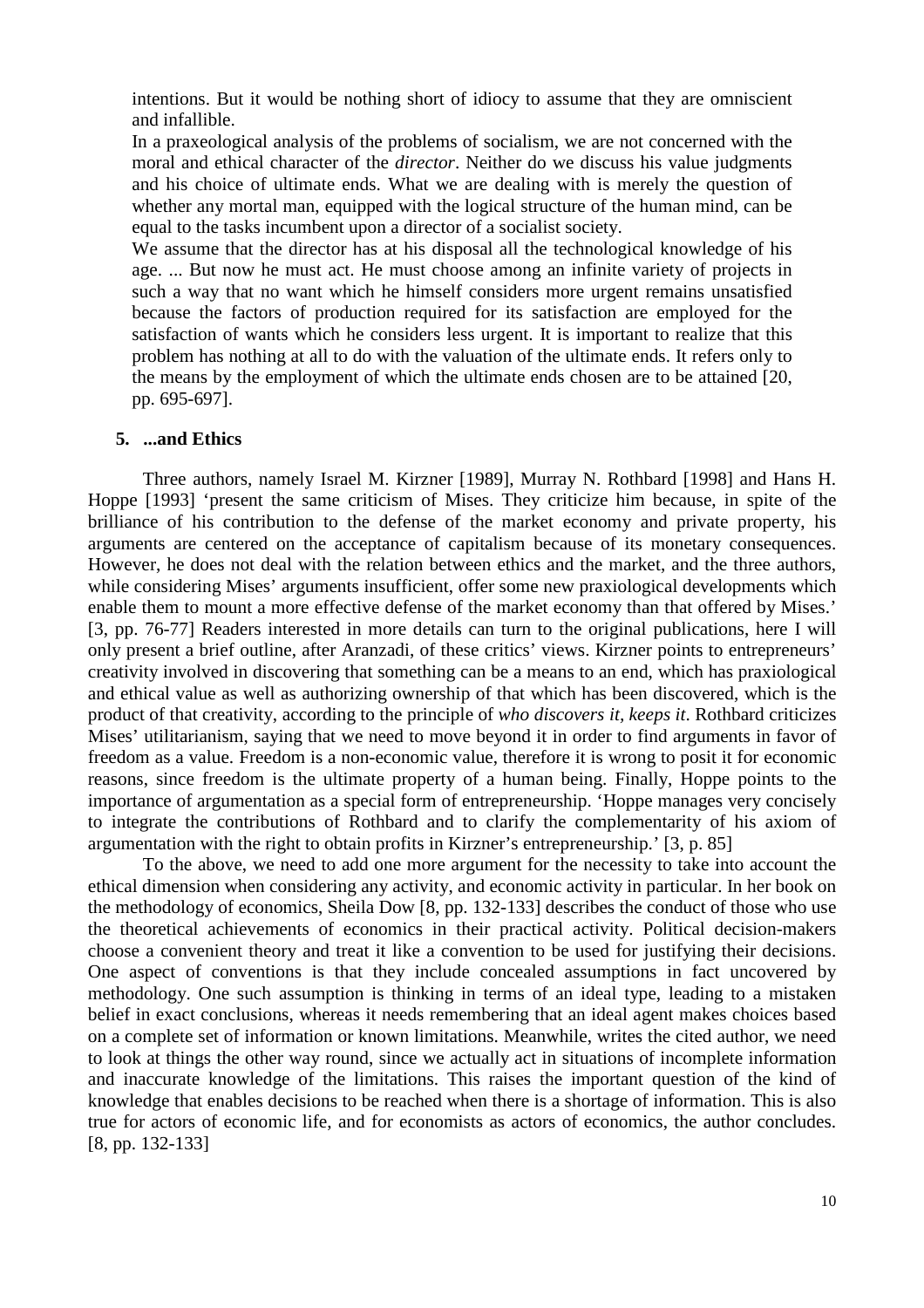Jonathan Aldred, another British author, highlights three issues causing him to be skeptical: economic imperialism, economists' inclination to bend the world to their theories, and also the ethics of economists concealed in their language and practices. [1] Economic imperialism manifests itself in a tendency toward conquest that sees fundamentalist economists imposing their notions, values and analysis tools on other types of thinking – this is a kind of pan-economism. Economic constructivism creates entities in which idealizing assumptions are fulfilled. The effort to adapt reality to theory is made in two ways: (a) imposing a legal framework for actions desirable to economists, supported by developing incentives for people to act according to the theories; (b) accepting *a priori* that people act according to a given assumption of economic theory, such as the assumption that people are guided solely by their own narrow interests. Performative economics imposes certain conduct: if you make an assumption and build a theory upon it, and then introduce incentives to apply that theory, those incentives being derived from the assumption, this creates a mechanism for shaping people's behavior according to that assumption. The result is a selffulfilling spiral of explanations and behaviors. We end up interfering with the object of research and subordinating that object to the research results. This way of practicing economics is incompatible with the concept of science in its usual sense.

As for the third problem, the ethics of economists, Aldred asks 'Do economists *want* the world to look more like their theory?' [1, p. 224] His answer is that 'We have seen much evidence suggesting that they do.' [1, p. 224] This evidence is found in the way economists use terminology that gives a negative label to those who think differently or behave differently than what is assumed in economic 'theories' – i.e. theories in name but designs in actuality. Orthodox economists describe the criticized behaviors as 'irrational' only because that is what their doctrine says, whereas in fact this is a judgment that is axiologically laden. Moreover, some economists speak of the autonomy of consumers, who allegedly know best what they need, while on the other hand they criticize consumer choices when they are incompatible with behavior that economic projects/theories consider 'rational.' This is manipulation, pure and simple.

Often it is far from clear what principle of rationality is at stake, and even when the principle is made explicit, the appeal to it seems arbitrary. … In practice, economists must almost always make some judgments about the content of people's preferences, not just their structure, in order to derive policy recommendations. The problem is that orthodox economic theory lacks the intellectual resources to do so [1, p. 225].

Attempts are made to sidestep the problem, with economists even insinuating that economic theory describes a superior form of rationality, but 'without bothering to develop an ethical argument to justify this claim' [1, p. 225]. Another argument says that economists deal with facts, not values (apart from monetary value), ergo there is no room for ethics in their ruminations. However, economists in fact do make judgments in an axiological sense when they give preference to certain solutions over others, which – being goals of action – require ethical judgment. However, they ignore their own value judgments as being 'inappropriate' for science because they would cause them embarrassment. Aldred adds that

Much of the tension between economics as 'democracy' and economics as 'science' is more apparent than real. … Economics cannot be a science, at least as traditionally understood, because it has an inevitable ethical dimension. And ethical debate, especially about whether some people's preferences should be partially or wholly ignored, must be recognized as central to democracy – democracy is not just about adding up predetermined preferences in elections [1, pp. 227-228].

If Mises could respond to the criticism of economics coming from ethicists, he would most likely respond in the way I outlined in an earlier paper [12]:

As far as the ethical aspect of entrepreneurship is concerned, Mises points out that it is not the entrepreneurs' fault that consumers, i.e. ordinary people, prefer alcohol to the Bible, detective novels to classics, and guns to butter. Entrepreneurs gain higher profits not because they sell 'bad' things instead of 'good' things. The higher their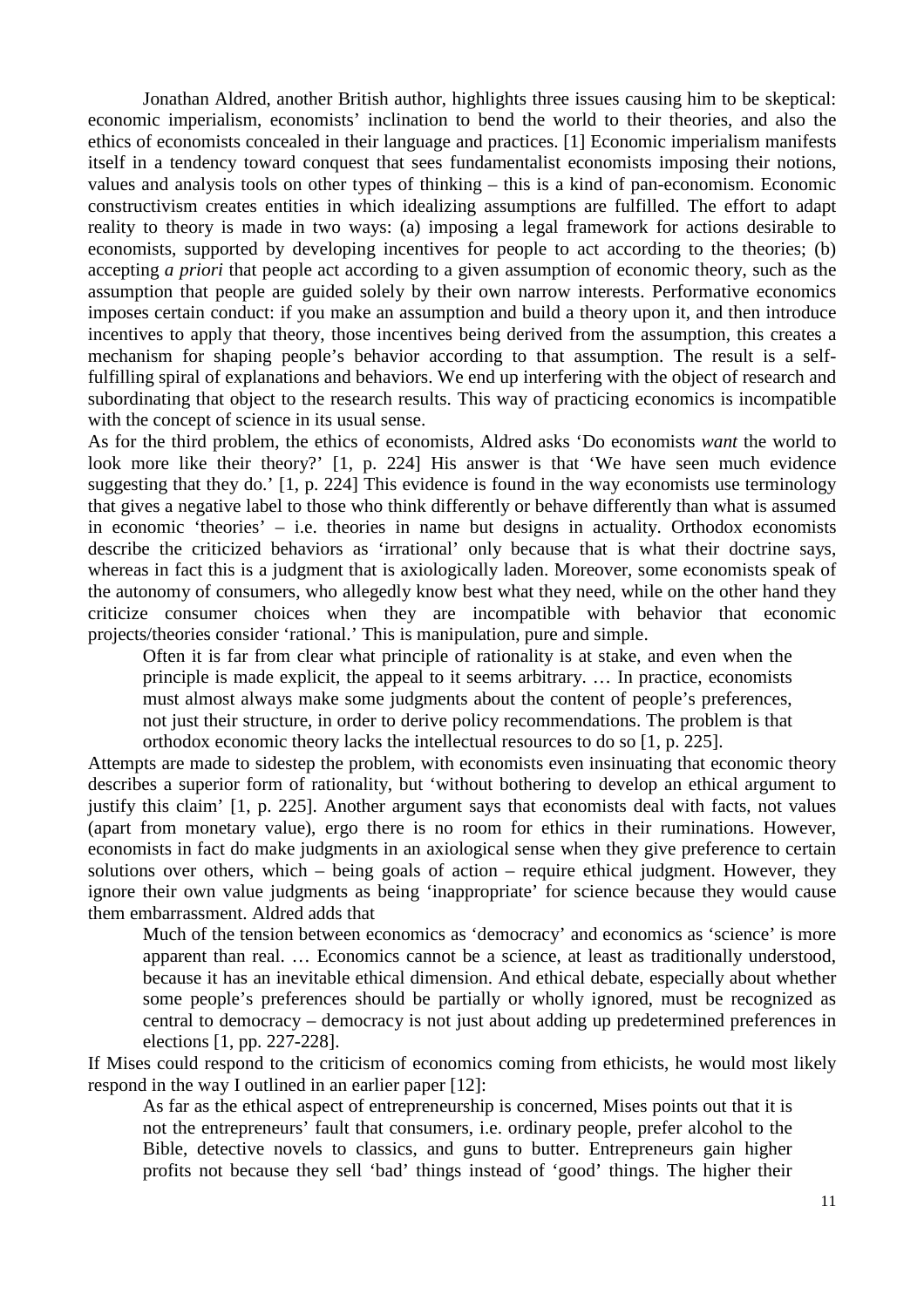profit, the better they are able to deliver products consumers want to buy with greater intensiveness. People do not drink poison to make 'alcohol capital' happier, they do not fight wars to increase the 'death merchants'' profits. Military industry is a consequence of people's war spirit, not its cause. It is not the entrepreneur's duty to encourage people to act better, to substitute wrong ideologies with their opposites. This is the duty of philosophers; they should change the ideas and ideals of human beings. An entrepreneur serves consumers such as they are, despite the fact that they are sinners and ignoramuses. We may highly evaluate those who give up making a profit out of producing weapons or alcohol, but their praiseworthy behavior would be no more than an empty gesture if consumers were of the same mind; meanwhile, even if all entrepreneurs followed those who give up such profits, wars and habitual drunkenness would not disappear. As it was done in pre-capitalist times, governments would produce guns in their arsenals, and drinkers would distill alcohol by themselves, says Mises [12, p. 24].

It would be as simple as Mises writes if entrepreneurs were busy only with meeting consumer needs. This is not the case today. Nowadays entrepreneurs are busy with innovations, which even Mises noticed. Making innovations is closely related not only to producing products but also to creating consumers' appetite for new needs [5]. And that is what contemporary marketing is all about. Creating needs is not axiologically neutral with respect to fulfilling already existing needs. It is a way of making consumers addicted to new products, which calls for an assessment broader than thinking in just economic and praxiological terms. Ethical categories are indispensable. Why? It is because entrepreneurs are becoming responsible for goods, for they know better than the consumer, either 'sinner' or 'ignoramus,' what kind of commodity they are offering. [ibid] Certain books [25] and [7] already provide evidence for the great importance of the ethical dimension of economics as an axiological partner of praxiological dimensions of human action.

#### **6. Conclusion**

Let me conclude this essay with the message expressed by Mises in the last page of his treatise on human action:

There is … the regularity of phenomena with regards to the interconnectedness of means and ends, viz., the praxeological law as distinct from the physical and from the physiological law.

The elucidation and the categorical and formal examination of this third class of the laws of the universe is the subject matter of praxeology and its hitherto best-developed branch, economics. The body of economic knowledge is an essential element in the structure of human civilization; it is the foundation upon which modern industrialism and all the moral, intellectual, technological, and therapeutical achievements of the last centuries have been built. It rests with men whether they will make the proper use of the reach treasure with which this knowledge provides them or whether they will leave it unused. But if they fail to take the best advantage of it and disregard its teachings and warnings, they will not annul economics; they will stamp out society and human race [12, p. 885].

Sapienti sat!

#### **References**

1. Aldred, J., 2009, *The Skeptical Economist: Revealing the Ethics Inside Economics*, Earthscan, London – Sterling, VA.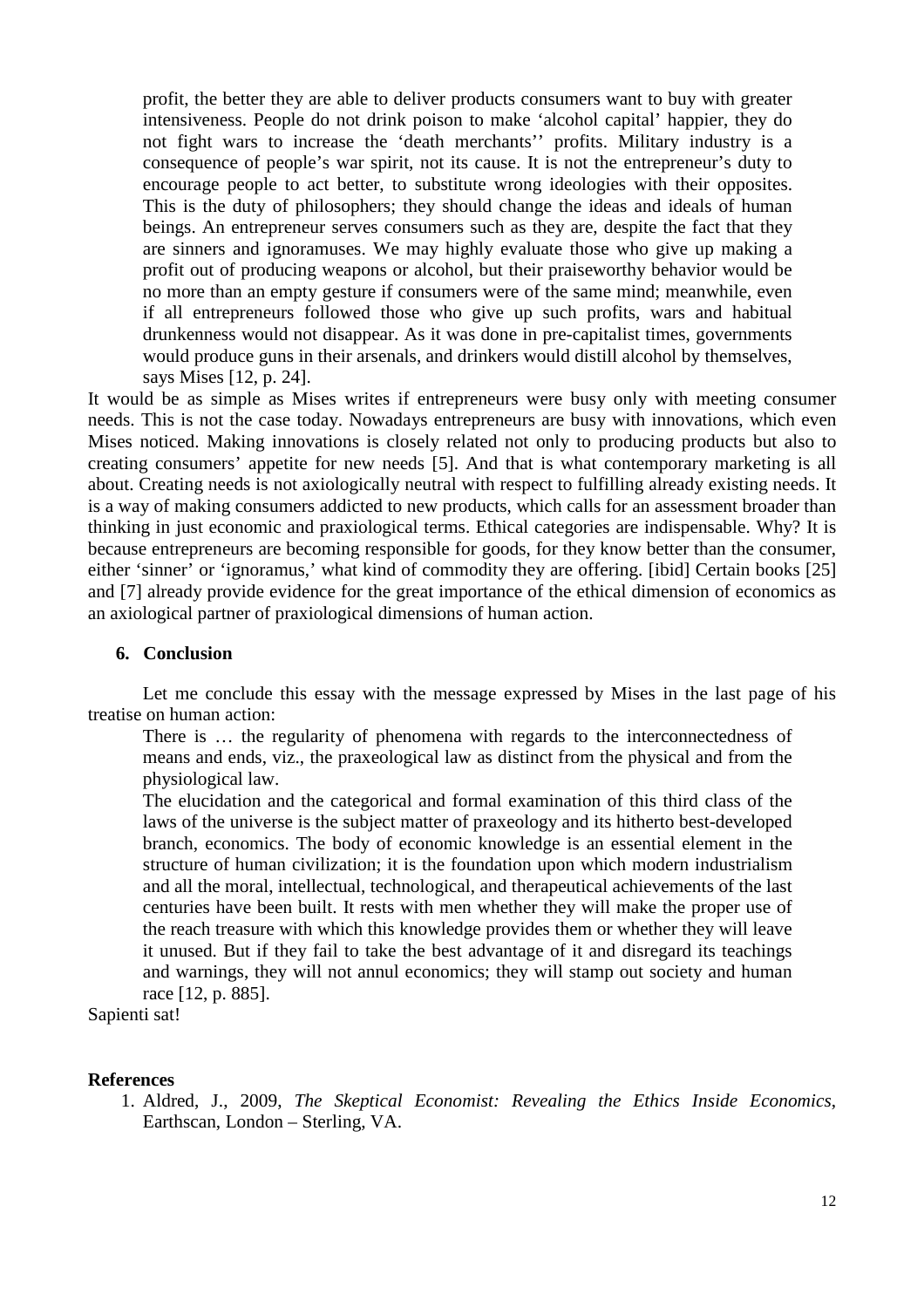- 2. Alexandre, V. and Gasparski, W. W., eds., 2000, *The Roots of Praxiology: French Action Theory from Bourdeau and Espinas to Present Days*, Transaction Publishers, New Brunswick (USA)-London (UK).
- 3. Aranzadi, J., 2006, *Liberalism against Liberalism: Theoretical analysis of the works of Ludvig von Mises and Gary Backer*, Routledge, London and New York.
- 4. Auspitz, J. L., Gasparski, W. W., Mlicki, M. and Szaniawski, K., eds., 1992, *Praxiologies and the Philosophy of Economics*, Transaction Publishers, New Brunswick (USA)-London (UK).
- 5. Bookstaber, R. M., 2007, *A Demon of Our Own Design: Markets, Hedge Funds and the Perils of Financial Innovation*, Wiley, Hoboken NJ.
- 6. Bunge, M., 1989, *Treatise on Basic Philosophy*, Vol. 8, Reidel, Dordrecht.
- 7. DeMartino, G. F., 2011, *The Economist's Oath: On the Need for and Content of Professional Economic Ethics*, Oxford University Press, Oxford-New York.
- 8. Dow S. C., 2002, *Economic Methodology: An Inquiry*, Oxford,: Oxford Univ. Press
- 9.Espinas, A. V., 1897 *Les origines de la technologie*, Paris.
- 10.Gasparski, W. W., 1993, *A Philosophy of Practicality: A Treatise on the Philosophy of Tadeusz Kotarbiński*, Societas Philosophica Fennica, Helsinki.
- 11.Gasparski, W. W., 1996, Działalność gospodarcza z punktu widzenia filozofii: Między prakseologią a etyką, *Prakseologia* 1-4, 1996, ss. 9-28.
- 12.Gasparski W. W., 2010, Entrepreneurship from a Praxiology Point of View, in: Gasparski, W. W., Ryan, L. V., Kwiatkowski, S., eds., *Entrepreneurship: Values and Responsibility*, Transaction Publishers, New Brunswick (USA)-London (UK), pp. 23-36.
- 13.Greaves, P. L., Jr., 1974, *Mises Made Easier: A Glossary for Ludwig von Mises' Human Action*, Free Market Books, Dobbs Ferry, New York.
- 14.Hoppe, H. H., 1993, *The Economics and Ethics of Private Property*, Kluwer, Boston MA.
- 15. Kirzner, I. M., 1989, *Discovery, Capitalism and Distributive Justice*, Basil Blackwell, Oxford.
- 16.Kirzner, I. M, 2001, *Ludwig von Mises: The Man and His Economics*, ISI Books, Wilmington, Delaware.
- 17.Kotarbiński, T., 1949, Ce qu'il y a d'essentiel dans l'appréciation morale, in: *Library of the Tenth International Congress of Philosophy*, Vol. 1.*Proceedings of the Tenth International Congress of Philosophy*, (Amsterdam, August 11-18,1948), Fascicule, Amsterdam, pp 475- 478.
- 18.Kotarbiński, T., 1983 "The Goal of an Act and the Task of the Agent', in: Gasparski, W. W. and Pszczołowski, T., eds. *Praxiological Studies: Polish Contributions to the Science of Efficient Action*, PWN – Reidel, Warsaw – Dordrecht; original 1910, first published 1913.
- 19.Mises, L. von, 1966, *Human Action: A Treatise on Economics*, Third revised edition, Contemporary Books Inc., Chicago.
- 20.Mises, L. von, 1970, *Planned Chaos*, The Foundation for Economic Education, Inc., Irvington-on-Hudson, New York.
- 21.Mises, L. von, 2002, *The Ultimate Foundation of Economic Science: An Essay on Method*, The Foundation for Economic Education, Inc., Irvington-on-Hudson, New York.
- 22.Mises, L. von, 2007, *Ludzkie działanie: Traktat o ekonomii*, transl. by Witold Falkowski, Instytut L. von Misesa, Warsaw.
- 23.Mises, M. von, 1984, My Years with Ludwig von Mises, 2<sup>nd</sup> enlarged edition, Center for Futures Education, Inc., Cedar Falls, Iowa.
- 24.Rothbard, M. N., 1998, *The Ethics of Liberty*, 2<sup>nd</sup> ed., New York University Press, New York.
- 25.Sandel, M. J., 2012, *What Money Can't Buy: The Moral Limits of Markets*, Farrar, Strauss and Giroux, New York.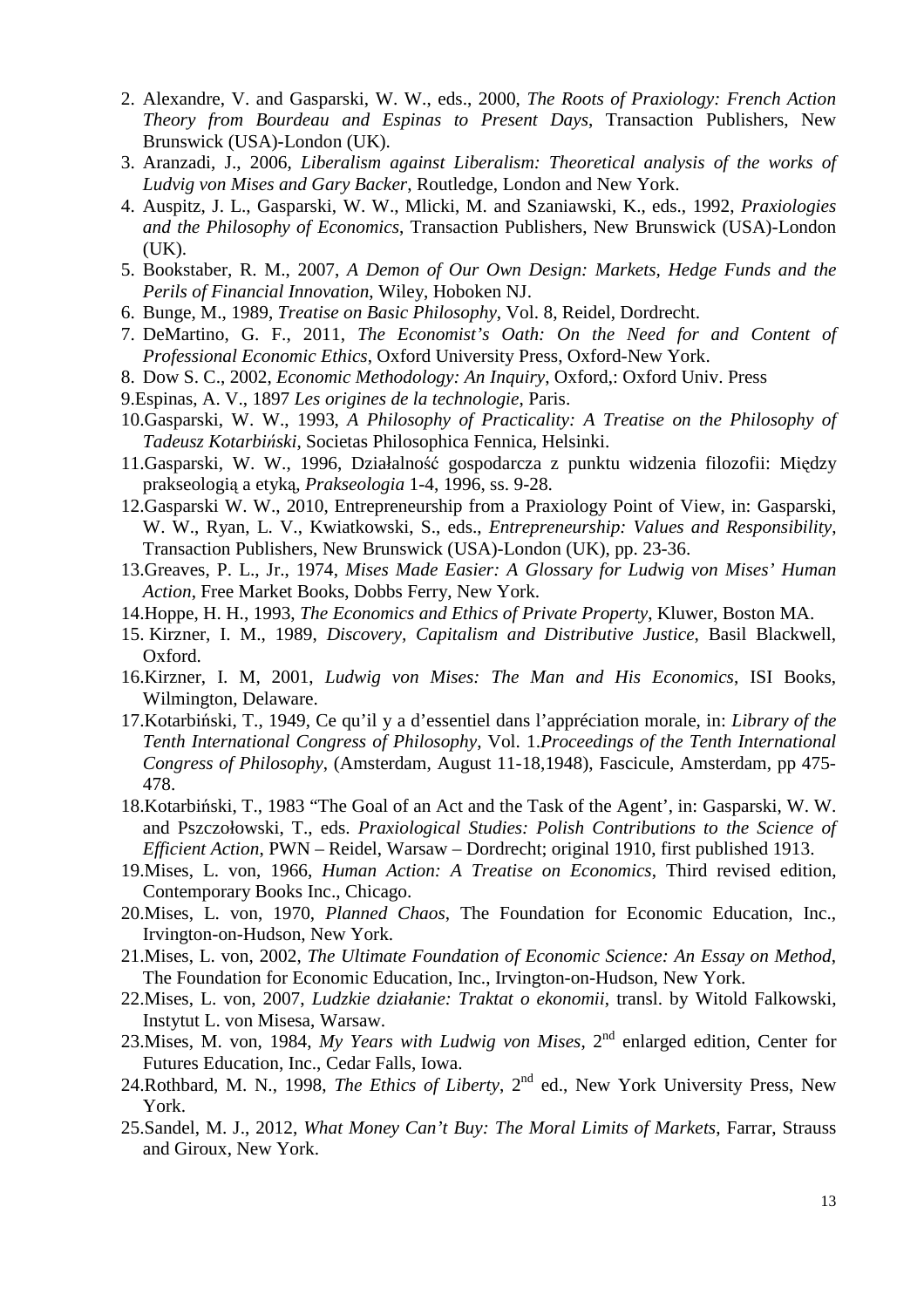#### **Notes**

- 1. The Centre is a joint unit of Koźmiński University and the Institute of Philosophy and Sociology, Polish Academy of Sciences.
- 2. *Practical philosophy* (i.e. ethics *sensu largo*) should not be confused with *philosophy of practicality*, i.e. Tadeusz Kotarbiński's philosophical system.
- 3. The material in this essay is partly a consideration and recasting of parts of my lecture delivered at the 6th Polish Philosophical Convention and of other papers listed in the references.
- 4. Gover Publishing Company, Ltd., Aldershot, Hants, UK, 1988.
- 5. Cf. *Prakseologia* No. 4(105), 1989, pp. 19-152 and pp. 273-276; J. L. Auspitz, W. W. Gasparski, M. K. Mlicki, K. Szaniawski, eds., *Praxiologies and the Philosophy of Economics*, Transaction Publishers, New Brunswick (USA) - London (UK), 1992; *Prakseologia* No. 1-2 (122-123), 1994, pp. 159-169.
- 6. *Die Entwicklung des Gutsherrlich-Bäuerlichen Verhaltnisses in Galizien: 1772-1848*, Franz Deuticke, Leipzig 1902; *Przyczynek do austriackiej regulacji prawnej dotyczącej fabryk*, 1905.
- 7. *Archiv für Sozialwissenschaften*, Vol. 47, pp. 86-121.
- 8. Gustaf Fischer, Jena, 1922.
- 9. Gustaf Fischer, Jena, 1927.
- 10. Gustaf Fischer, Jena, 1933.
- 11. Editions Union, Geneva, 1940.
- 12. Yale University Press, New Haven, Conn., 1944.
- 13. Yale University Press, New Haven, Conn., 1944.
- 14. D. Van Nostrand, Princeton, N.J., 1956.
- 15. Yale University Press, New Haven, Conn., 1957.
- 16. Yale University Press, New Haven, Conn., 1949.
- 17. The book was translated into Polish and published by the Ludwig von Mises Institute [Mises 2007].
- 18. D. Van Nostrand, Princeton, N.J., 1962.
- 19. F. A. Hayek, ed., *Toward Liberty: Essays in Honor of Ludwig von Mises on the Occasion of His 90th Birthday*, Institute for Human Studies, Menlo Park, CA, 1971.
- 20. Cf. W. Gasparski, 1994, Anatomia działania [Anatomy of Action], *Prakseologia*, No. 3-4(124-125), pp. 133-144.
- 21. L. von Mises, *op. cit.*, p. 885.
- 22. According to D. R. Kamerschen et al., *Ekonomia*, Fundacja Gospodarcza NSZZ 'Solidarność', Gdańsk 1991, p. A-4.
- 23. W. Gasparski, 1981, Projektowanie humanistyczne [Humanist Design], *Prakseologia*, No. 2(78), pp. 27- 42.
- 24. H. Hiż, 1989, Prakseologia, społeczeństwo, etyka [Praxiology, Society, Ethics], *Prakseologia*, p. 67; cf. also H. Hiż, Praxiology, Society, and Ethics, in: Auspitz, J. L., Gasparski, W. W., Mlicki, K. M., Szaniawski, K., 1992, *Praxiologies and the Philosophy of Economics*, Transaction, New Brunswick (USA) - London (UK), pp. 421-429.
- 25. F. A. Hayek, von, 1979, *The Counter-Revolution of Science: Studies on the Abuse of Reason*, 2nd edition, Liberty Press, Indianapolis, p. 49.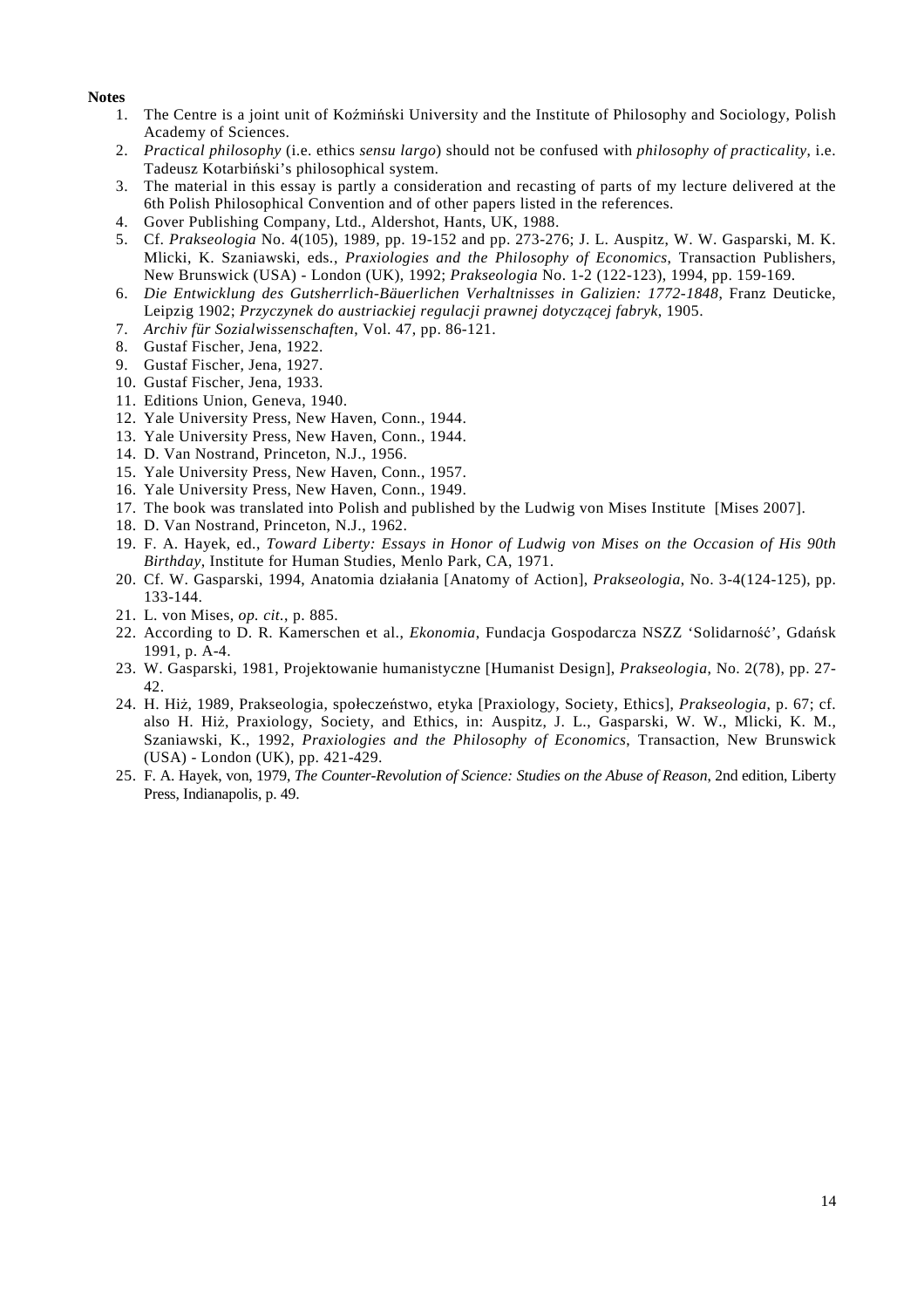

# **Hyperinflation and The Destruction of Human Personality**

*Joseph T. Salerno* 

Lubin School of Business, Department of Finance and Economics Pace University, New York

#### *e-mail: jsalerno@pace.edu*

#### *Abstract:*

The unorthodox monetary policies currently being pursued by the Fed and other central banks raise the distinct possibility of a future hyperinflation. This is not just alarmist fantasizing, because the implicit aim of these policies is to create inflationary expectations in order to induce households and businesses to increase their spending. What has not been considered by mainstream macroeconomists and policymakers who support such policies is that the unhinging of the public's expectations concerning the future value of the monetary unit is the defining feature of the dynamics of hyperinflation. It thus appears to be an opportune time to revisit the effects of hyperinflation. The purely economic destruction wrought by historical episodes of hyperinflation has been adequately dealt with by economists. The disastrous social consequences of hyperinflation have been well documented in the narratives of sociologists, historians, and journalists. It is the aim of this paper to bring an economic perspective to bear on the destructive effects on individual human personality that are caused by the breakdown of monetary calculation that results from hyperinflation. Using the classic case of the German hyperinflation, the deformation of human personality is characterized and its implications for a radical transformation of the relationship between the individual and the State are drawn out.

*Keywords:* hyperinflation, monetary calculation, private property, National Socialism.

The author would like to acknowledge the participants in the Colloquium on Market Institutions & Economic Processes at New York University and in the Austrian Economics Forum at North Carolina State for their comments and suggestions that helped improve the content and clarity of the article. Any remaining errors or obscurities are solely his responsibility.

#### **1. Introduction**

More than four years after the Great Recession was declared to have officially ended, the U.S. economy is still stagnating with slow growth and high unemployment. In response, the Fed continues to resort to "unorthodox" monetary policies, such as targeting a zero interest rate and massively expanding the Fed's balance sheet through a program of long- and short-term bond purchases (quantitative easing). Although these policies have thus far not worked, the Fed has indicated that they will be continued indefinitely until the unemployment rate has fallen to the desired level [1]. With the EU economies also mired in recession, Mario Draghi, President of the European Central Bank, has openly discussed setting the ECB's "deposit rate", *below* zero, which means that banks would have to pay for funds on deposit at the central bank [13].

The stated aim of the unorthodox monetary policies adopted by the Fed is to stimulate more consumption and investment on the part of households and businesses through traditional channels.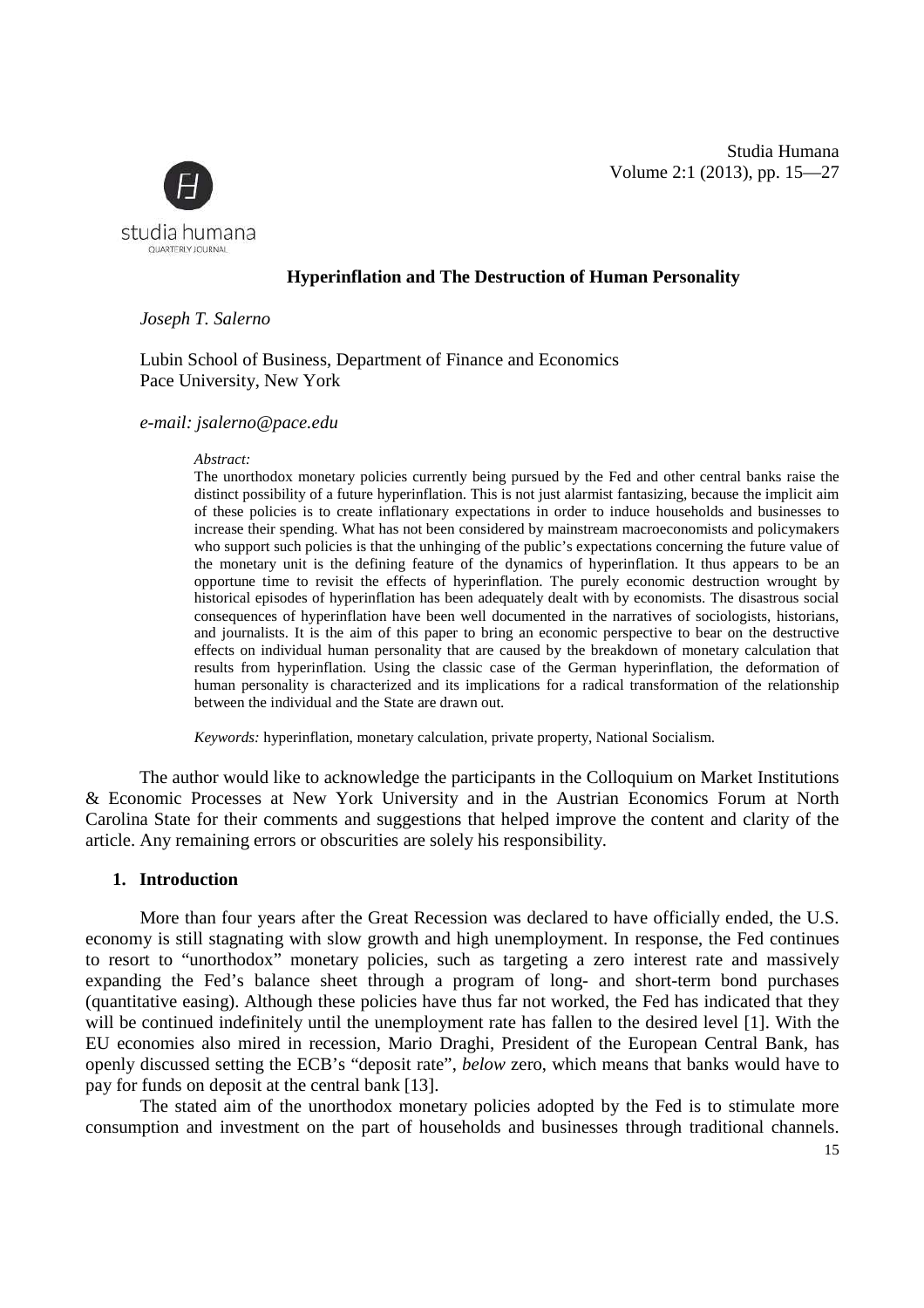Thus it was hoped that super-low interest rates would jump start investment spending, while reinflation of asset prices on housing and financial markets stimulated consumption spending by pumping up household net worth. Yet, despite the abysmal failure of these policies to revive the stagnant U.S economy, the Fed has vowed to continue them indefinitely, and possibly to ratchet them up, e.g., by driving interest rates into negative territory.<sup>1</sup> But if these traditional channels of monetary stimulus remain stopped up the Fed has one more weapon at its disposal which it would resort to and which would be facilitated by the unorthodox policies that it is already using. This is the deliberate promotion of expectations of rapid inflation among the public, igniting panic spending by households and businesses eager to rid themselves of the depreciating dollar. Such spending would expand aggregate demand and presumably lead to a revival of real economic activity.

In thus targeting inflationary expectations, the Fed would be pursuing a monetary policy that has been advocated by prominent macroeconomists in the U.S. since the late 1990s. The discussion began during the Japanese Great Recession of the 1990s and continued during the initial episode of deflation-phobia triggered by Alan Greenspan's remarks in 2003.<sup>2</sup> It then flared up again after the financial crisis of 2008.

One of the first economists to call for monetary policy deliberately aimed at promoting inflationary expectations was Paul Krugman.<sup>3</sup> In 1998, Krugman diagnosed the Japanese economy as stuck in a Keynesian "liquidity trap," meaning that even with interest rates at zero, consumers and businesses were hoarding money and refusing to borrow and spend. So Krugman [15, pp. 3, 46] advised the Japanese government to adopt a policy in which the central bank would "credibly promise to be irresponsible" by committing "itself to pursue inflation where possible, and ratify inflation when it comes." Once people were convinced by this policy that "the real value of money" would "melt away over time," they would stop hoarding and begin spending money immediately, thereby lifting the economy out of the liquidity trap. Explained Krugman [17, p. 75]: "Once you take the idea of the liquidity trap seriously it's impossible to escape the conclusion that expected inflation can be a good thing, because it helps you get out of the trap."

An early endorsement of the Krugmanian strategy of fostering inflationary expectations as a cure for deflation was offered by none other than Fed Chairman Bernanke. In November 2002, then Fed Governor Bernanke [2] delivered a now famous speech that attracted very little attention at the time. In it he vigorously promoted the view that the Fed could and should create expectations of a permanently rising price level among the public as a means of combating an imminent deflation. The crux of his view was expressed in the following passage:

The conclusion that deflation is always reversible under a fiat money system follows from basic economic reasoning. A little parable may prove useful: Today an ounce of gold sells for \$300, more or less. Now suppose that a modern alchemist solves his subject's oldest problem by finding a way to produce unlimited amounts of new gold at essentially no cost. Moreover his invention is widely publicized and scientifically verified, and he announces his intention to begin massive production of gold within days. What would happen to the price of gold? Presumably, the potentially unlimited supply of cheap gold would cause the market price of gold to plummet. Indeed, if the market for gold is to any degree efficient, the price of gold would collapse immediately after the announcement of the invention, before the alchemist had produced and marketed a single ounce of yellow metal.

What has this got to do with monetary policy? Like gold, U.S. dollars have value only to the extent that they are strictly limited in supply. But the U.S. government has a technology, called a printing press (or, today, its electronic equivalent), that allows it to produce as many U.S. dollars as it wishes at essentially no cost. By increasing the number of U.S. dollars in circulation, or even credibly threatening to do so, the U.S. government can also reduce the value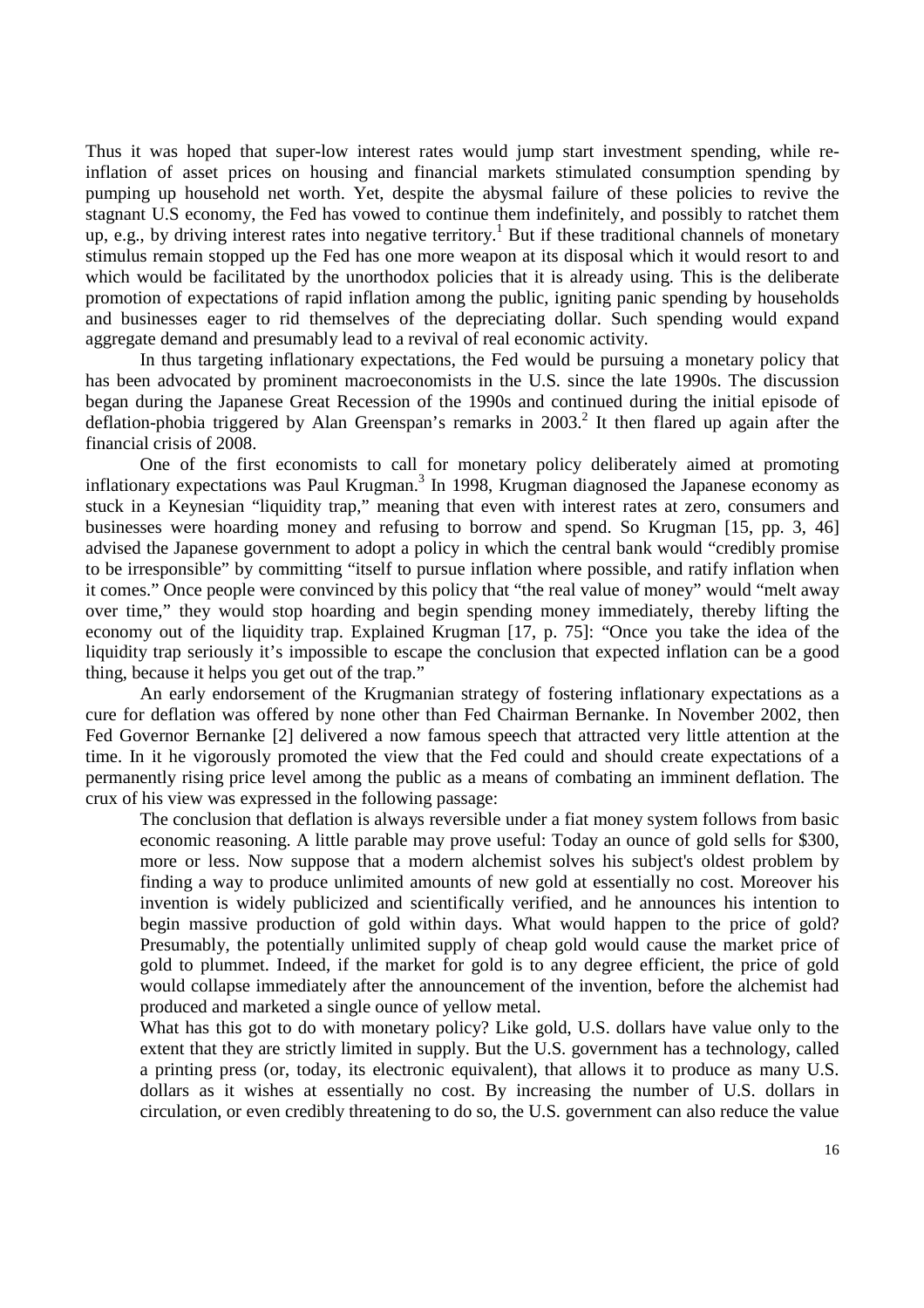of a dollar in terms of goods and services, which is equivalent to raising the prices in dollars of those goods and services. We conclude then that, under a paper-money system, a determined government can always generate higher spending and hence positive inflation.

N. Gregory Mankiw [20, p. 446], a former Chairman of the Council of Economic Advisers under George W. Bush, the author of a top-selling textbook on economics principles, once famously dismissed Keynes's *General Theory* as "an outdated book." In 2008, however, Mankiw [21] jumped on the Krugmanian bandwagon, arguing that the Fed "needs to convince people that we are going back to the normal inflation rate of 2 to 3 percent." In order to ignite the necessary inflationary expectations and stimulate spending, he suggested the following wording for a Fed press release:

The [Federal Open Market] Committee recognizes that moderate inflation would be desirable under the present circumstances. In particular, the overall level of prices a decade hence should be about 30 percent higher than the price level today. The committee anticipates keeping the stance of monetary policy sufficiently accommodative to achieve that degree of inflation over the coming decade.

In other words Mankiw was recommending that the Fed announce to the public that it was going to deliberately inflate away approximately 25 percent of the dollar's value over the subsequent ten years. He extolled this "abandonment of 'price stability'" as "the modern equivalent of Roosevelt's abandonment of the gold standard" [21]. Of all the things that Roosevelt did to get the economy out of the Depression, according to Mankiw, jettisoning the gold standard was the most successful. Today, opined Mankiw, monetary policy is no longer fettered by gold but by fear of inflation.

Mankiw even went as far as endorsing, at least in principle, a proposal for driving the nominal interest rate below zero that is a modern equivalent of the scheme for a "carrying tax" on money proposed by  $19<sup>th</sup>$ -century monetary crank, Silvio Gesell. In order to suppress the hoarding of money and stimulate spending, Gesell advocated a date-stamped paper currency that would lose 0.1 percent of its face value per week. Interest was also to be abolished under Gesell's plan.<sup>4</sup>

In the intellectual exercise formulated by Mankiw [22], the Fed would announce that a year from that date, it intended to pick a numeral from 0 to 9 out of a hat. All currency with a serial number ending in that numeral would instantly lose its status as legal tender, causing the expected return on holding currency to plummet to minus 10 percent. This would allow the Fed to reduce interest rates below zero for a year because people would happily loan money for, say negative 2 percent when faced with the prospect of losing 10 percent. At negative interest rates many people would now have a strong incentive to spend the money immediately on consumer goods, which was the Fed's aim.

Mankiw's proposal was certainly in the spirit of Gesell's work, whose stated goal was to subject money to deterioration over time in order to neutralize its advantage over commodities in terms of durability and thereby discourage its hoarding.<sup>5</sup> To be fair to Mankiw, this scheme was dreamed up by one of his graduate students, although Mankiw maintains that the plan "does address a fundamental problem facing the economy right now: Given the fall in wealth, increases in risk premiums, and problems in the banking system, the interest rate consistent with full employment might well be negative." This is a return to brute 1950s Keynesianism with a vengeance by one of the founders of the New Keynesian movement.

Another influential economist, Kenneth Rogoff (quoted in [24]), former chief economist at the International Monetary Fund and now a Harvard professor stated bluntly: "I'm advocating 6 percent inflation for at least a couple of years. It would ameliorate the debt bomb and help us work through the deleveraging process."

In the view of these macroeconomists and the policymakers under their sway, the calculated loosing of inflationary expectations on the economy would be a relatively costless way of spurring panic spending thus breaking the "liquidity trap" and getting the real economy moving. After all, there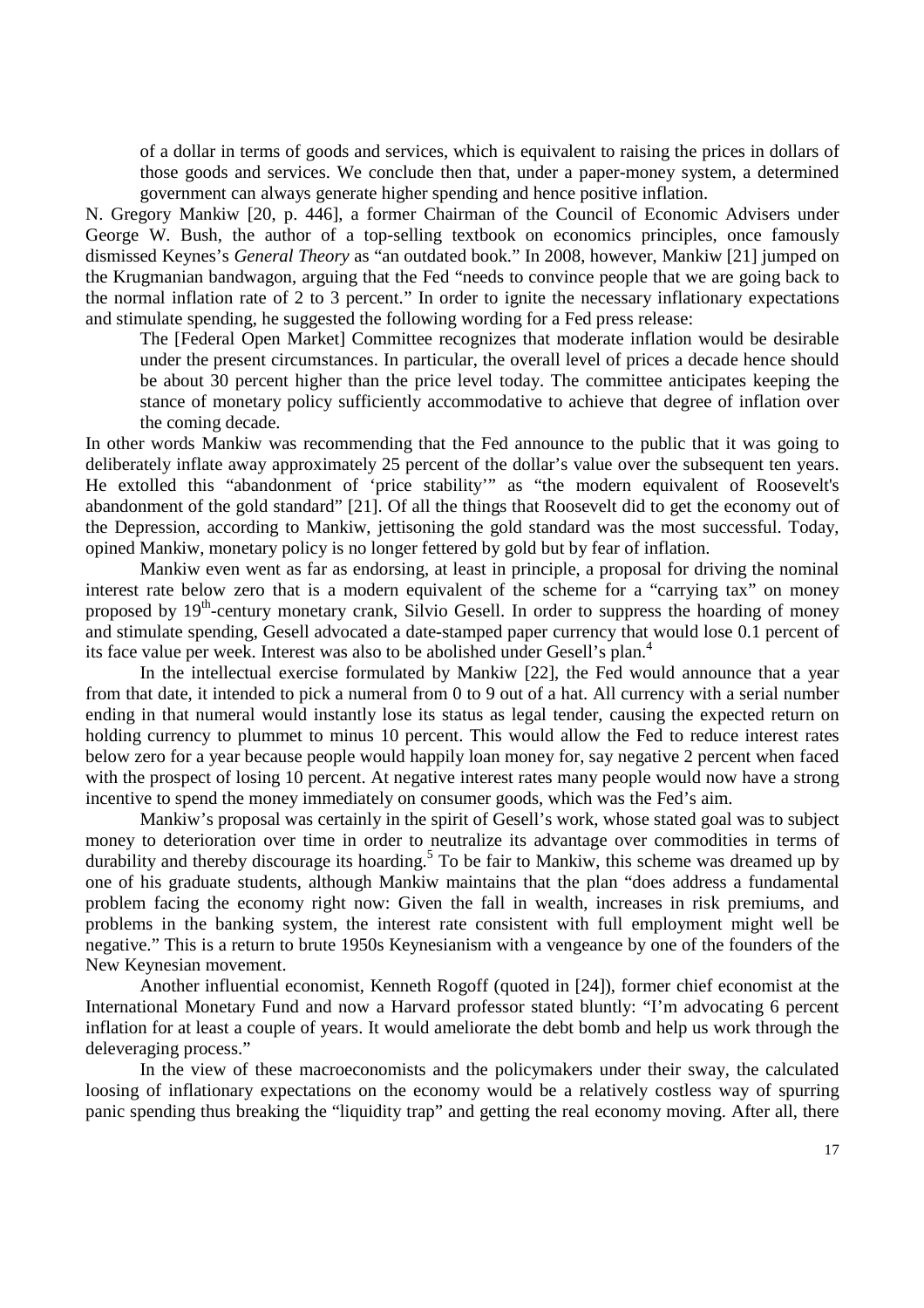does not have to be much of an actual inflation if the boobs in the private sector can be tricked by Fed pronouncements into foreseeing inflation in their future. Unfortunately what has not been considered by supporters of this policy of manipulating inflationary expectations is that it is very difficult to put the genie back in the bottle once it has been loosed. For the unhinging of the public's expectations about the future value of the money is the defining feature of the dynamics of hyperinflation. Indeed, history has shown time and again that confidence in a paper fiat currency is a very precarious thing and once lost propels the economy down the road to hyperinflation. Once the explicit threat of the destruction of the dollar's purchasing power becomes viewed as a legitimate tool of monetary policy, the actual destruction of the U.S. fiat dollar becomes a distinct possibility. Accordingly, a reexamination of the effects of hyperinflation from a new perspective is in order.

In what follows, I do not dwell on the narrowly economic effects of hyperinflation which have been thoroughly investigated in numerous studies (e.g., [3], [5], [7]). Instead, I proceed to examine the devastating consequences of hyperinflation for the closely related phenomena of private property and human personality, as they jointly evolved under a functioning social division of labor. A consideration of the German hyperinflation of 1923 clearly illustrates these consequences. It also sheds light on how Adolf Hitler and his National Socialist movement exploited these conditions by explicitly promoting the State as the new basis upon which a collectivized human personality could be reconstructed and made to flourish.

#### **2. The Link between Economic Calculation and Human Personality**

It has been well documented by economic theorists and historians that hyperinflation, in destroying the value and function of money, makes economic calculation impossible and leads to economic and social disintegration and widespread poverty. What is not so clearly understood is that during periods of rapid inflation, the inability to calculate undermines the very nature of property and causes a withering of the human personality, which is inextricably bound up with property ownership. By eliminating the means of appraising and comprehending one's property, hyperinflation eliminates the very basis of independent human existence and personality under the social division of labor. In some cases, as we shall see, this may result in the dissolution of the society of voluntary contract and its eventual replacement by a hegemonic order in which property and personality is collectivized.

The central role of money and property in the formation of the individual human personality under the social division of labor has yet to be investigated in any depth and will not be attempted here. However I note that in speaking of human personality, I am referring to what has been called, sometimes derisively, the "bourgeois personality."<sup>6</sup> This is the common state of thinking and being that characterizes the modern individual embedded in a private-property social order. This individual is goal-oriented, self-interested (but not necessarily, or even mainly, selfish), thrifty, wealthaccumulating, and uses time as a scarce resource in improving his productivity and planning for his future welfare and those of his descendents living and yet to be conceived.<sup>7</sup> In pursuing his own interests, he must consciously and repeatedly take recourse to social action, producing for and exchanging with known and unknown others, thereby integrating himself into the social division of labor. Social action, which is necessarily guided by market prices, involves purposeful choice of concrete means and ends and the monetary calculation of costs and benefits. "Human personality" as the term is used here, therefore, does not denote a cluster of psychological attributes and qualities; rather it is a mode of being and becoming based on economic calculation and the ownership of property.

#### **3. Money, Inflation, and Property**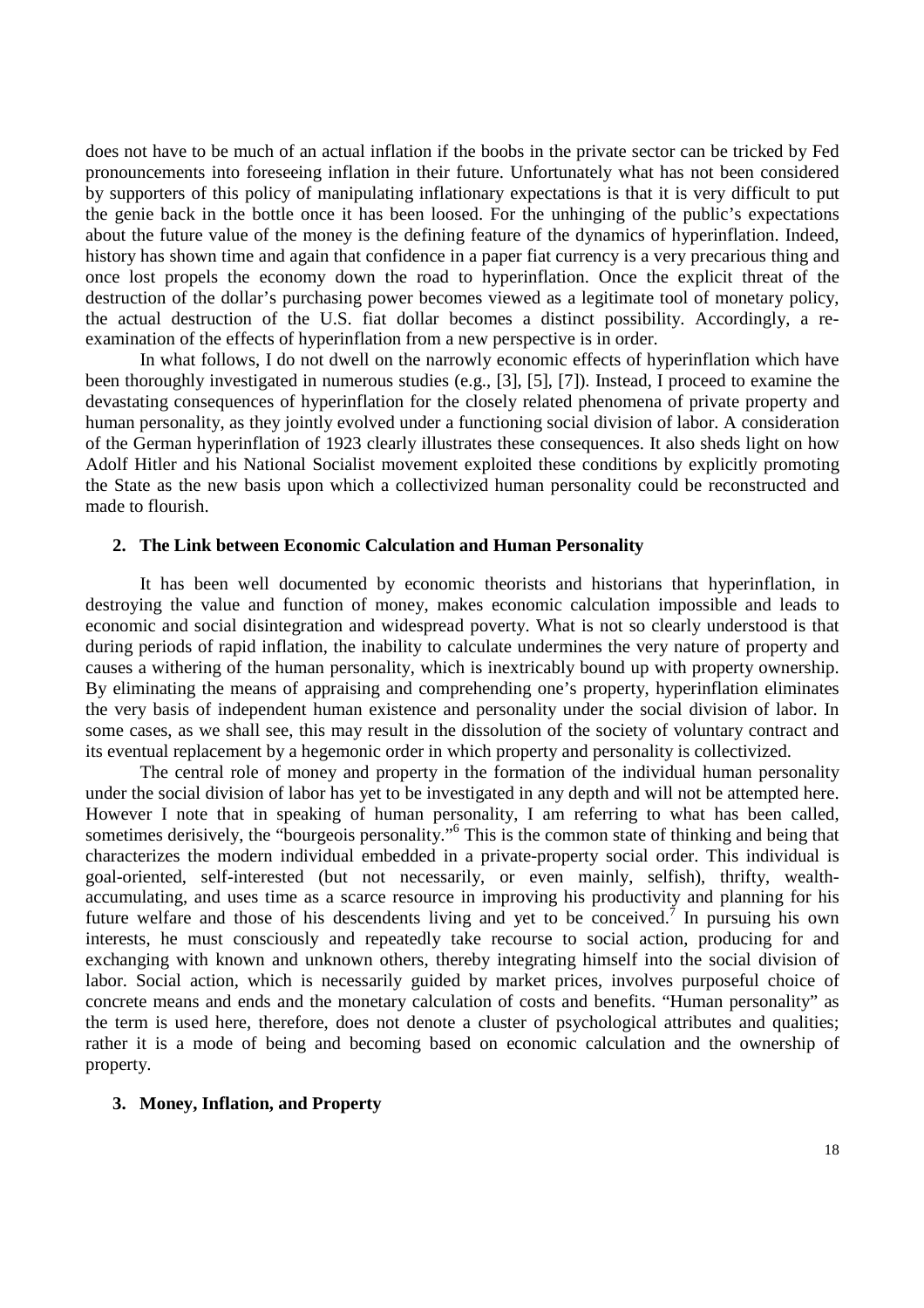As the general medium of exchange money is the tool of economic calculation and the preeminent store of value. Once the future value of money becomes impossible to reliably forecast, ordinary people lose the ability to preserve their accumulated savings and thus become incapable of planning for the future. They cease to actively employ time as a device for planning improvements in future welfare by exploiting lengthier and more fruitful production processes. Instead they are compelled to passively experience time like beasts do, as mere duration. This leaves them little recourse but to dissipate their wealth and energy in seeking after immediate gratification. This rise in time preference – that is, in the premium on present satisfaction relative to satisfactions in the more remote future – undermines the values of productive work, thrift and sober investment and brings about a social revolution in which the middle classes and the productive rich, that is, the entrepreneurs, capitalists and inventors are destroyed and replaced by gamblers, con artists and swindlers at the top of the social structure.

Inflation does not just wipe out the savings of the productive classes and divert their energies into sterile and corrupt pursuits, however; it also deforms and attenuates their personalities. Whether we like it or not, men and women exist in a world where they cannot live and flourish either physically or spiritually without property. As the founder of the Austrian school, Carl Menger [23, p. 76] pointed out, "property is not an arbitrarily combined quantity of goods but a direct reflection of [a person's] needs, an integrated whole, no essential part of which can be diminished or increased without affecting realization of the end it serves." Thus property is the foundation of human personality – no meaningful motion, activity, or external expression of inner being (thought) is possible without it. For human personality is not the spontaneous projection into the outer world of random inner urges that characterizes the unreflective behavior of a human infant. Personality is the external projection of a deliberately planned mode of individual being and becoming. As such, it involves a self-conscious arrangement of activities whose pursuit requires a carefully chosen structure of means, i.e., property. Property is therefore not a haphazard collection of things that can be completely described in physical terms but rather the coherent, objective embodiment of the yearnings and aspirations of the human spirit.

In a real sense, then, property defines and delimits an individual's personality. One cannot be whatever he wants to be; he is rigidly limited by the means at his disposal. One is not truly a "physician," "software engineer," or "restaurateur," unless he can acquire the requisite "complementary goods" for producing the product or service. Nor can one even consistently pursue leisure or vocational activities without possessing specific concrete means. Thus one is not a "fisherman" without fishing tackle and access to a boat and body of water; and one is not a "golfer" or "gardener" without the possession of – or the means of acquiring – the needed complementary golfing equipment or gardening tools.

Furthermore, in an exchange economy, it is economic calculation based on money prices that gives meaning to a collection of different kinds of concrete goods and enables the actor to transform these goods into an integrated structure of property suited to his system of ends. Without money prices and future price appraisements to guide him in his calculations, a person is unable to specialize in a particular profession or business, because he can never know whether these activities will help sustain his existence.<sup>8</sup> Furthermore, one does not know the degree of his success or his position in the social structure unless he can calculate the monetary value of his possessions. Has he achieved eminence or suffered crushing disappointment? Is he prince or pauper?

People do not even know what or who they will become in the future without knowing the monetary value of their accumulated savings and assets and the ability to assess the prospects of future accumulation. All their plans for themselves and their children are shaped by this knowledge and the possibility of this assessment. Will an individual be comfortably ensconced in a retirement community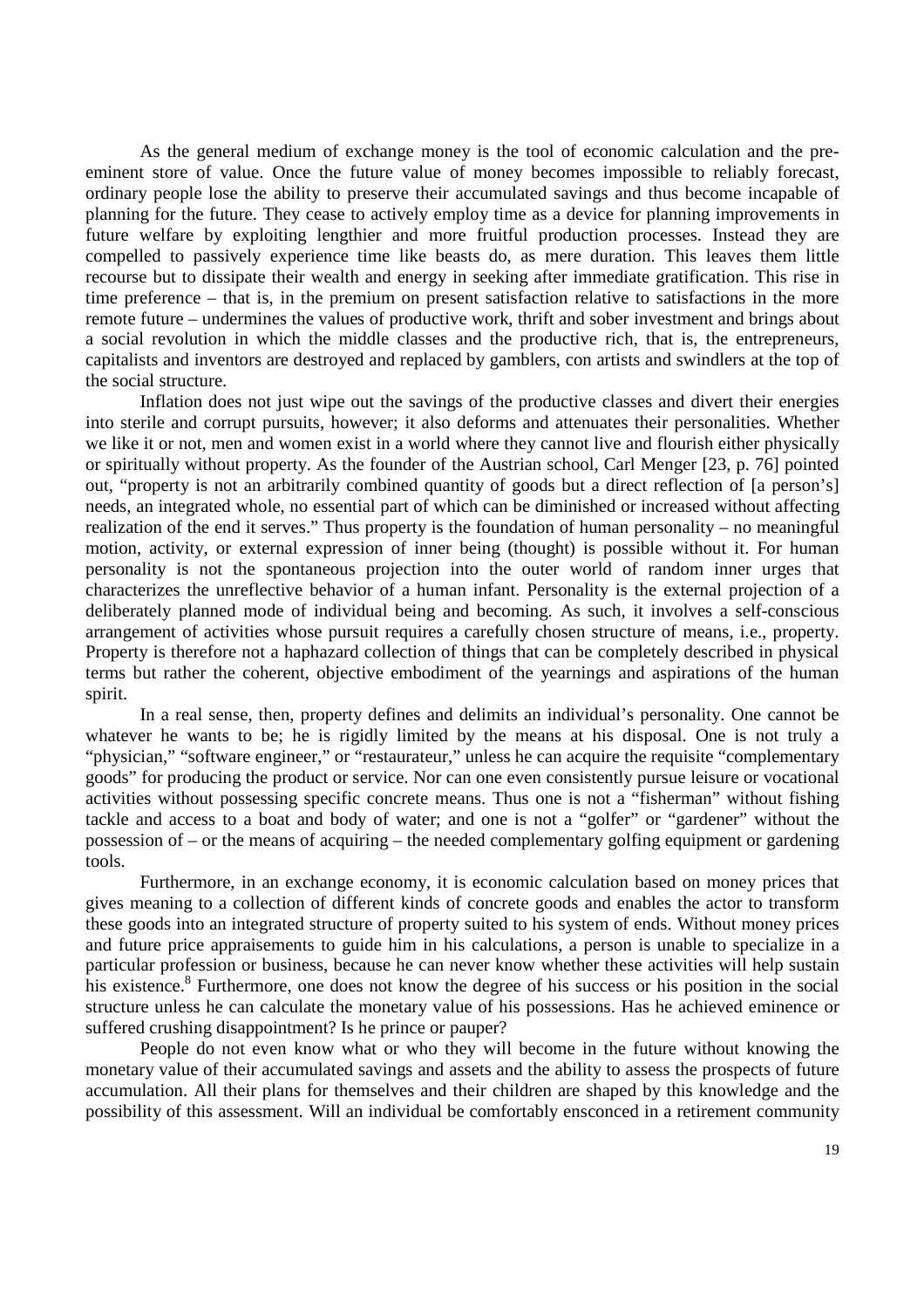on a golf course in North Carolina at the age of 60, or will he be greeting customers at the local Home Depot as a septuagenarian? Without economic calculation there is no way for him to develop a meaningful plan to influence this eventuality.<sup>9</sup> In other words, if one does not know what his real income will be from day to day or what his financial and real assets, that is his "property," will be worth in a week, his range of planning and action narrows sharply and external events appear to him as random and beyond his control. $^{10}$ 

Money and property are thus essential elements in the socio-economic process conditioning what an individual human being is and can become. Without economic calculation based on sound money, not only is it impossible for entrepreneurs and businesses to reasonably calculate the outcome of alternative production decisions, it also becomes problematic for a person to even know who he is or to reasonably assess the possibilities of what he can become. During the German hyperinflation, for example, University professors and high-ranking civil servants on relatively fixed salaries could no longer support themselves and their families and, overnight, "became" taxi drivers and waiters, with all that implies for their professional and personal relationships, future prospects, and social position.

For an empirical illustration of the effect on human personality of the destruction of calculation and property we now turn to the episode of the German hyperinflation of 1921-1923 and its aftermath.

#### **4. The Destruction of Property and Personality during Hyperinflation**

In the extreme case of hyperinflation, as the value of money hurtles toward zero, property loses its meaning, human personality withers and society disintegrates. This all-important connection between money and property on the one hand and human personality on the other was dramatically and poignantly expressed by the German historian and sociologist, Konrad Heiden, a shrewd observer of the great German hyperinflation that culminated in 1923. Wrote Heiden [11, p. 172]:

[T]he German people was one of the first to witness the decay of those material values which a whole century had taken as the highest of all values. The German nation was one of the first to experience the death of the unlimited free property which had lent such a royal pride to modern humanity; Money had lost its value – what, then, could have any value? Of course, many were accustomed to having no money; but that even *with* money you had nothing – that was a twilight of the gods, as horrible as anything Wagner could have foreseen. A cynical frivolity penetrated men's souls; no one knew what he really possessed and some men wondered what they really were. $^{11}$ 

Heiden's insights are illustrated in the recollections of a woman who lived through the German hyperinflation, Erna von Pustau, a middle-class resident of Hamburg who was interviewed by the eminent American writer Pearl S. Buck. Pustau's reminiscences reveal how the German people lost their intellectual and spiritual moorings amid the calculational chaos of hyperinflation. The inability to perform simple arithmetic calculations with money that were a matter of routine in the past sowed confusion of thought and wreaked havoc with language. As Pustau recalled to Buck [4, p. 122]:

But, you see, we could hardly say that our mark was falling, since, in figures, it was constantly going up and up and up, and so did the prices, and this was much more visible than the realization that the value of our money was going down. It sounds confusing, doesn't it? But this confusion belongs to inflation, is inseparably connected with it, and was one of the reasons why the people gave up thinking things out. It all seemed just madness and it made the people mad.

Referring to a popular song of the day, Pustau (quoted in [4, p. 139]) quoted the following line: "We are drinking up our grandma's little hut and the first and second mortgage, too."<sup>12</sup> She then remarked, "Saving is the very source of wealth and health of a sound nation. But, we have no longer a sound nation. We are on our way to become a crazy, a neurotic, a mad nation." Pustau (quoted in [4, p. 140])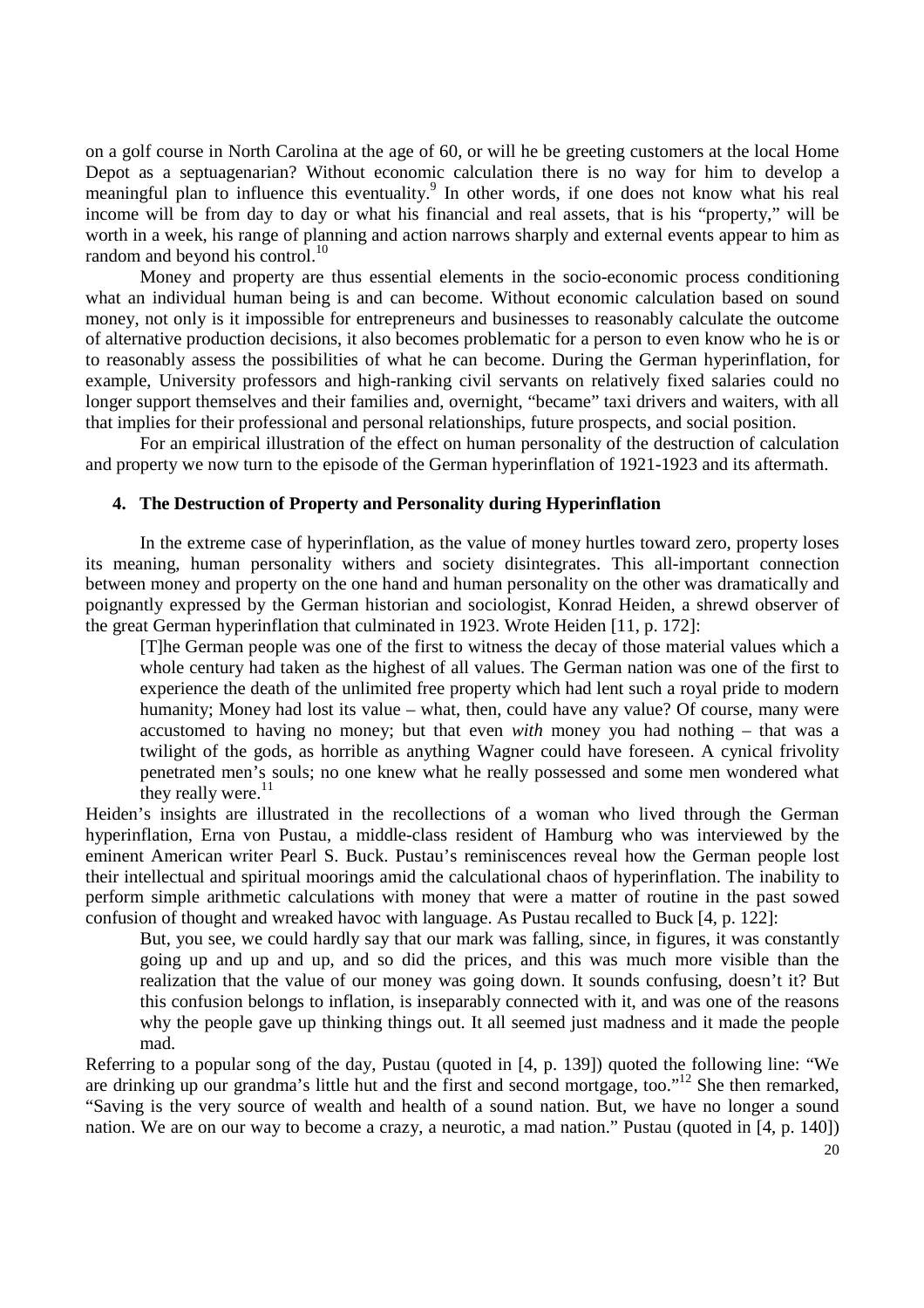also lamented the spiritual trauma inflicted by the sudden collapse of the social structure: "It was a sad world, a world in which none was better than the other and all was a matter of chance and degree. A sad world, and a sad conception for a girl who still remembered the good old times of Grandmother! Our times made us cynical."

The "madness" and "cynicism" Pustau speaks of manifested itself in bizarre incidents. For example, the Prime Minister of Bavaria submitted a bill to the Bavarian legislature that would have outlawed "gluttony." According to the bill (as quoted in [5, p. 61]), a glutton was defined as "one who habitually devotes himself to the pleasure of the table to such a degree that he might arouse discontent in view of the distressful condition of the population." Such a person "may be arrested on suspicion, and punished by imprisonment and/or a fine of up to 100,000 marks for a first offense." A second offense would entail the convicted glutton to serve a prison sentence of up to five years, pay a fine of up to 200,000 marks, and be deprived of his civil rights. There was also a provision in the bill for punishing caterers who aided and abetted the crime. The bill never passed.

But such events in the political arena were merely a reflection of daily social interactions, especially those involving monetary exchange, whose cumulative effect was to drive individuals "mad." Pustau, a music lover, recounted such an ordeal. She and her suddenly impoverished middle class friends were forced to wait for hours in line to purchase standing room tickets to see Wagner's "The Twilight of the Gods." Most of the seats in the theater had been bought by dilettantes who chose to attend not because they were genuine music lovers but because they had gained a windfall from the inflation. This incident impressed on Pustau that the malfunctioning of money penetrated to the very core of one's self-identity and radically reshaped her most cherished goals and beliefs about the world. Thus she stated (quoted in [4, p. 128]):

[Wagner's gods] set fire to the entire world, yet they did it for great things, for heroic deeds, for love – for this beautiful thing love. And how is it with us? We fight for tickets, we fight for pennies. It is these ugly little things that break us down. It was all so mixed up with money. We used to consider money as nothing and we said, 'Money is dirty,' and 'One doesn't speak about money.' And here everything was mixed up with money and with small sums only and small things.

Pustau's observations here point up a paradoxical situation. As money rapidly lost its value disrupting and falsifying routine economic calculation, it began to intrude into and absorb much of people's conscious thought. Indeed during the final stage of the collapse of the German mark, when money had lost its *function* even as a medium of exchange – e.g., German farmers refused to sell their produce in the cities and towns for paper money – there appears to have developed a morbid and all consuming fixation on the empty *form* of money as represented by the worthless paper mark. In a letter written to the British Foreign Office in early November1923, British businessman J. C. Vaughn (quoted in [5, p. 200]) starkly illustrated this strange phenomenon:

I happened to pass through the Arcade between the Friedrichstrasse and Unter den Linden, and in that small space I saw three almost moribund women. They were either in the last stages of decline or starvation, and I have no doubt it was the latter. They were beyond asking for alms, and when I gave them a bunch of worthless German notes, it shocked me to see the eager way in which they seized upon them – like a ravenous dog at a bone.

It is not surprising, then, that Pustau (quoted in [4, p. 146]) summed up her recollections of the hyperinflation by comparing the cultural and moral effects of hyperinflation to those of war:

For a battle it was this inflation, fought out with financial means. The cities were still there, the houses not yet bombed and in ruins, but the victims were millions of people. They had lost their fortunes their savings; they were dazed and inflation-shocked and did not understand how it had happened to them and who the foe was who had defeated them. Yet they had lost their self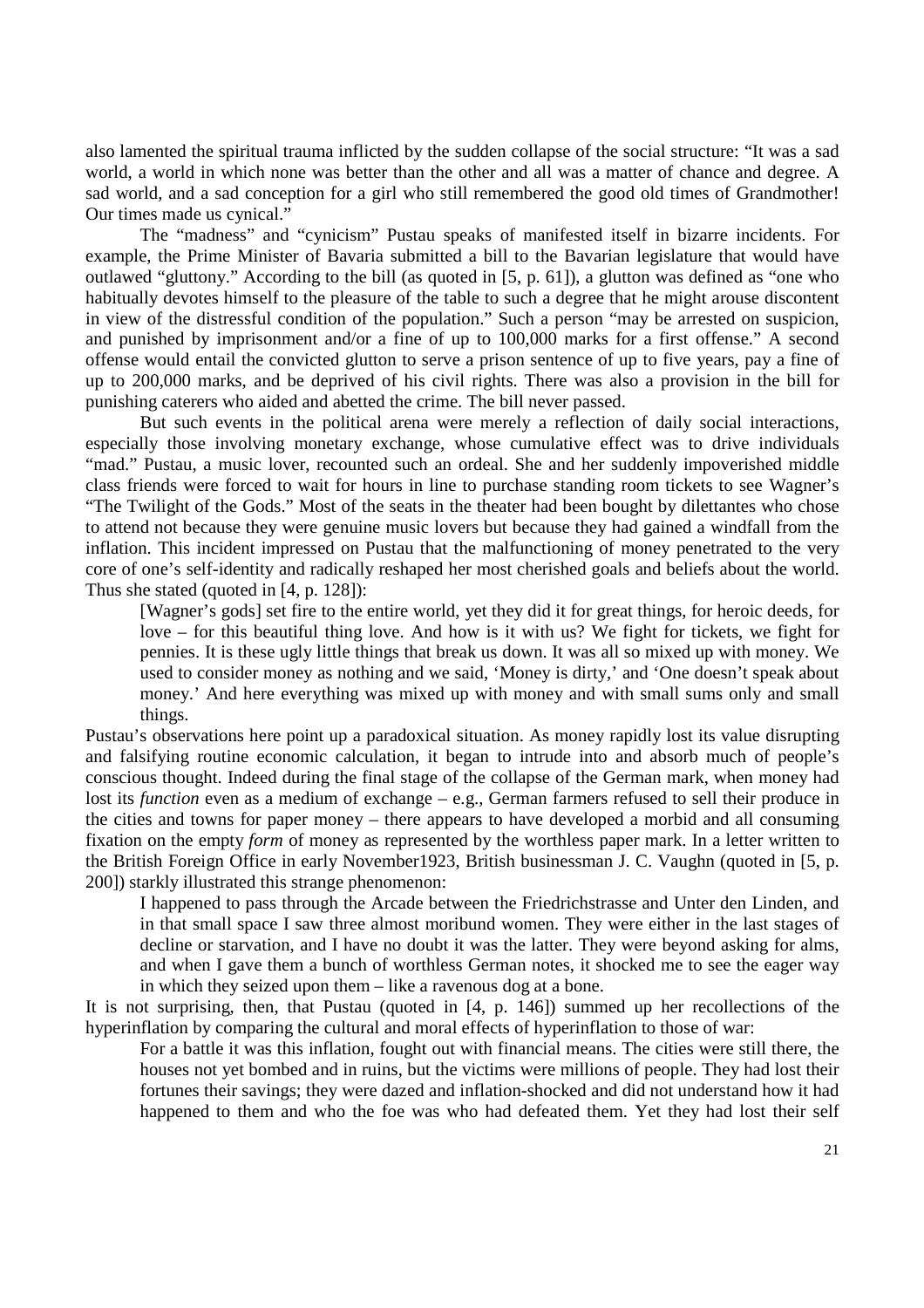assurance; their feeling that they themselves could be the masters of their own lives if only they worked hard enough; and lost, too, were the old values of morals, of ethics, of decency.

Heiden [11, pp. 172-73] poignantly summarized the general lesson of the experiences of the millions of Germans like Erna Pustau who were caught up in the hyperinflation:

Man had measured himself by money; his worth had been measured by money; through money he was someone or at least hoped to become someone. Men had come and gone, risen and fallen, but money had been permanent and immortal. Now the State had managed to kill this immortal thing. The State was the conqueror and successor of money. And thus the State was everything. Man looked down at himself and saw that he was nothing.

Thus, as Heiden keenly perceived, in Germany the abolition of money through hyperinflation rendered property meaningless and thereby obliterated the ontological basis for the formation of individual human personality. Social and economic institutions long taken for granted disintegrated and disappeared, and the social structure itself began to dissolve causing human existence to become atomized and aimless. Thought, language, values, culture – all were deformed, as the interior life of the individual was inexorably drained of meaning and purpose and, in large measure, extinguished.

Heiden [11, p. 167] concisely summed it up:

The state wiped out property, livelihood, personality, squeezed and pared down the individual, destroyed his faith in himself by destroying his property – or worse, his faith and hope in property. Minds were ripe for the great destruction. The state broke the economic man beginning with the weakest. $^{13}$ 

#### **5. The State as the Molder of Personality**

There was nothing definite left but the State to fill the economic and spiritual void created by the German hyperinflation. Now, a shrewd and cunning German politician, Adolf Hitler, understood the nature of inflation as a gigantic material *and spiritual* swindle and recognized the deforming of German souls and personalities and the corresponding disintegration of German society. Hitler both taunted the German people for acquiescing in the swindle and at the same time promised them material relief and spiritual regeneration in the State, the successor of money.

Heiden [11, p. 165] reported that Hitler told the following story at a meeting in the summer of 1923:

We have just had a big gymnastic festival in Munich. Three hundred thousand athletes from all over the country assembled here. That must have brought our city lots of business, you think. There was an old woman who sold picture postcards. She was glad because the festival would bring her plenty of customers. She was beside herself with joy when sales far exceeded her expectations. Business had really been good – or so she thought. But now the old woman is sitting in front of an empty shop, crying her eyes out. For with the miserable paper money she took in for her cards, she can't buy a hundredth of her old stock. Her business is ruined, her livelihood absolutely destroyed. She can go begging. And the same despair is seizing the whole people. We are facing a revolution...

Hitler perceptively noted that once the government had begun to run the printing presses "full time," it was from that moment doomed to continue the "swindle" until the bitter end of a hyperinflationary breakdown. Stopping the monetary expansion would reveal to workers that their real income was substantially less than they realized and much was being siphoned off to pay reparations to foreign powers as mandated by the Treaty of Versailles. This revelation would spell the downfall of the government. In the meantime, people's confidence in the established moral and social order associated with capitalism would be shattered as the vicious would replace the virtuous at the top of the socioeconomic structure. Proclaimed Hitler (quoted in [11, p. 170]) in his daily newspaper in 1923: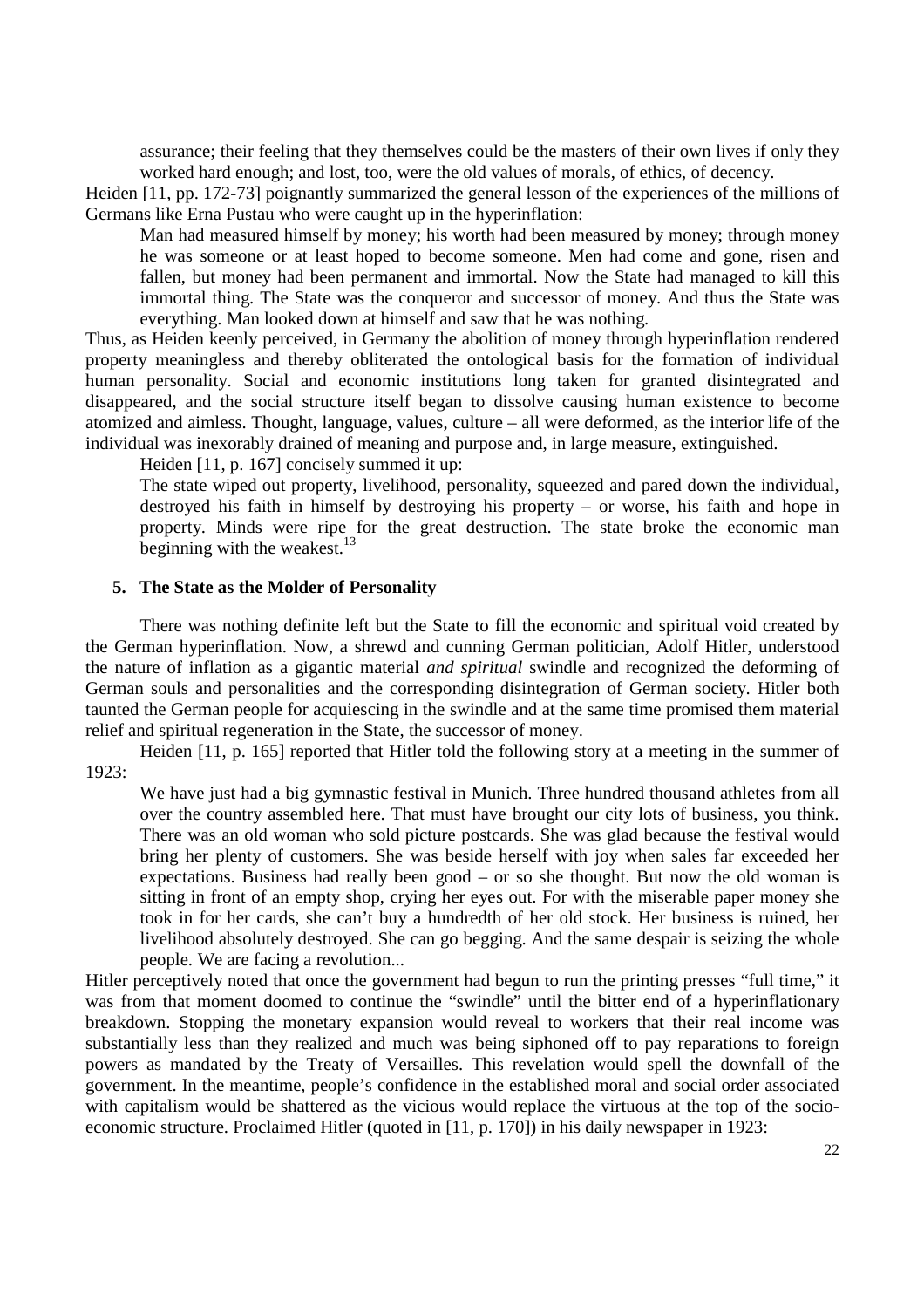The government goes on calmly printing these scraps, because, if it stopped, that would mean the end of the government, because once the printing presses stopped – and that is the prerequisite for the stabilization of the mark – the swindle would at once be brought to light. For then the worker would realize that he is only making a third of what he made in peacetime. Believe me, our misery will increase. The scoundrel will get by. But the decent, solid businessman who doesn't speculate will be utterly crushed; first the little fellow on the bottom, but in the end the big fellow on top too. But the scoundrel and swindler will remain, top and bottom. The reason: because the state itself has become the biggest swindler and crook. A robbers' state.

Now, although Hitler spoke more truly and perceptively about the nature and effects of inflation than our current Fed chairman and establishment macroeconomists, his intent was not to present a program for abolishing the "robbers' state" and restoring sound money, private property and the moral and social order of capitalism. In fact, Hitler was a socialist who hated capitalism and bourgeois morality. His aim was to frighten and shame the property-less, demoralized and atomized German masses into abandoning the venal and short-sighted social-democratic politicians of the Weimar Republic and to seek salvation in a dictatorial state run by his National Socialist movement. Accordingly Hitler accurately prophesied that people who were earning billions of marks would literally starve to death. The farmer will stop selling his products for the worthless billions, "with which he can paper his outhouse on the manure heap." What Hitler (quoted in [11, p. 171]) hoped to bring about was the "revolt of the starving billionaires." According to Hitler (quoted in [11, p. 172]), "If the horrified people can starve on billions, they must arrive at this conclusion; we will no longer submit to a state which is built on the swindling idea of the majority, we want dictatorship!"

Hitler however used more than fear to motivate his listeners. He capitalized on the selfcontempt of those who had been swindled out of their property and moral values and whose sense of self had been shattered. He saw that persons such as these had reverted to the unformed state of adolescence and were ready to follow a Leader – to reconstruct their own moral codes and personalities according to the artificial collectivist and nationalist ideal projected in the Leader's twisted vision. Hitler (quoted in [11, p. 173]) addressed and chastised them accordingly:

The German people [is] made up of children, for only a childish people will accept millionmark bills. True, a third of the German people are heroes, but another third are fools, and the last third are cowards. True strength is a quality of a few men, or else we would not have the word hero. The masses consist of average men, democrats. Cowardly men choose the most cowardly as their leaders, so that they won't have to show courage; and they choose the stupidest among the stupid, so that everyone can have the feeling that he's a little bit better than the leader. A people subjected to the decisions of the majority is on the road to ruin.

Heiden insightfully connected Hitler's aim in his speeches on hyperinflation with the derangement of Hitler's own personality as a product of the same moral, economic and social catastrophe of hyperinflation. Heiden [11, p. 174] characterized the link as follows:

It was the artificial building of a new national character, an *ersatz* character, an attitude created in accordance with an artificial plan. The people dream and the soothsayer tells them what they are dreaming. This continuous, domineering yet intimate conversation with the people could only be carried on by a man who was people and enemy of the people in one; a torn personality who felt himself a trampled fragment of the people in his own downtrodden miserable nonentity, and rebelled with the people against this destiny; but who at the same time was convinced of the absolute necessity of trampling, coercing and shaking the master's fist.

Hitler not only utilized this theme of the degeneration and reconstruction of personality as a rhetorical device. He developed it into one of the fundamental principles of the National Socialist philosophy. In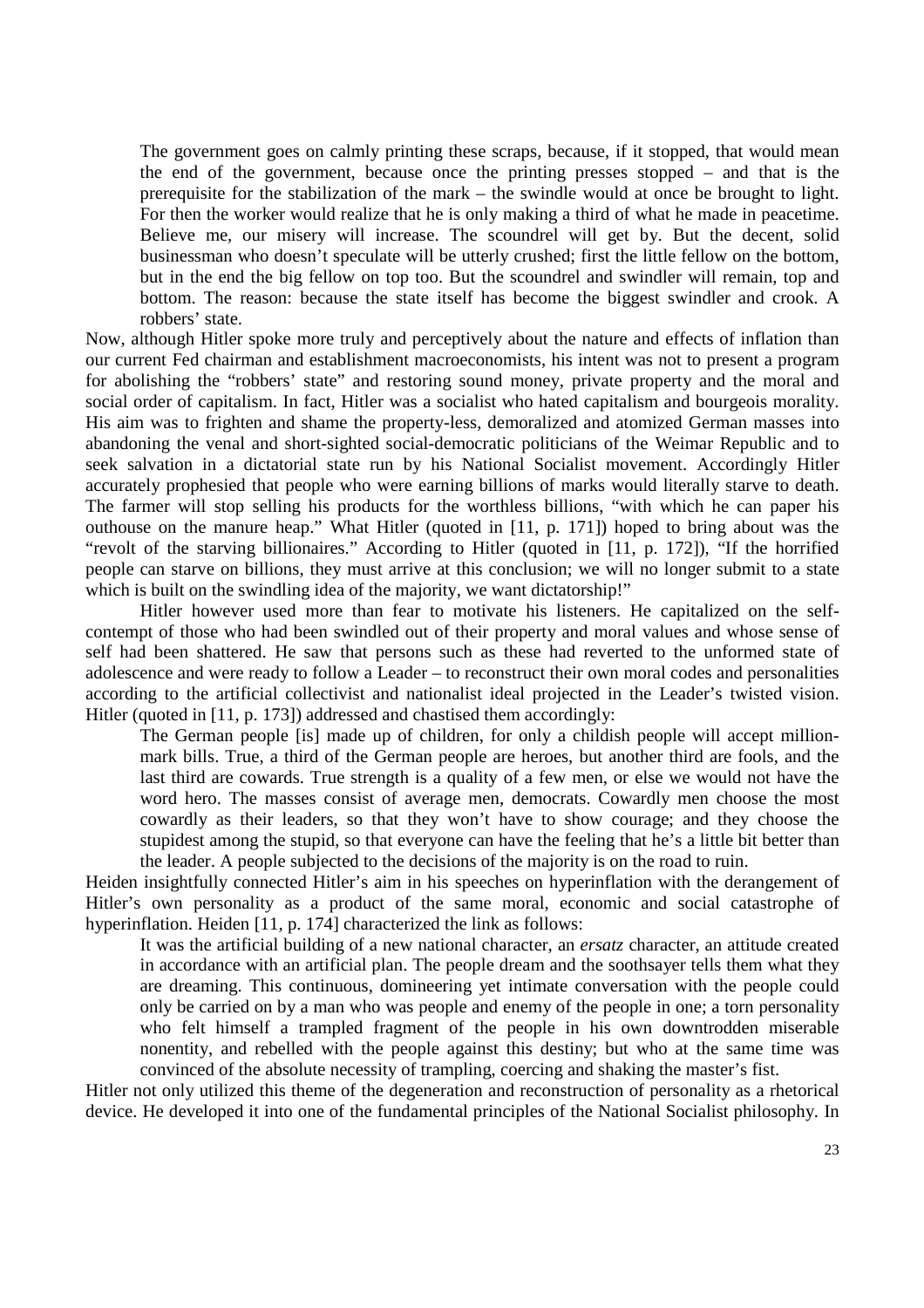a chapter entitled "Personality and the Conception of the Folkish State" in *Mein Kampf*, Hitler [12, p. 443] went on to elaborate his vision of the National Socialist state whose "chief task" he saw as "*educating and preserving the bearer of the state*." Underlying this state would be a philosophy that "*builds not upon the idea of the majority, but upon the idea of personality."* (The emphases are Hitler's.)

For Hitler, personality was born of the inventive ideas and creative actions of especially able individuals, but only reached its full realization in the organized State, and especially the leadership of that State. Individuals do not possess personality but are possessed and molded by it; their being does not emanate from within but penetrates inward from without, from the State and its Leader. Thus Hitler [12, pp. 444, 446] wrote:

[Man's] first intelligent measures in the struggle with other beasts assuredly originate in the actions of individual, particularly able, subjects. Here, too, the personality was once unquestionably the cause of decisions and acts which later was taken over by all humanity and regarded as perfectly self-evident. The most valuable thing about the invention itself, whether it lie [sic] in the material field or in the world of ideas, is primarily the inventor as a personality. Therefore to employ him in a way benefitting the totality is the first and highest task in the organization of a national community. Indeed the organization itself must be a realization of this principle. Thus, also, it is redeemed from the curse of mechanism and becomes a living thing.

The "living thing" that Hitler refers to above is the "national community" which is infused with personality and being by the State. According to Hitler [12, pp. 446-47] this "selective process" of personality is "the most natural principle." It pervades and organizes all fields of human endeavor including thought, art, and economic life. Indeed, Hitler argued, "the idea of personality is everywhere dominant – its authority downward and its responsibility toward the higher personality." However, it is stifled and incompletely realized because it is barred from entering political life by the antithetical principle of majority. Hence, Hitler [12, pp. 446-47] argued, "*The best state constitution and state form is that which raises the best minds in the national community to leading position and leading influence*." (The emphases are Hitler's.) Within a decade of the publication of these words, Hitler was to have the State that would displace money and private property as the shaper of human personality.

#### **6. Conclusion**

The German hyperinflation is a concrete example of how the destruction of property affected human personality formation among a particular people in a given historical epoch. Nonetheless, it illustrates a link between property and personality that is based on the universal principles established by praxeology, the same science of human action that encompasses sound economics. In contrast, the mechanistic, compartmentalized, and hyper-mathematical discipline that is contemporary macroeconomics can never begin to grasp the full moral and social enormity of hyperinflation. Its narrowly specialized practitioners are not even conversant with all the branches of economic science, let alone the closely allied disciplines of history, sociology, psychology and political philosophy. A working knowledge of the main conclusions of the latter disciplines is necessary for an economist who seeks to fully explain the causes and consequences of a complex economic event such as the German hyperinflation of 1923 or the Great Depression of the 1930s. As Friedrich Hayek [10, p. 123] pointed out, "Nobody can be a great economist who is only an economist – and I am even tempted to add that the economist who is only an economist is likely to become a nuisance if not a positive danger."

Certainly, macroeconomists like Bernanke, Krugman, and Mankiw, are "a positive danger," as they casually contemplate the deliberate creation of inflationary expectations to free us from an imaginary liquidity trap or impending deflation. But there is also an important sense in which they are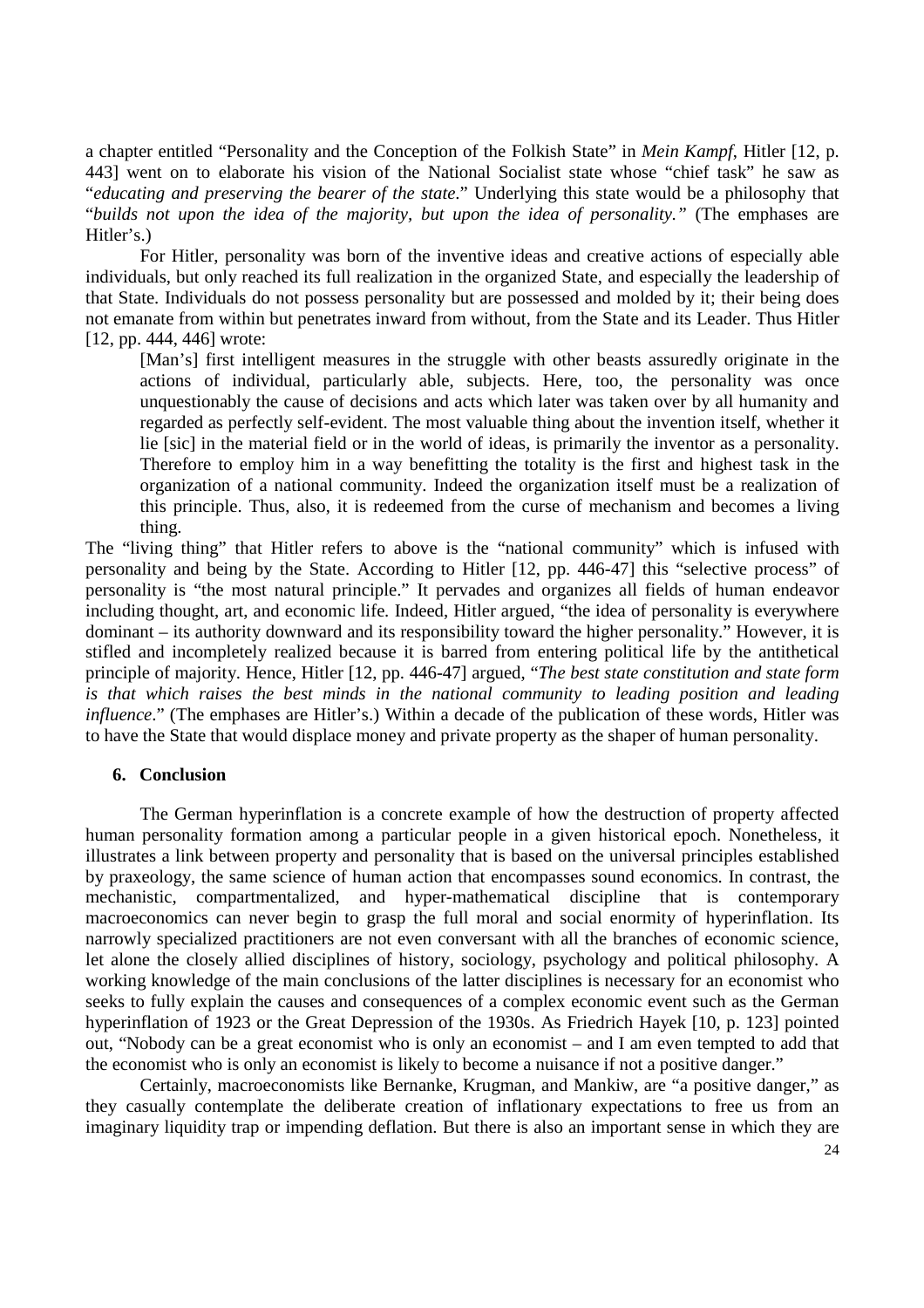not really economists at all. From its inception as a systematic science in the eighteenth century, the central concern of economics has always been scarcity. Yet, as Hayek [9, p. 374] perceptively noted many years ago, Keynes's economics, upon which modern macroeconomics is founded, "is a system of economics which is based on the assumption that no real scarcity exists, and the only scarcity with which we need concern ourselves is the artificial scarcity created by the determination of people not to sell their services and products below arbitrarily fixed prices." In Keynes's view, all productive resources, including all kinds of labor and capital, therefore exist in idle superabundance solely because there is a scarcity of money available to set them to work. Hayek [9, p. 373] concluded, "The existence of interest in such a world would be due merely to the scarcity of money, although even money would not be scarce in any absolute sense; it would be scarce only relatively to given prices on which people were assumed to insist."

By promoting a zero or even negative interest rate and contriving policies to destabilize the value of money and induce panic spending, contemporary macroeconomists have returned to Keynes's primitive and contradictory conception of an "economics of abundance." But instead of guiding us into the paradise of full employment and personal fulfillment, these policies will propel us inexorably toward the destruction of the natural private-property order and the individuated human personality it gave rise to.

#### **References**

- 1. Alter D., 2013, "FOMC Meeting Message: Don't Blame Us for Sluggish Economy", *MoneyMorning.Com* (May 1). Available at http://moneymorning.com/2013/05/01/fomcmeeting-message-dont-blame-us-for-sluggish-economy/
- 2. Bernanke B., 2002, "Deflation: Making Sure 'It' Doesn't Happen Here", Speech given to the National Economists Club, Washington, D.C. November 21, 2002. Available at http://www.federalreserve.gov/boarddocs/speeches/2002/20021121/default.htm.
- 3. Bresciani-Turroni C., 1968, *The Economics of Inflation: A Study of Currency Depreciation in Post-War Germany, 1914-1923*, trans. Millicent E. Savers., London: George Allen and Unwin, Ltd.
- 4. Buck P. S., [1947] 1969, *How It Happens: Talk about the German People, 1914-1933, with Erna von Pustau*, New York: The John Day Company. Excerpted in Fritz Ringer, ed., *The German Inflation of 1923,* New York: Oxford University Press. Pp. 120-146.
- 5. Fergusson A., 1975, *When Money Dies: The Nightmare of the Weimar Collapse*, London: William Kimber & Co. Limited.
- 6. Gesell S., 2007, *The Natural Economic Order*, Frankston, TX: TGS Publishers.
- 7. Graham Frank D., 1967, Exchange, Prices, and Production in Hyper-Inflation: Germany 1920- 1923, New York: Russell and Russell.
- 8. Guha K., 2009, "Fed study puts ideal interest rate at -5%", *The Financial Times* (April 27).
- 9. Hayek F. A., 1952, *The Pure Theory of Capital*, Chicago: University of Chicago Press.
- 10. Hayek F. A., 1969. "The Dilemma of Specialization." In F.A. Hayek, *Studies in Philosophy, Politics and Economics*. New York: Simon and Schuster. Pp. 122-32.
- 11. Heiden K., [1944] 1969, *Der Fuehrer: Hitler's Rise to Power*. Trans. Ralph Mannheim. Boston: Houghton Mifflin. Excerpted in Fritz Ringer, ed., *The German Inflation of 1923* New York: Oxford University Press. Pp. 164-218.
- 12. Hitler A., *Mein Kampf*, Trans. Ralph Manheim, Boston: Houghton Mifflin Company, 1943.
- 13. Kennedy S. and Randow J., 2013, "Draghi Mulls Negative Campaign as Economy Struggles" *Bloomberg.Com* (May 3), available at http://www.bloomberg.com/news/2013-05-02/draghimulls-negative-campaign-as-economy-struggles.html.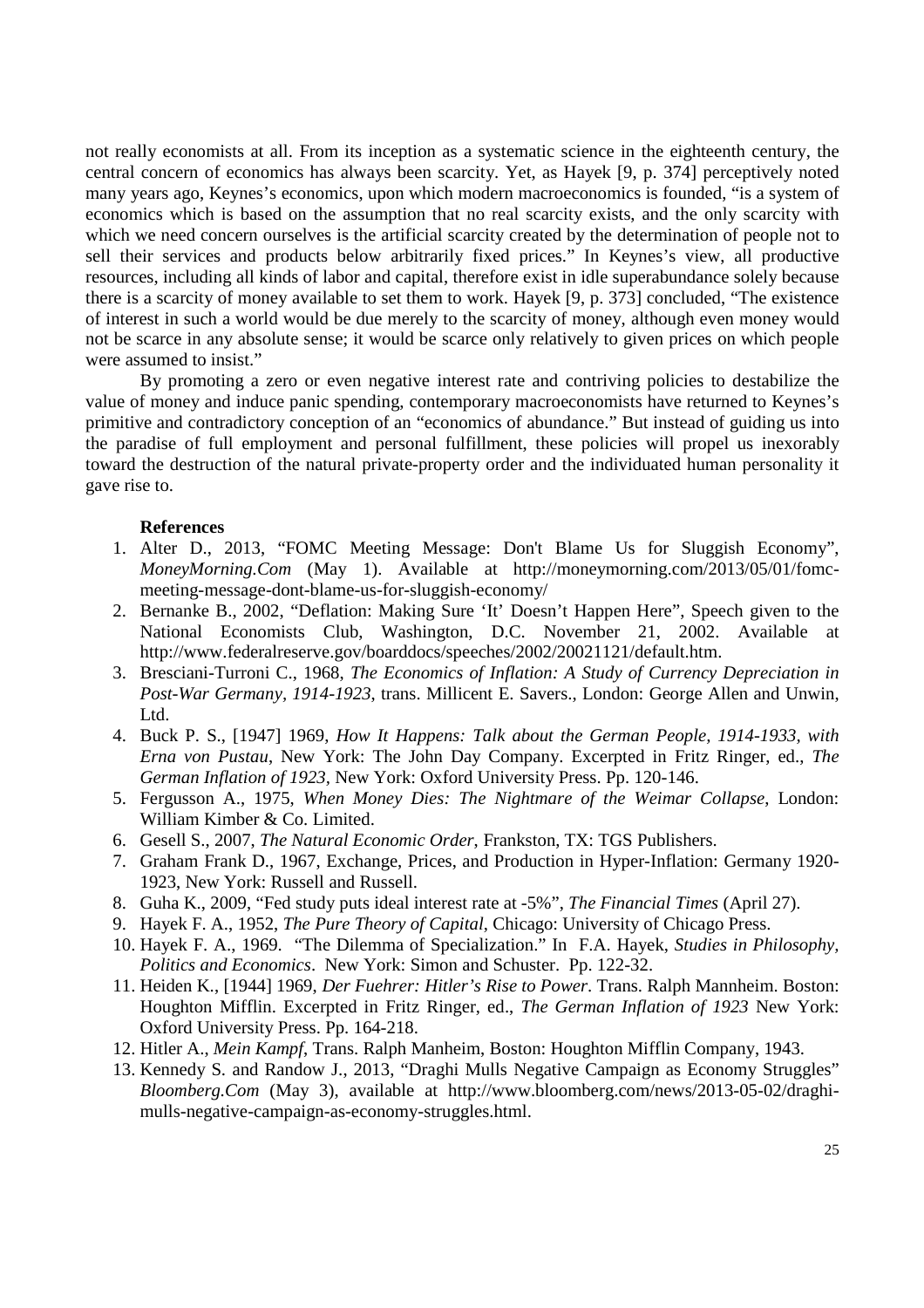- 14. Keynes J. M., 1964, *The General Theory of Employment, Interest, and Money*, New York: Harcourt, Brace & World, Inc.
- 15. Krugman P., 1998, "It's Baaack! Japan's Slump and the Return of the Liquidity Trap", available at http://web.mit.edu/krugman/www/bpea\_jp.pdf, "It's Baack! Japan's Slump and the Return of the Liquidity Trap", *Brookings Papers on Economic Activity*, vol. 29, No. 2, pp. 137- 206.
- 16. Krugman P., 2008. "A Whiff of Inflationary Grapeshot." *New York Times* (December 17). Available at http://krugman.blogs.nytimes.com/2008/12/17/a-whiff-of-inflationary-grapeshot/.
- 17. Krugman P., (2009). The *Return of Depression Economics and the Crisis of 2008*. New York: W. W. Norton & Company., Inc.
- 18. Machlup F., 1935, "The Consumption of Capital in Austria", *Review of Economic Statistics*, vol. 17, No. 1 (January), pp. 13-19, available at http://library.mises.org/books/Fritz%20Machlup/Consumption%20of%20Capital%20in%20Aus tria.pdf.
- 19. Mai L. H., 1975, *Men and Ideas in Economics: A Dictionary of World Economists Past and Present*. Totowa, NJ: Littlefield, Adams & Co.
- 20. Mankiw N. G., 1997, "The Reincarnation of Keynesian Economics", [in:] Snowdon B. and Vane H. R., eds., *A Macroeconomics Reader*, New York: Routledge.
- 21. Mankiw N. G., 2008. "The Next Round of Ammunition." *Greg Mankiw's Blog: Random Observations for Students of Economics* (December 16). Available at http://gregmankiw.blogspot.com/2008/12/next-round-of-ammunition.html.
- 22. Mankiw N. G., 2009. "Reloading the Weapons of Monetary Policy." *Greg Mankiw's Blog:*  Random Observations for Students of Economics (March 19). Available http://gregmankiw.blogspot.com/2009/03/reloading-weapons-of-monetary-policy.html
- 23. Menger C., 1981, *Principles of Economics*, trans. James Dingwall and Bert F. Hoselitz, New York: New York University Press.
- 24. Miller R., 2009, "U.S. Needs More Inflation to Speed Recovery, Say Mankiw, Rogoff", *Bloomberg.Com* (May 19), available at http://www.bloomberg.com/apps/news?pid=20601109&sid=auyuQlA1lRV8.
- 25. Mises L., 1998, *Human Action: A Treatise on Economics*, Auburn, AL: Ludwig von Mises Institute.
- 26. Ringer F., 1969, *The German Inflation of 1923*, New York: Oxford University Press.
- 27. Rothbard M. N., 2004, *Man, Economy, and State: A Treatise on Economic Principles, with Power and Market: Government and the Economy*, Scholar's Edition, 2<sup>nd</sup>ed., Auburn, AL: Ludwig von Mises Institute.
- 28. Salerno J. T., 1990, "Mises as Social Rationalist", *The Review of Austrian Economics,* Vol. 4 (1990), pp. 26-54.
- 29. Salerno J. T., [1991] 2010. "The Concept of Coordination in Austrian Macroeconomics." In idem, *Money: Sound and Unsound*. Auburn, AL: Ludwig von Mises Institute. Pp. 181-97
- 30. Salerno J. T., 2012. "A Reformulation of Austrian Business Cycle Theory in Light of the Financial Crisis." *Quarterly Journal of Austrian Economics*. Vol. 15, No. 1 (Spring). Pp. 3- 44.

#### **Notes**

2. On this episode, see Salerno 2010.

<sup>1.</sup> As early as 2009, Fed staff economists prepared an internal study suggesting that the Fed Open Market Committee adjust the extent of its "unconventional monetary policies" using an "ideal interest rate," then estimated by the Taylor rule to be minus 5 percent [8].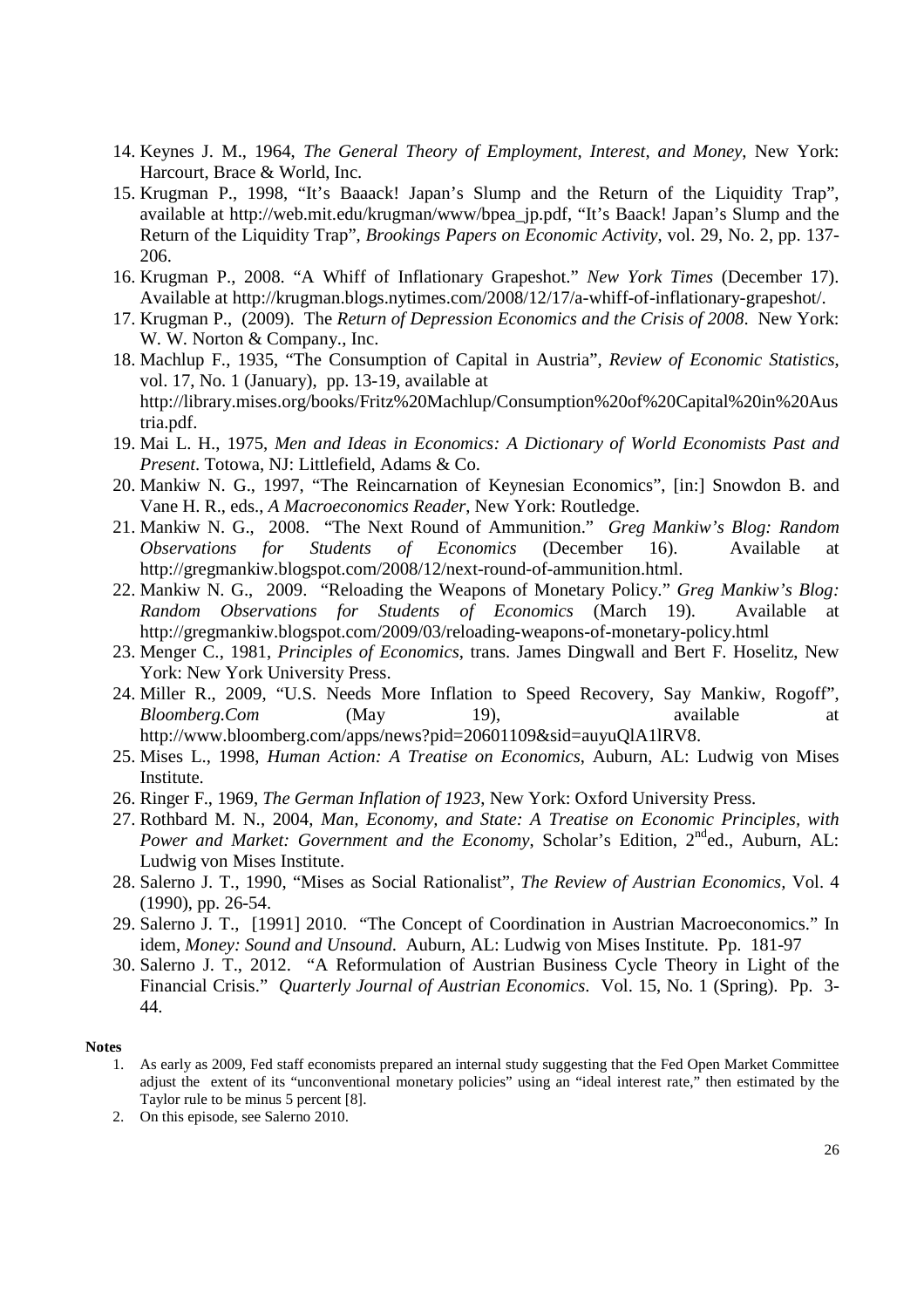- 3. Krugman [16] even jealously claimed priority for suggesting this policy.
- 4. For a short summary of Gesell's ideas and works, see [19, p. 95]. Gesell also favored the abolition of interest. He served as People's Representative for Finances in 1919 in the short-lived Bavarian Soviet Republic, although his term lasted only seven days. Keynes [14, p. 353] mentioned Gesell favorably in the *General Theory*, referring to him as a "strange, unduly neglected prophet" and to his ideas as "profoundly original strivings."
- 5. Wrote Gesell [6, pp. 17-18]: Nobody, not even savers, speculators, or capitalists must find money, as a commodity, preferable to the contents of the markets, shops, and warehouses. If money is not to hold sway over goods, it must deteriorate, as they do. Let it be attacked by moth and rust, let it sicken, let it run away; and when it comes to die let its possessor pay to have its carcass flayed and buried. Then, and not till then, shall we be able to say that money and goods are on an equal footing and perfect equivalents. [W]e must subject money to the loss to which goods are liable through the necessity of storage.
- 6. I am indebted to David Gordon for this insight.
- 7. The notion of time as a tool deliberately used by people to enhance their productivity and future welfare is particularly emphasized in Austrian capital theory. See, for example, [26, pp. 476-520] and [28, pp. 367-451, 509-55].
- 8. On the meaning and importance of future price appraisement to economic activity, see: [26, pp. 328-35]; [29, pp. 42-45]; and [30].
- 9. This is not to deny that an isolated individual can directly value and act to achieve simple ends that may permit him to subsist from day to day, e.g., foraging for food, drawing water from nearby streams, fashioning simple cooking and hunting implements, etc. Thus, as Mises [26, p. 244] pointed out, "Robinson Crusoe, who may have existed would not have been in a position to plan and to act as people can only when taking recourse to economic calculation." On the limited scope of actions that may be accomplished in the absence of economic calculation, i.e., under the conditions of autarky or barter, see Mises [26, pp. 201-212].
- 10. I owe this insight to Dr. Karen Palasek of the Palasek Consulting Group, LLC.
- 11. Heiden [11, p. 164] was the leader of a small democratic organization in 1923 when he came into conflict with Hitler and his movement early in the latter's career by sponsoring anti-Nazi parades, mass protests, and large posters.
- 12. Pustau is here referring to what Austrian economists call "capital consumption" which results from the overstatement of wealth and profits by inflation and attendant overconsumption by households, investors and entrepreneurs. For a discussion of capital consumption as it related to the housing and financial bubbles of the early 2000s, see [31]. Also see the discussions of this phenomenon by Mises [26, pp. 546-47] and [28, pp. 996-997]. The classic article on capital consumption during hyperinflation is by Fritz Machlup [18].
- 13. In this passage, it is clear that Heiden is here not referring to the abstract and atomized "economic man" of technical economic theory, but to the bourgeois man, the social being emerging from and rooted in private property and the market order.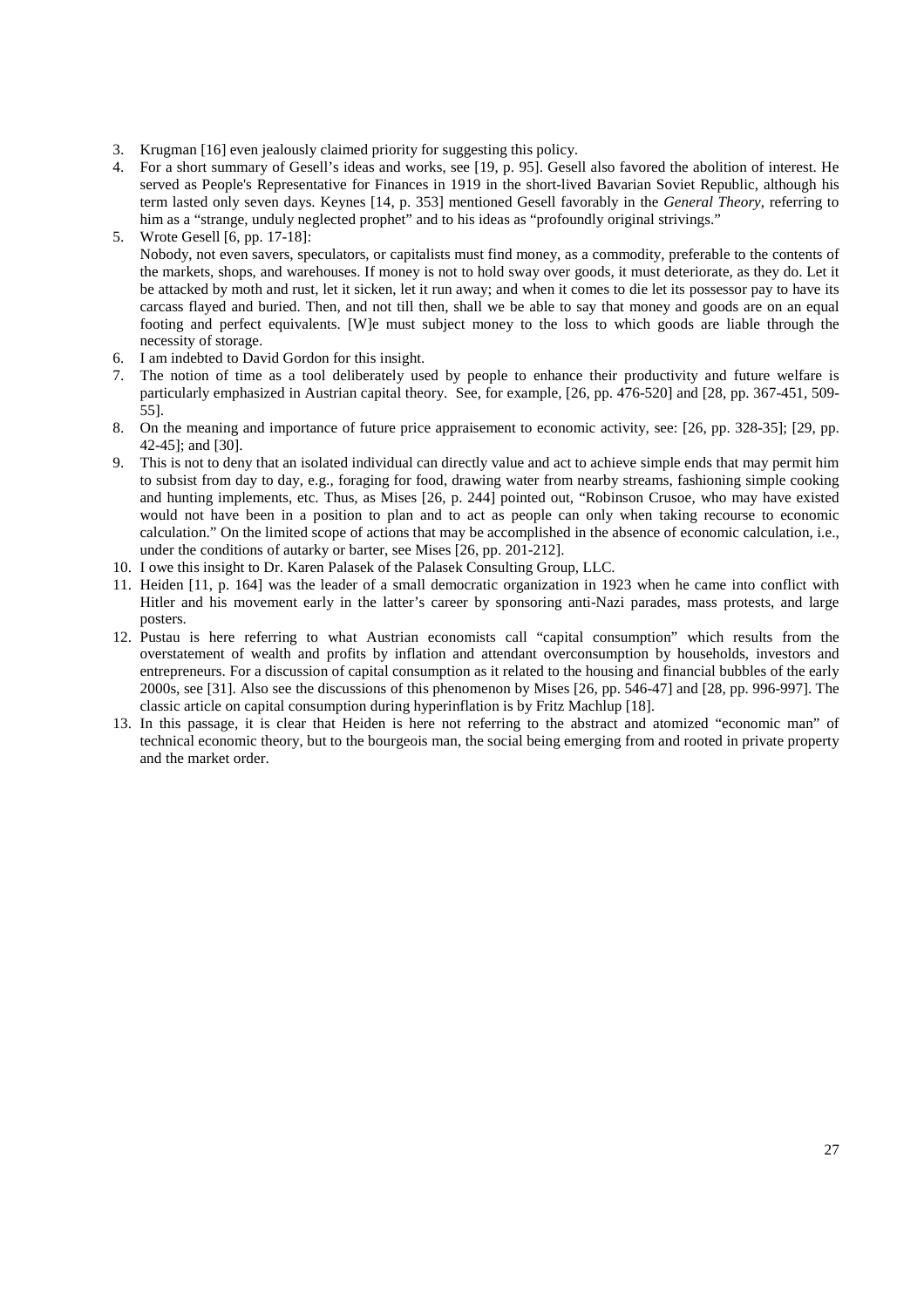Volume 2:1 (2013), pp. 28—47 Studia Humana



# **Epistemological Imperfections of Transformational Processes in Transitive C Countries**

#### *Jaroslav Romanchuk*

Executive Director of Analytical Center "Strategy" (Belarus), Minsk

*email: balance287@gmail.com*

#### *Abstract:*

From the epistemological point of view policymakers in transitional economies operated in the severely distorted information environment. Neither theorists or decision makers paid attention to the problem of economic calculation that was an integral part of a centrally planned economy and its immediate institutional followers in transition. Interventionists (political and government employees) made investment, production and redistribution decisions based on their subjective judgment and preferences trying to perform cyclical or countercyclical policy. Their knowledge of the business cycle as superficial and not based on a solid scientific base. In fact they considerable increased transformation costs and built fragile institutions prone to recurrent crises. Theorists of transition failed to single out the subject of economic actions – *homo agens*. Erroneously *homo oeconomicus* was taken as a doer and he was put in the frameworks of equilibrium models. Aggregate indicators of these models distorted the reality of actual discovery process by acting individuals even further. Macroeconomic approach to the analysis of transitional phenomena could not provide the information and insights that Austrian school of economics based on methodological subjectivism could. Interventionists focused their attention of neutralizing so-called market failures instead of emphasizing government failures and severe economic, social and institutional costs of state intervention. Interventionists created the whole vocabulary to justify their actions and outcomes. Vague concepts like social welfare or well-being, sustainable development, national interests were used to restrain political and economic competition, accountability of all cost and benefi the SWOT analysis. The inclusion of theoretical achievements of Austrian school of economics into the analysis of transformation processes considerably broadens and deepens our understanding of both human actions in transformation and their outcomes. hool of economics based on methodological subjectivism could.<br>
attention of neutralizing so-called market failures instead of<br>
rres and severe economic, social and institutional costs of state<br>
reated the whole vocabulary

Transformation processes in post-socialist countries of Central, Eastern Europe and Central Transformation processes in post-socialist countries of Central, Eastern Europe and Central<br>Asia are the object of scientific analysis in many countries. They are complex and multi-faceted. In this work I will examine the epistemological problems of transfer from centralized planned this work I will examine the epistemological problems of transfer from centralized planned<br>economy to the system of a free market from the theory of Austrian Economic School. This approach is different from the analysis based on the neoclassical synthesis or econometric modeling as the methodology of humanities is different from the natural sciences methodology. Using the right economic science methodology gives completely different results. They are valid both for policymakers and economic subjects. The results of analysis of system transformations using the approaches of methodological subjectivism are different from analysis of static hypothetically equal statements with the help of aggregate statements and models in which the certain decisionmakers' average materialistic interpretation of the concepts of "benefit" and "welfare".

and economic subjects' actions are not considered and the individual goal-setting is reduced to an average materialistic interpretation of the concepts of "benefit" and "welfare".<br>The systemic reforms epistemology supposes The systemic reforms epistemology supposes determining, receiving and using objective scientifically valid information and knowledge for the diagnostic of the state of significant for policymakers and decisionmakers parameters of economic and institutional field. First of all it is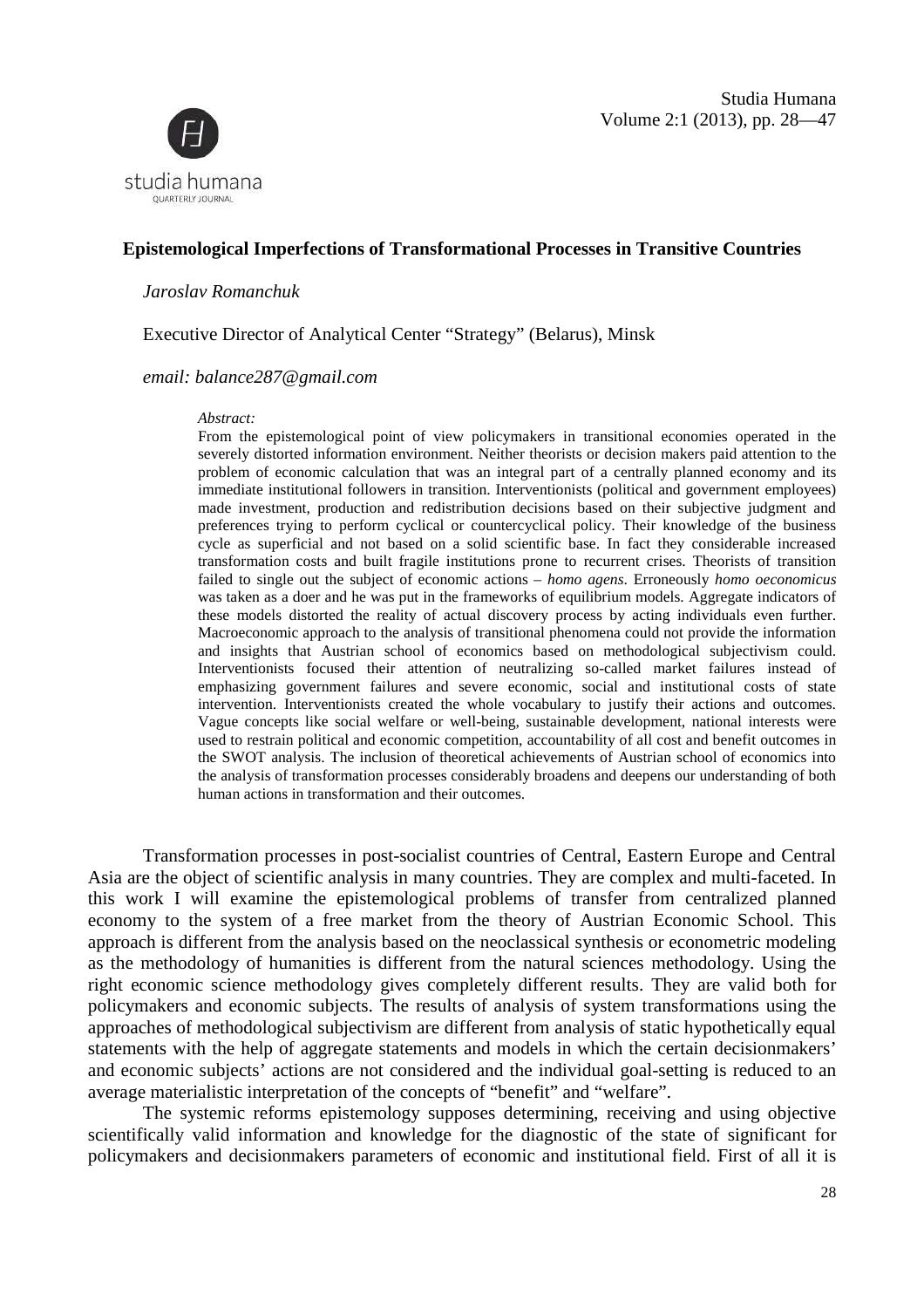necessary to diagnose correctly the old system, which found itself in the state of deep crisis. The crisis became a reason for searching the paradigms of systemic transformation. We speak about the systemic transformation, because only small, cosmetic corrections of old institutes and mechanisms of interaction and coordination of economic subjects' and policymakers' actions were impossible.

The system transformation should start with the correct diagnosis of the state of an old system, correct definition of its parameters and cause-and-effect relationships, sources of crisis, its net beneficiaries, net payers and incentives of the main economic actors including public administrations.

The necessary element of the complex schedule of system transformation is the determination of the quantity and quality parameters of the target system the policymakers are planning to create. Than the reformers should not only create an action plan for public administrations, but convert it into laws, decrees, regulations, procedural instructions, etc. A special task on this step is to coordinate tens governmental bodies and thousands policymakers. Formation of some kind of hypothetic headquarters aimed to coordinate the reformers' actions can be suggested as an ideal scheme. In this case the expenses of the coordination deficit of numerous organizations and governance structures can be minimized. The complexity and multi-level nature of tasks don't allow us to expect the unambiguous interpretation and consistent decisions from deceisionmakers on the transformation of old institutes, organizations and mechanisms of centralized planned economy to market economy. In this situation we don't speak about subjective qualities and the level of training of politicians, officials and analytics who prepare the decisions. We speak about the theoretical problem of receiving the information, its processing and coordination in conditions of significant epistemological distortion.

#### **1. The Absence of Objective Basis for Formation of Market Prices**

One of the objective parameters of informational environment was the absence of private ownership on all factors of production. This state meant that in the centralized planned economy the prices as a market phenomenon could not objectively exist. The quantitative indicators the rate of which was established by the governmental bodies based on factors and parameters which were not connected or indirectly connected to real value and consumer preferences of economic actors. With such an epistemological nature of price in the frameworks of centralized planned economy we can say that instead of the price in the economy were common units and calculations. Its dynamics depended on non-economic or, more correctly, predominantly non-economic factors.

In the market economy based on a private ownership free prices are the informative indicators for economic actors. They represent the results of their actions and choice. They reflect their subjective preferences, which are the manifestations of achieving of the target sets on maximizing the utility of within the frameworks of existing information field and institutes. Free market prices is a must for full-scale market relationships and objective information field. Any interventions of state powers to the prices of factors of production, including money, distort the most valuable thing in the market economy – system of coordination of all market actors. This coordination is implemented through the mechanism of free prices. This is a fundamental difference from the centralized planning system, which deals with not the prices itself but their substitutes, i. e. the quantitative indicators chosen by the economic actors. I call them the managers of borrowed, highlighting, first of all the relation of these managers to assets and property and secondly paying the attention to the incitement of saving and maximizing value both for themselves and for principal, i.e. the citizens.

The managers of foreign are the decisionmakers, politicians and officials, which take political and economic decisions not within the frameworks of their private property, but while distributing and administrating the public finances, state assets and national property. The part of national property in the centralized planned economy was up to 100%. In such systems all prices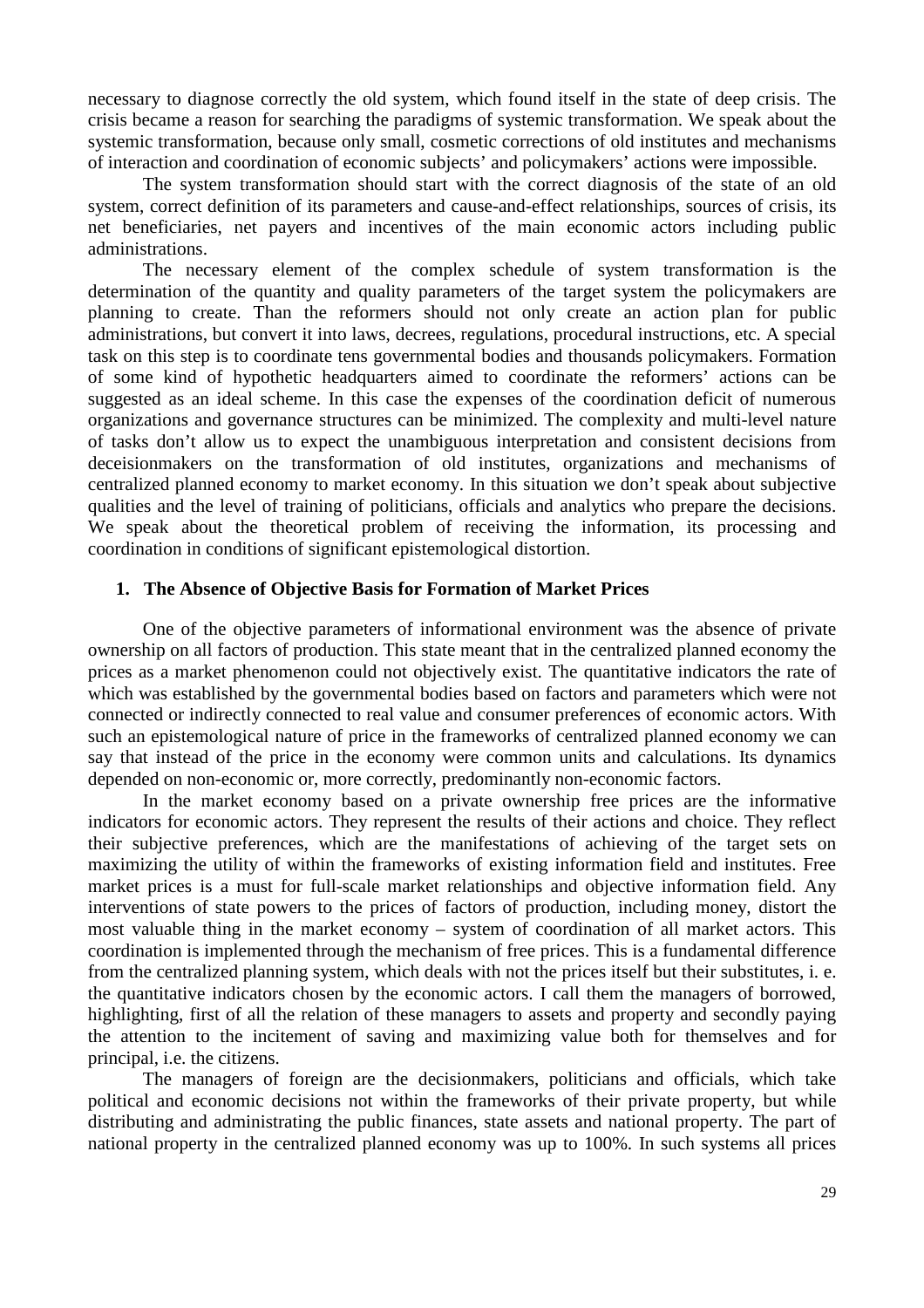are distorted and this leads to huge distortions while allocating the resources, i. e. making investment, consumer and other decisions.

At any given time the prices are the numeric expression of real consumer's and producer's preferences, i. e. supply and demand. We should note, that this choice is a result of analysis of the data of the past. It is dotted and is connected only to a particular moment of the past.

The price is definitely a fact of the economic history. After a certain choice the economic actor continues making other choices many of which are of non-economic character. He analyses the information ex ante (before the action) and takes into consideration his expectations. After a choice the information ex post is also included in this volume. This information is an aggregate estimation of a number of parameters and phenomena. They include the subjective estimation of a goal, chosen means, personal satisfaction of achievement/failure in reaching the goals and reviewing the goals and the means for near and distant future.

The methodology of Austrian School of Economy<sup>1</sup> explains the formation of the market price through the actions of an individual within the framework of his private property. This approach is in the fundament of methodological individualism. According to this methodology prices and other market phenomena are the result of values, preferences and subjective estimations of individuals. The price of a loaf of bread, a computer or a haircut does not depend on 1) "utility" of these categories of goods, 2) value of stock balance (the interpretation of the classical economical school) – it depends on the satisfaction which a man hopes to get from a definite amount of goods or services at a certain time. So, the market price depends on an expected marginal utility for a certain man. K. Menger said that: "The value of every amount of goods is equal to it simportance in satisfaction of different human wishes" [9]. Later in the book *The Money and Credit Theory* [12] L. fon Mises integrated the theory of a marginal utility and the money theory. The necessary condition of a free price is the absence of a price control and the private nature of money based on ametal standard. Only in this case the price of money is an objective informational indicator, which fulfills its coordinating function. In the case of monopoly of money production and the refusal from their commodity (golden, silver) base of a price of money are established by the managers of foreign (politicians and officials) and reflect not the balance of preferences, values and tastes of homo agens ( an acting human), but the values and interests of only a few people.

# **2. A Methodological Mistake: the Substitution of Homo Agens with Homo Oeconomicus**

A principal difference between the neoclassical and Austrian schools of economy is the attitude to the actor, i. e. a person who commits an act. Classics and neoclassic describe the actor as a homo oeconomicus. It is a person, who is lead by only economical, financial motives, i.e. the maximization of a benefit in money terms. For Austrian school of economy the main actor of the economic theory is a homo agens, i.e. an acting man. He acts for the purpose of satisfaction of his different needs, not only financial needs. Such person acts in the unique informational field, possesses the unique hierarchy of values and prices. The choice of means for achieving his subjective goals is also unique. As long as the concept of a "marginal utility" of goods or services for a certain man objectively has not got a numerical unit and a person acts in the same way both reaching his financial (expressed in monetary units) and non-financial (those, which can't be expressed in monetary units) needs (friendship, reputation, love, self-respect, joy, etc.), the homo agens is a natural, objectively existing object. And homo oeconomicus is only an artificial object, which does not exist in real life.

The fundamental mistake of the German school of economy, American institutionalism and the varieties of Keynesianism – and these very theories were chosen as a basis for developing of systemic transformation programs – was an interpretation of the economy on the assumption of an ideal human (homo oeconomicus) behaviour. These doctrines deal with not a real person but with some kind of hypothetical, ideal subject. He is led by exceptionally "economic" motivations, i.e. a wish to "maximize" the benefit. Such phantom does not exist in real life. History deals with unique,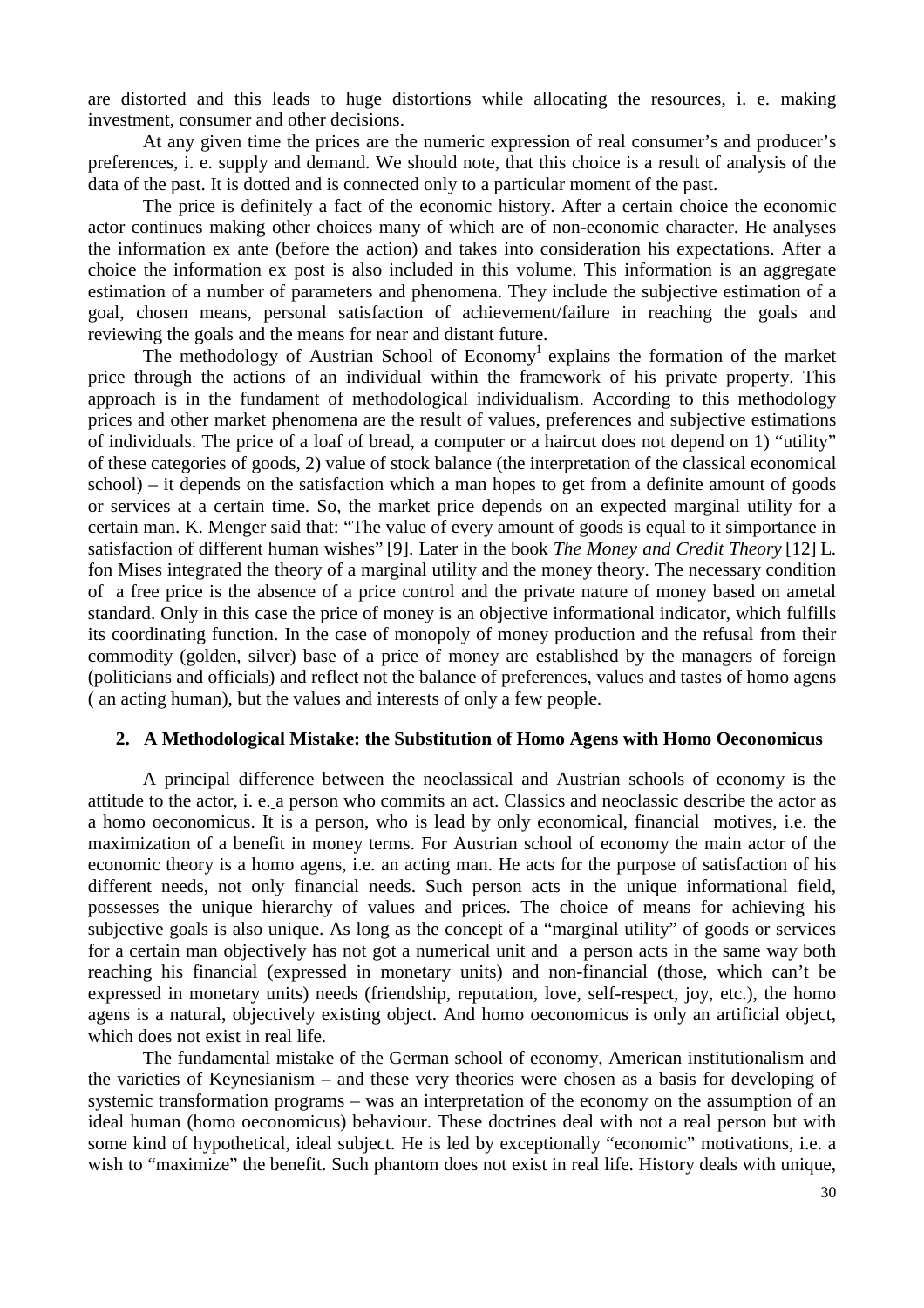one-of a kind events. A historic event cannot be described without mentioning people, places and dates. The fact that a professor conducted a chemical experiment in his laboratory on May 31, 2012 is a certification of a historic event. Any chemist can check the data of the experiment. He takes only the data connected with his experiment. He transforms a historic event to an empiric fact of natural science. In spite of their unique character all historical events have one in common – they all are the examples of human activity.

Austrian school of economy makes a clear distinction between Economic history and Economics. This school of economic research believes that economic statistics are the reflection of people's action at a definite moment of the past. In their opinion Economics is a universal science, which use logic, sense and methodological individualism for analysis of any human action at any place and any time.

The substitution of homo agens with homo oeconomicus leads to glaring mistakes both in theoretical analysis and economic policy. Economics aimed at describing our real life, searching for objective cause-and-effect relationships, cleaned from subjective estimations and statements. If the object of Economics is homo oeconomicus, which is only an artificial creature, the description of will be fragmentary and incorrect. All mistakes of this approach are particularly evident when we speak about such concepts as "optimization", "efficiency", "social balance" or "improving the welfare of the country".

 The definition of an "optimum" or establishment of an optimal way of economic resources definition in the situation when the science describes a really acting man homo agens is possible in the system, when every actor can (if he is not forbidden to do it by law or there is no additional costs for his subjective goals) set his goals, choose the means to achieve them and estimate the result by himself. Moreover, the concept of an "optimum", "effective distribution" refers only to an acting man (homo agens), not to the group of people, companies, sectors or the economic system on the whole. This conclusion is based on subjective, marginal nature of a value. Only a man and only ex post can estimate whether he has achieved his goal and were the chosen means effective or not. But even having such information he cannot say whether he has achieved an optimum or the expected balance. To answer this question he needs to compare the achieved result with the alternative usage of means and resources to achieve another goal. But such experiment is not possible in real life. The experimental method can be used only in natural sciences. Life cannot be reversed. While in Physics and Mathematics we use impersonal, inanimate symbols, here we know real cause-and-effect relations. And the reason of changes is homo agens. His substitution with homo oeconomicus is a major violation of laws of economic science methodology, such as the substitution of methodological individualism with the natural sciences methodology.

 While estimating the state of economy at the very beginning of systemic transformation and the development of systemic reforms program economists and policymakers considered the man homo oeconomicus, not homo agens. They wanted to optimize the distribution of national economy, carrying out the substitution of goals, individual statements and preferences. The representatives of neo-classic school carried out the substitution of the goal-setting subject, that, in the context of huge distortions of all forms of capital (land, money, goods, labor force) and the absence of objective price indicators (in view of an absence of private property) increased rapidly not only the additional costs of systemic transformations, but also the number of mistakes.

#### **3. Epistemological Imperfections of Aggregate Indexes**

Finances is a special topic in transformation processes. For the analysis of finances phenomena the Austrian school followers use the principles of methodological subjectivism and individualism.<sup>2</sup> The value of money as all other goods is determined by their marginal utility for acting subjects (homo agens).The state monopoly on money, severe regulation of the price of money and active interventionism on the money and financial markets is a huge source of price information distortion for making decisions in economy on the whole by the economic operators.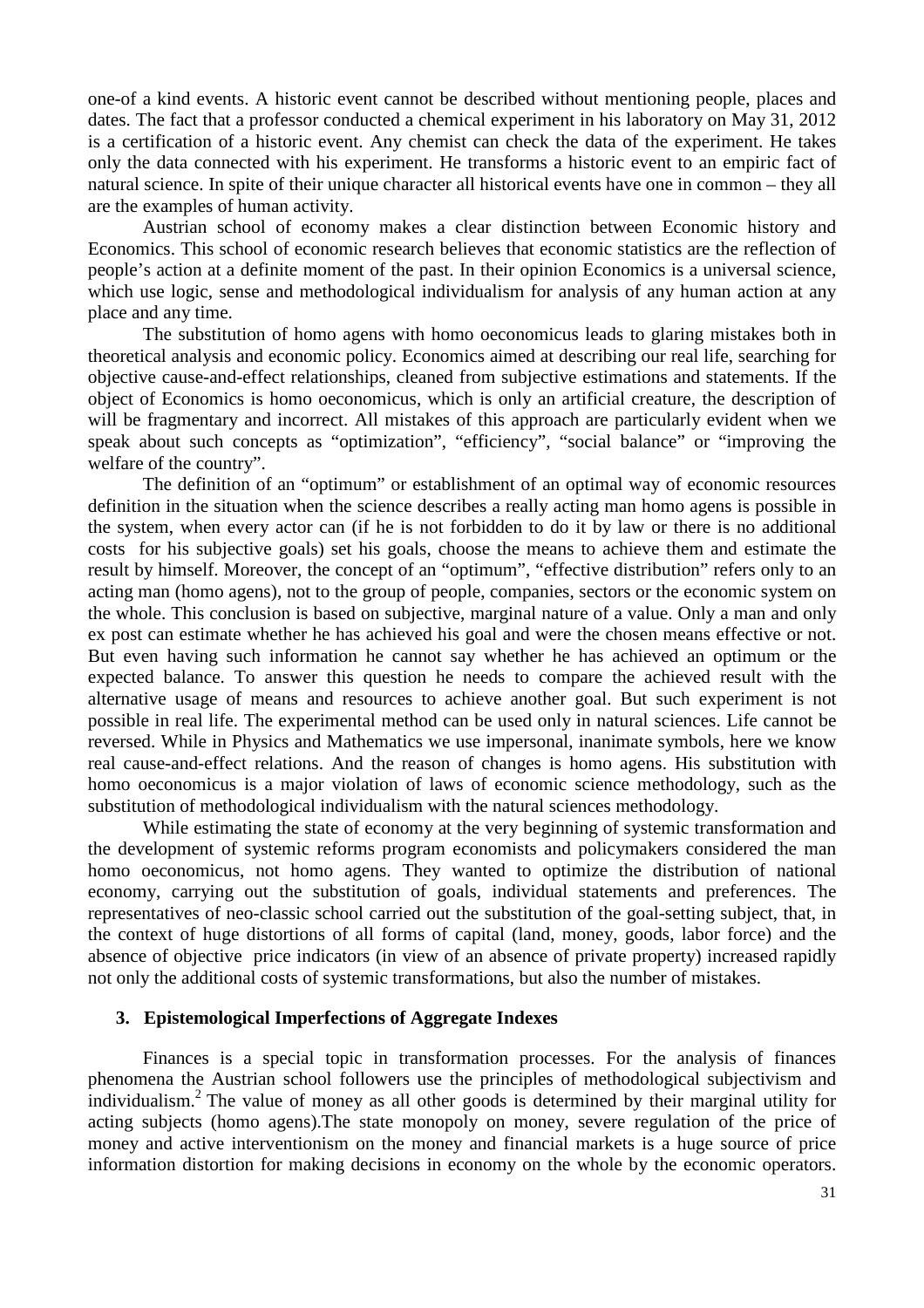Without the reconstruction of market mechanisms on the money market, without returning to the goods standard money remains the factor of permanent informational asymmetry. One of the reason of high additional costs of the transformation processes in emerging economies was an almost total absence of theoretical discussion on a monetary theory and nature of business-cycles.

The followers of Keynesian and Monetary schools discuss the money from the position of aggregate indexes, which are the derivatives of theories not connected with the money marginal utility theory. In such analysis the main indexes are "general level of prices", "nominal wages" and "the Central Bank discount rate". J. Keynes and his contemporary followers do not pay attention to relative prices. F. von Hayek estimated the aggregate approach form money analysis:

If… the monetary theory still tries to reveal a causal relationship between the aggregate indexes and general averaged indexes, it means, that the monetary theory hangs behind the development of the economy in general. Aggregate indexes and averaged amounts do not influence each other. To reveal their cause-and-effect relationship is impossible, but such relations can be between individual phenomena, individual prices, etc. [4].

The microeconomic approach of Mises – Hayek, which reflects the essence of their methodological individualism, is totally different from J. Keynes' point of view. This fundamental difference became a source of discussions about the utility of statistical analysis in social sciences on the whole. The problem of validity of the initial data, which is included into difficult calculation formulae has an epistemological nature. People, who often use such calculations, put forward different theories and do not refuse of them even if their opponents provide empirical evidence of their falsity. Such situation was, for example with the revealing of cause-and-effect relationships in so-called Phillips curve.

Austrian school followers are critical to econometric models and predictions based on them. Their main imperfection has an epistemological nature. Performing mathematical operations with the data, which does not reflect real life is equal to the alchemists' actions on the production of gold or the philosophers' stone.

Modern econometric models assume some static structure of individual actions or some kind of a given, from the analysts' point of view, paradigm of changes. If the nature of individual relations and the essence of preferences change, the predictions based on such models automatically become false. It is definite, that in real life, which should be studied and described by Economics only changes are permanent. Preferences and tastes of homo ages change. And they are the reasons of changes in the economy on the whole. This causality is absent or simplified in formulae and econometric models. F. Von Hayek doubted the validity of macro economical analysis on the whole [2].

In 1950<sup>th</sup> there was an intensive methodological argument between the representatives of Austrian and Keynesian schools. The followers of macro economical analysis, i.e. the active usage of aggregate values and natural sciences tools, were for the active usage of statistical analysis on purpose of building a more faithful world, where the principles of equality and humanism realize successfully. They thought that with the help of econometrics humanities would become more exact. The result of such pseudoscientific methodological mix of Keynesianism and Mathematics was the updated theory of state interventionism. Extensive centralized planning based on the conclusions and recommendations of econometric models led to misallocation of resources and, accordingly, to investment mistakes. Other negative consequences were the following: the capture of administration bodies by beneficiary lobbyists of budget programs, corruption, expansion of the non-market monopolistic relations and loss of human rights and freedoms. F. von Hayek said that "the peculiarity of social sciences phenomena is in that the empiric testing is almost impossible, because the characteristics of all individuals, which generate an economic order are too difficult and cannot be described with the help of statistics" [15]. This conclusion is equally related to mainstream macroeconomic indexes (GDP, aggregate demand, national savings) and to the index of welfare estimation, suggested by the UN and OECD. Sociological studies, expert assessments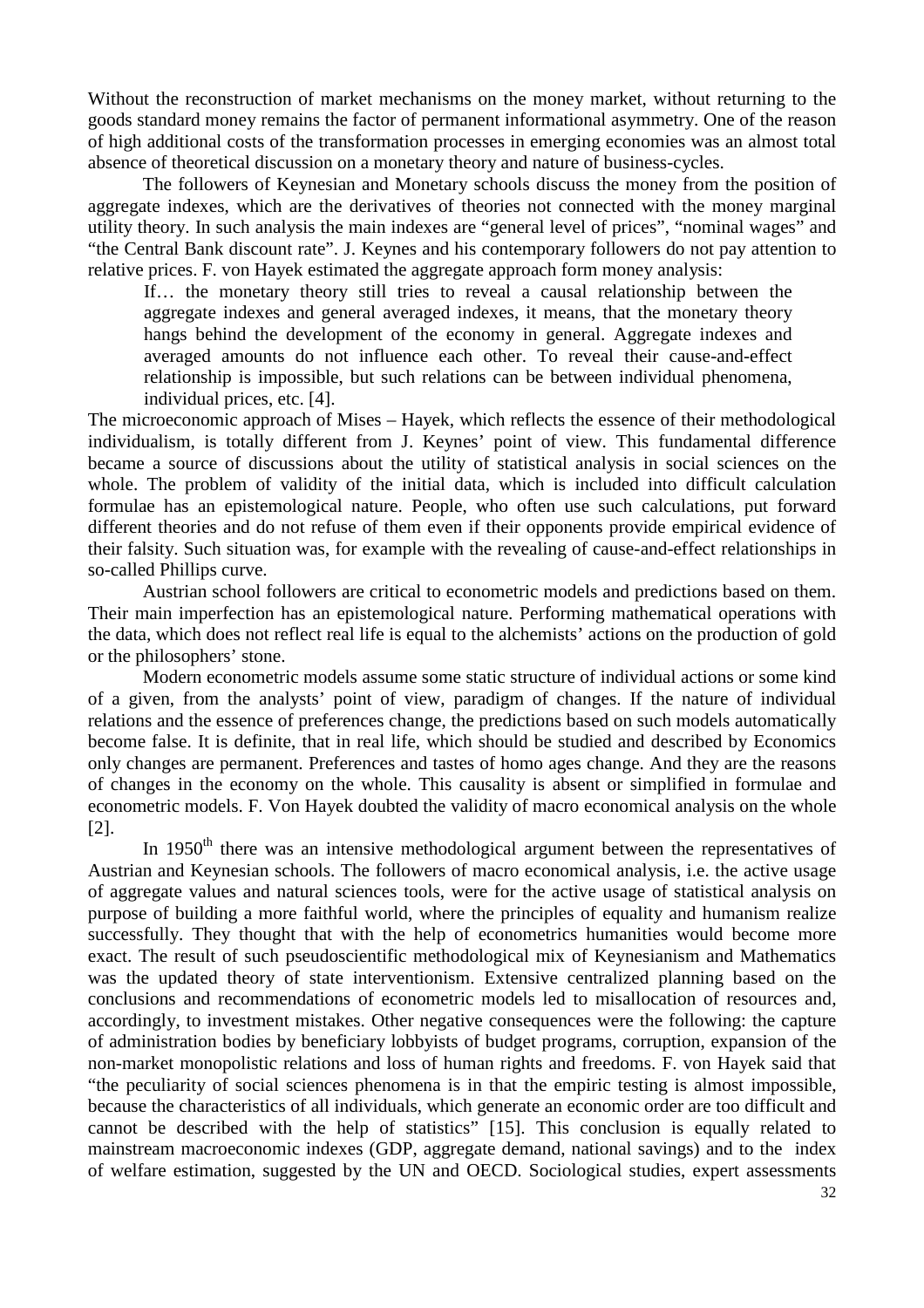and indexes or rates based on them do not have anything in common with the estimation of value of the acting man.

 Austrian school analyses social aggregates (national economy) as a product, a result of human activity. K. Menger described such approach to social phenomena: a "national economy" phenomenon is not a direct indication to life of the nation or a direct result of the "economic nation" activity. It is a result of a great amount of economic actions of certain people in a nation, that is why they cannot be studied within the frameworks of economic theory from the point of view of the indicated fiction. The "national economy" phenomenon should be theoretically studied and interpreted as a result of individual economic efforts" [9].

 After the Soviet Union collapse and elimination of socialist totalitarian system in Europe and Central Asia in the scientific mainstream discourse there was not the only epistemological topic dominated in scientific disputes of Austrian and neoclassical schools. We speak about the problem of economic calculation , i.e. the presence of the objective epistemological foundations for prices as valid market indicators, which coordinate the homo agens. The attempts of modification of the aggregate estimative indicators of the economic policy results, which ignore this fundamental problem, are not a development of the economics, they are only the modifications of pseudoscientific accounting. Only return to methodological individualism in economic theory allows us to get valid epistemological data, necessary for economic policy development in a transitive country.

With the point of view of methodological subjectivism social scientific explanations should start from the analysis of subjective mental states of studied homo agens. The explanation of human activity out of context of human perception and plans is incorrect.

 The objectives of the opponents from Keynesian or other economic schools against using the Austrian methodology were amounted to false thesis that people live as atoms - separately from each other. L. von Mises denies this accusation, insisting on methodological individualism validity for the economic analysis:

The main part of human daily actions is routine… A person does many things, because he was taught to do them in childhood, or because other people do them and it is accepted among his friends. A person getting used to do different things, developing automatic reactions. But he forms his habits, because he likes the results of them. As soon as he detects that usual work can stop him in achieving his goals, or that there is another more desirable goal, he changes his attitude… Praxeology does not deal with changing content of an action, it deals with his clear form and its category structure. The studying of social context, the environment and different human actions is a task for history [10].

The supporters of the state interventionism theory for the achieving of the social optimum and effective resource distribution on purpose to correct the "market failures" makes a lot of mistakes. First of all, they ignore the human factor and the peculiarities of objective pricing process as a market indicator. It means, they do not account many human activity axioms, such as how people respond to incentives, every man is a unique, informational and axiological system, people make choices in the conditions of incomplete, asymmetric information.

 Secondly, they overestimate the harm of the so-called market failures (without monetary calculations, basing on statistics ex post and value judgments of economic actors and the managers of foreign), underestimation of informal institutes and idealization of administrative and legal state actions. Neoclassical economic schools do not account in their optimization models of enhancing the effectiveness of national public resources the risks of corruption, bribery, monopolistic practices and the capture of administration bodies by corporative lobbyists.

 Thirdly, the opponents of Austrian school of economy artificially divide human activity to economic and non-economic. Using of simplified calculation methodology by taking "all things being equal questioned the validity all such calculations on the whole. The epistemological context of human actions, expressed in numbers, formulas or graphs, which claim the predictive function, is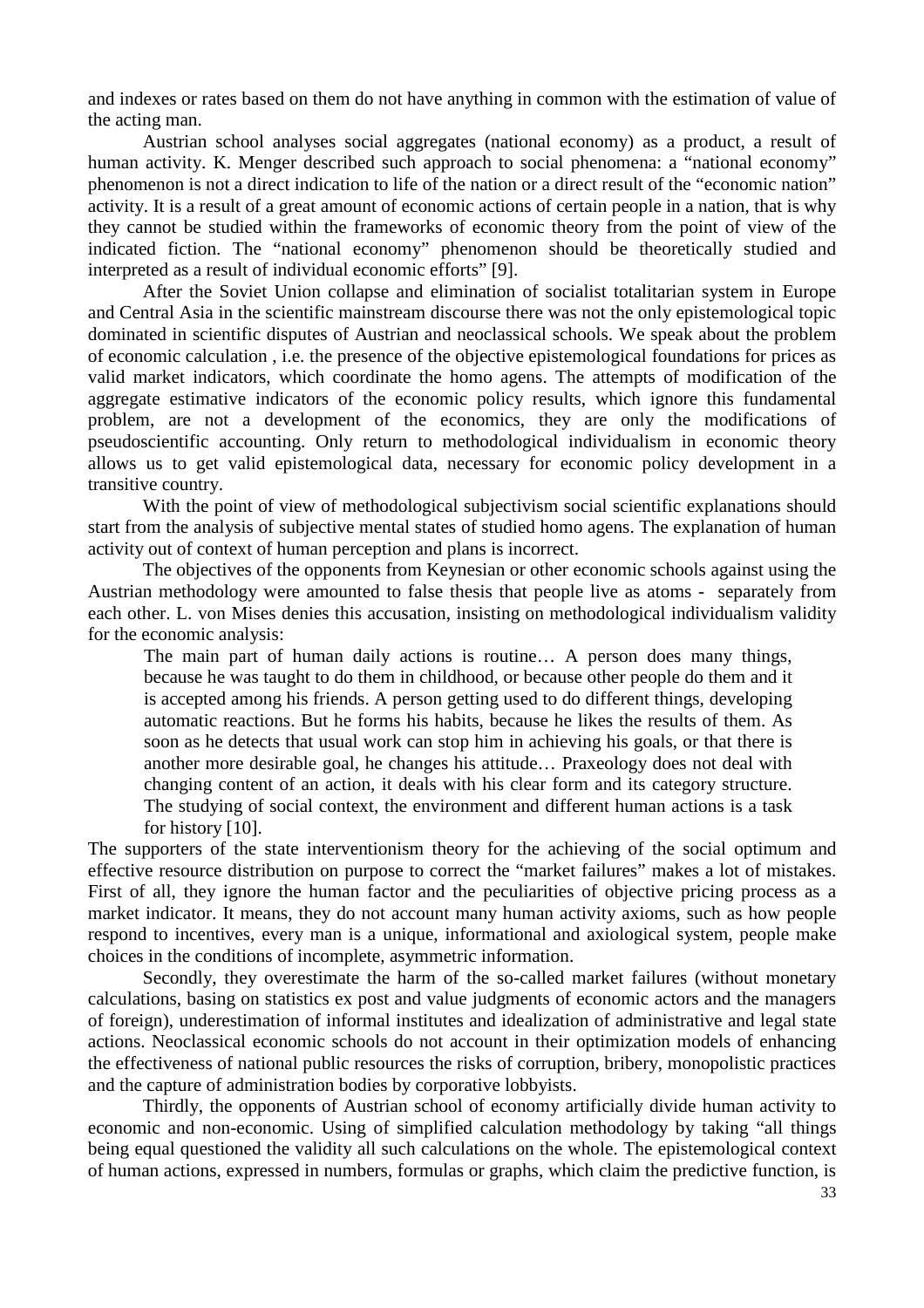distorting the reality and enhancing the risks of misallocation of the resources by the acting subjects.

#### **4. The Epistemology of the Economic Calculations Issues**

A special field of methodological subjectivism is an economic calculation. This topic was described in details by L. von Mises in his book *The Socialism* [11], but neither policymakers, nor scientists paid any attention to this problem of organization and functioning of planned economy and interventionism at beginning of systemic transformations in Europe and Central Asia. As long as the interventionism (mixed economy, a socially oriented market economy), came to substitute the centralized planned economy in most of the countries, ignoring the problem of economic calculation became the source of many mistakes on allocation both public and private resources.

Neoclassicals and Marxists, which operated the aggregate values, said, that without private property and free prices of all factors of production they can define equal prices, i.e. change the market mechanisms and distribute the resources even more effectively in administrative regulation regime by liquidation, from the point of view of policymakers and interventionism theoreticians the so-called market failures.

This argument is based on the fact that the the public authority of central planning will have full and timely information from the market for making decisions. In real life, which should be described by the science, it is impossible. The generation, sending and processing of the information takes a lot of time. People is not a complex of software for a computer, which get a command and make a work in a second. Time and resource costs of receiving, verification and processing the information are objective and the informational asymmetry is objective too. This is a state, when every acting man (homo agens) possesses the unique information, methods and peculiarities of its processing. Informational field of every person only partly connected with other people. That is why any operation of economic exchange supposes the asymmetry. Keynesians and the representatives of other schools of economy ignore this factor together with the factor of time, necessary for information receiving and processing and making a decision based on its analysis. Such transaction costs are inherent to every catallactic exchange.<sup>3</sup> That is why the neoclassical theory of perfect competition is incorrect. It ignores the epistemological component of catallactic exchange of homo agens and imposes the subjective understanding of normal in distributing public resources or even in the world economy both to researches and policymakers. The concept of a "norm" in relation to the way, volume, character and continuity of economic activity and the choice is contrary to economics, because it colors the objective, sustainable regularities with subjective axiological statements and estimations.

 From the point of view of the Austrian school of economy such approach does not reflect the nature of information and knowledge. Neoclassical economists operates the concept of "the current" clearing it from the unimportant from their point of view parametres. But such method of determination of important and significant is based not on the analysis of subjective preferences and the preferences of homo agens, but on the subjective assessments of analysts and policymakers. It is a rough methodological substitution, which destroys the scientific basis of economic analysis "The Current" is only an affirmation of subjectivism. Economists should start studying the economic processes with the acceptance of homo agens. It does not mean that the economist knows everything the acting subjects know, that is a norm in the neoclassical theory. The Austrian school followers confirm with apodictic certainty that such knowledge is not only unknown to the economist. They cannot be known. "When we admit the fact, that the main part of knowledge connected to economic coordination is subjective knowledge of definite circumstances of time and place it becomes clear, that this knowledge cannot be put into one head or in the heads of a group of people" [11],says L. von Mises.

The essence of market from the point of view of the "Austrians" is in using the subjective knowledge of homo agens through intersubjective signals in the forms of prices and "profit – loss"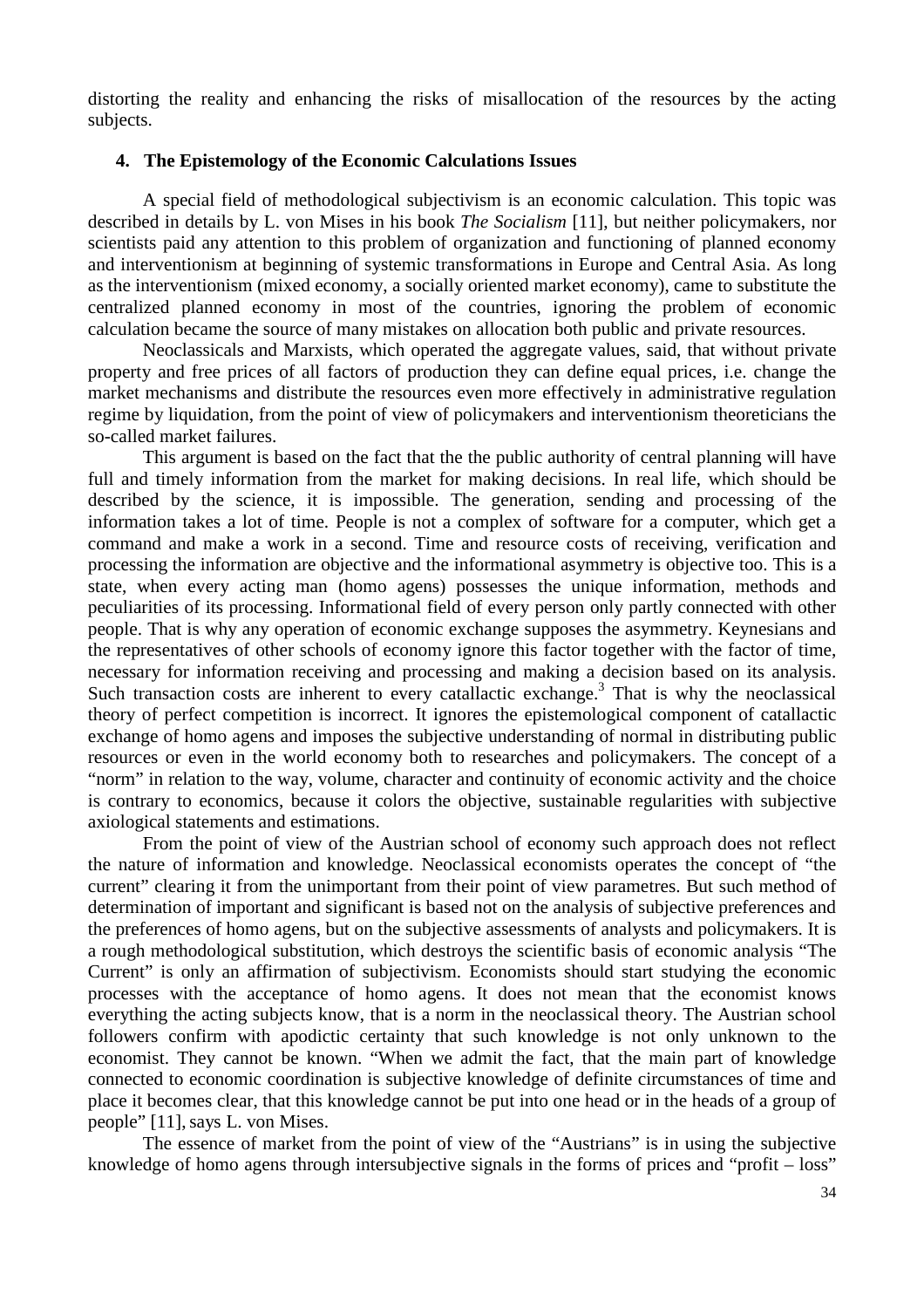mechanism. They are the unintended results of acting subjects' interaction, which form the supply and demand. Neoclassicals fail to understand the essence of the market process because of misunderstanding and distortion of the methodological subjectivism essence. V. von Hayek thinks that "the market is a process of creation and using the knowledge, which is formed from subjective mental statements of the individuals" [3]. And the expectations in economy are also subjective. This fact was described in details by another representative of Austrian school of economy, German economist Ludwig Lachmann [8].

 Austrian school of economy asserts that using of natural sciences methodology is incorrect and inadequate. In the equation of utility maximization of general equilibrium theory there is no place for homo agens with his subjective knowledge, expectations and values, i.e. the cause-andeffect relation is distorted. In econometric models and equations acting subjects do not make any real choice. The subjective estimations and expectations are beyond them, they are considered irrelevant or insignificant. As a result we have mental constructs separated from real life, the authors of which pretend on high quality of their conclusions and recommendations, which are the results of their application.

The method of economy studying through a general equilibrium in economy was also adopted in the models of economy school of rational expectations. They repeat the mistakes of other neoclassicals, which use aggregate values and natural sciences methods of processing and analyzing the information.

 The rational expectation school followers suppose that the acting man would use all relevant information for forming his expectations. Such approach repeats the mistakes of the "perfect competition" context, this hypothetic, unreal situation of equilibrium, in which there is an unlimited amount of sellers and customer of one goods are free to make deals and cannot influence on price level and volume of deals. A freedom of free entering and leaving the market is provided together with this. The researchers are mistaken, when they assert, that the same full information is available to all acting subject in the model of equilibrium and effective resource distribution. From the point of view of Austrian methodological subjectivism the main problem, which requires an explanation is a problem of coordination of acting subjects in conditions of real informational asymmetry and transaction costs of receiving and processing of information and making decisions. The moving process from the individualized knowledge of homo agens to market coordination is excluded in neoclassical models, including the rational expectations school models.

 Austrian school of economy followers assert that using free market prices of all factors of production as an objective unit of economic calculation is an only way to neutralize the epistemological distortions and imperfections for homo agens. First of all, free market prices are formed under the influence of axiological statements of all market participants. Secondly, free market prices give an opportunity to estimate the effectiveness of resource using by all market participants. Thirdly, as long as the market provides the interchangeability of goods, there is an opportunity of choice of a universal value – the money. L. Von Mises thinks that:

in conditions of private property the scale of values is a result of every independent society member's action. Every person plays a double role in its formation – as a consumer and a producer. As a consumer he elaborates the estimation of final consumer's goods. As a producer he uses these goods so that they give the best value. So, all the high rated goods are rated according to existing production conditions and social requirements. The interaction of these two processes guarantees the observance of principle of effectiveness both in production and consuming. The result of this is a systemof exact prices, which gives a possibility to everybody to form the demand taking into account the economic reality [11].

It is obvious, that while using the financial calculations it is impossible to take into account all external effects. We cannot express beauty, honor, health and self-respect in USD or Euro, but these factors affect the nature of monetary calculation during the exchange operations. This factor make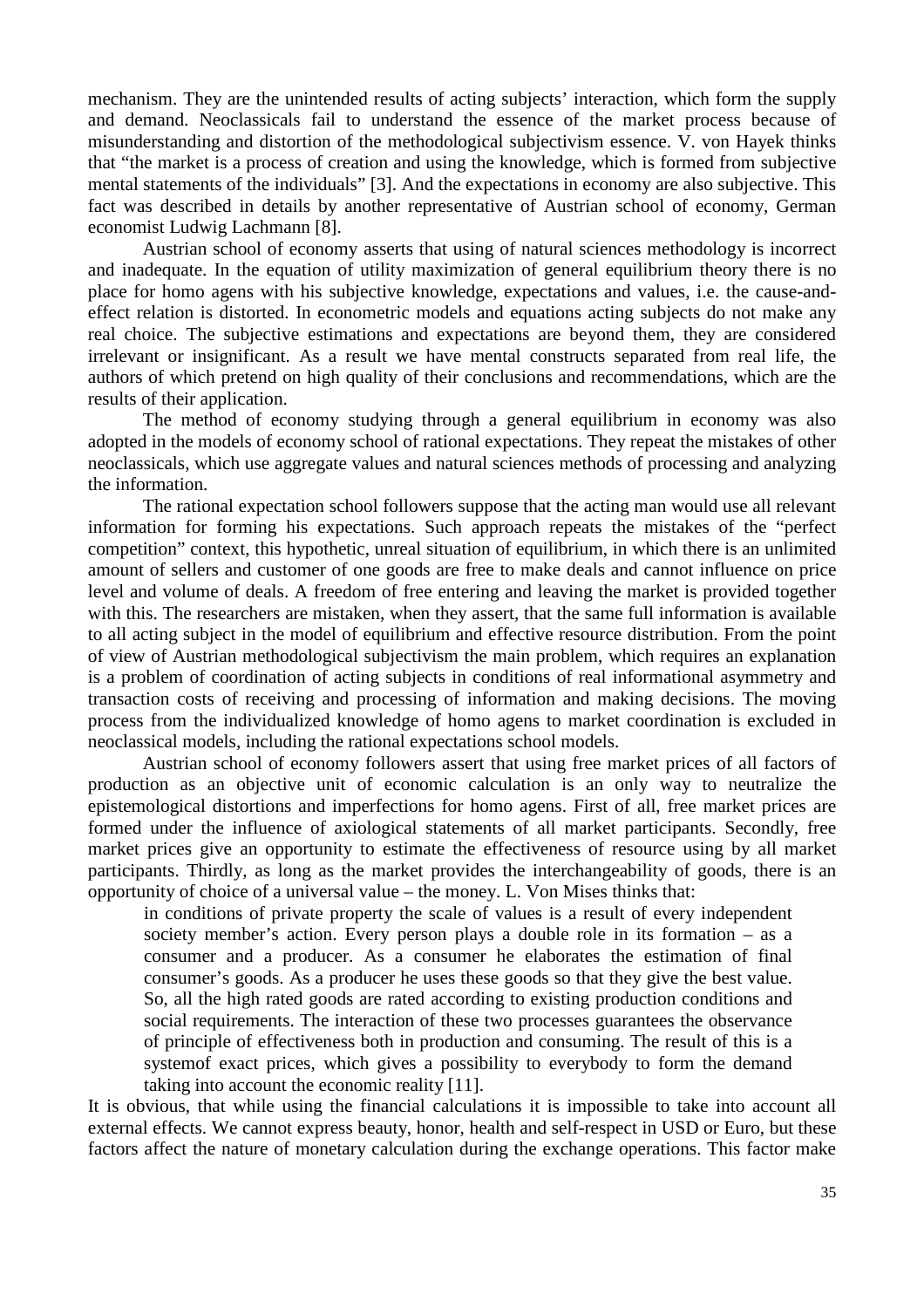corrections in behavior of homo agens. The ignorance of them in aggregate models make epistemological distortions on the market stronger.

 For making exact financial calculations two conditions are necessary. First of all it necessary to have a free market not only of final goods and services, but also of the factors of production market, including capital. Or it is impossible to make a choice among the unlimited amount of alternative ways of using goods and services. Secondly, the money, which fulfill the function of exchange means is necessary. A free market is a necessary condition for generation of objective information about the state of catallactic exchange on the market and cleaning the epistemologically valid information from the subjective statements of policymakers and the managers of foreign (politicians and officials, which are not the owners of public resources, assets and money). In case of saving the state monopoly on money (all 29 transitive countries of Asia and Central Europe acted in the same way), homo ages receive the distorted information about the most important factor of production and cannot make exact calculations in distributing their resources. As a result homo agens make many investment, production and consumer mistakes. A rather high concentration of them explains recurring recessions and economic crises. The greater amount of prices are distorted by the state, the greater volume of resources and assets are excluded from free market exchange in the system of division of labor, the higher is the probability of mistakes for homo agens in choosing the means for their subjective goals.

The attempts to solve the problem of economic calculation in the system of interventionism are justified neither theoretically nor practically. V. Pareto, E. Barone and O. Lange tried to theoretically justify the possibility of economic calculation in the market socialism model, i.e. the system without private ownership of capital goods and money. They assert that the market prices formation is possible, when the managers of foreign, first of all know the scale of preferences, that guides individual consumers, secondly, have the data on different alternatives exchange conditions and thirdl, they have the information on presence of capital goods.

 Only within the frameworks of ideal, utopian model, which ignores the factor of time and transaction costs of collecting, sending and processing of information it is possible to fulfill the first condition. Without it it is impossible to receive the information on very important second factor. That's why the actions of the centralized planning body on word of mouth would be aimed at market equilibrium on different capital goods markets, but really they would help to achieve the subjective goals of homo agens, who have the access to state resources, assets and money. O. Lange thinks that by trial and error the centralised planning body would achieve more material and social success that within the frameworks of private market economy model. Results of the activity of the countries that have worked within this theoretical paradigm, together with the results of those, which have chosen the capitalistic model, i.e private property, political, civil and economic freedom, unimpeded action of "profit – loss" mechanism prove that the theorems of supporters of different interventionism forms were false. Market path of resources, goods and services "producer – consumer" was superior to the way "producer – centralized planning body – consumer", proposed by most of interventionists.

#### **5. The Costs of Goal-Setting**

The methodology of Austrian school of economics rejects not only the holistic methodology to the classical school of economics, but also the historical method of German historical school. While conducting the systemic reforms in post-socialist countries of Europe and Central Asia, the methodological mix of classical methodology and German historical school was used. Decisionmakers put holistic goal of efficient distribution of resources, optimization of social welfare and sustainable economic growth, etc. In the very wording of the purpose it was assumed that the state should use the broad economic policy tools to achieve these goals. Common tools of state intervention are fixing maximum and minimum prices, credit expansion, the selection of socalled strategic enterprises, "growth points" and the delivery of budget loans on favorable terms,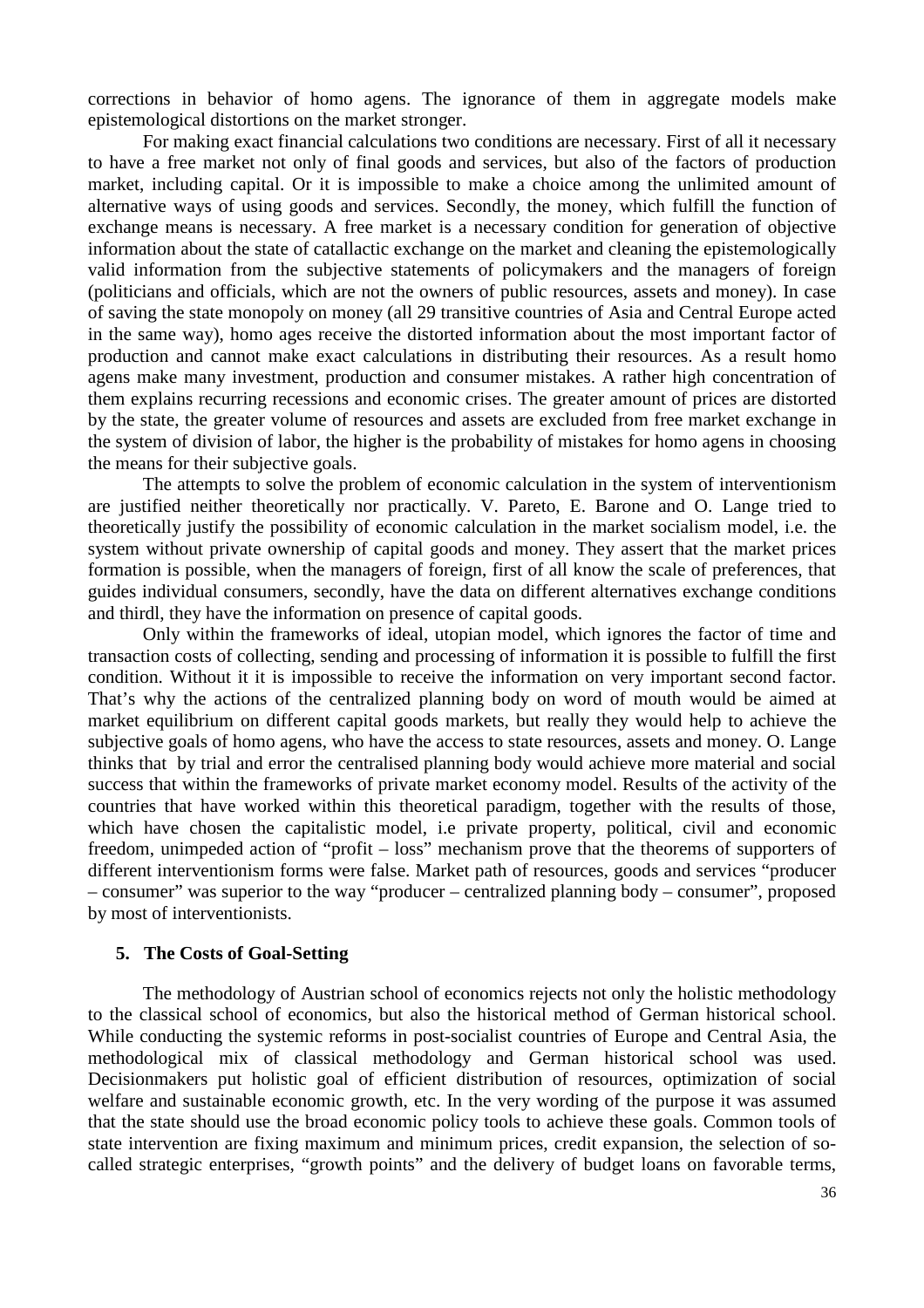exchange rate manipulation, tariff and non-tariff regulation of foreign trade, licensing procedures and the exclusion of certain economic activities and resources from the market relations of exchange, i.e. the establishment of a state monopoly. Here we speak about the so-called natural monopolies, land, production of alcohol, tobacco, drugs, weapons, as well as certain sectors of the financial market.

 Holistic approach to goal setting, ignoring the nature of human activity and nature of price as an indicator of basic information for economic actors became the reasons for transformation problems in the transition economies, and institutional defects that were the result of the reforms. Austrian school of economics is based on the fact that to only human can act, i.e. can make choices in order to achieve his subjective goals, in his unique value-axiological field. The animation of the concepts of aggregate values and simple verbal metaphors of the "national economy", "industry", "people", "economy", "real economy" is a huge methodological error. They cannot set goals and to choose the means to achieve them by definition.

Decisionmakers or managers of foreign commit massive interventions to the economy under the guise of abstract goals, which they call public or governmental interests. In this case, by definition they pursue their personal goals, which are often not verbalized. Their targets include getting material resources (salaries with taxpayers' money, social benefits, pension payments, the possibility of rolling back the distribution of property, assets and money) and nonmaterial (administrative, human resources for campaigning, social status, prestige, the ability to provide a range of services, etc.).

 In the centralized planned economy, there was a seizure of a formal goal-setting, on behalf of the state and society by the Communist Party. At beginning of systemic transformations this function goes to democratically elected governmental bodies (the president, the government, the parliament) or by pressure groups, who carried out a full or partial state capture. Anyway, the decisionmakers declare the most common, usually nonquantitative goals for the sake of "public welfare", "overcoming the systemic crisis", "economic balance" or "creation a new economic and social institutions." Neither in the programs of political parties and movements, nor governmental programs there is no clear description of the target or guidance or instructions on using the state property, resources and assets, which are formally owned by the state. This allowed decision makers to focus on achieving their personal goals.

In condition of limited political competition, restriction of access to relevant information on the using of state property, assets and budget, transformation of power structures and vessels in the independent economic actors, who market their services, complete imbalance of pricing mechanism of economic activity coordination and significant restrictions on the action of "profit – loss" mechanism there was a redistribution and concentration of resources, assets, and money in the hands of those who were real, not formally named a beneficiary. Their rapid enrichment, creating regulatory development process and economic decision-making by these beneficiaries, widespread discriminatory practices of monopoly, corruption, poor governance, the protection of selected sectors and economic agents from the competition and responsibility (bankruptcy) is hardly synonymous to the achievement of such formal goals as "public welfare" or "balanced development of the economy," even if at that time GDP annually increased by  $5 - 10\%$ .

 The problem of formulating economic policy objectives and transformation processes is clearly underestimated by scientists and analysts. If there is no clearly defined, preferably expressed in some quantitative indicators target, it is impossible to assess whether it is achieved or not, it is impossible to assess the adequacy of application, using and selection of resources and assets with the alternative. The aggregated, holistic goal creates an unsolvable epistemological problem, not only for evaluating the effectiveness of various methods, mechanisms and tools of resource allocation, but also for the decisionmakers itself or the applicants to perform their functions.

# **6. The Difficulties in Defining the Concepts of "Prosperity", "Wealth", and "Points of Growth"**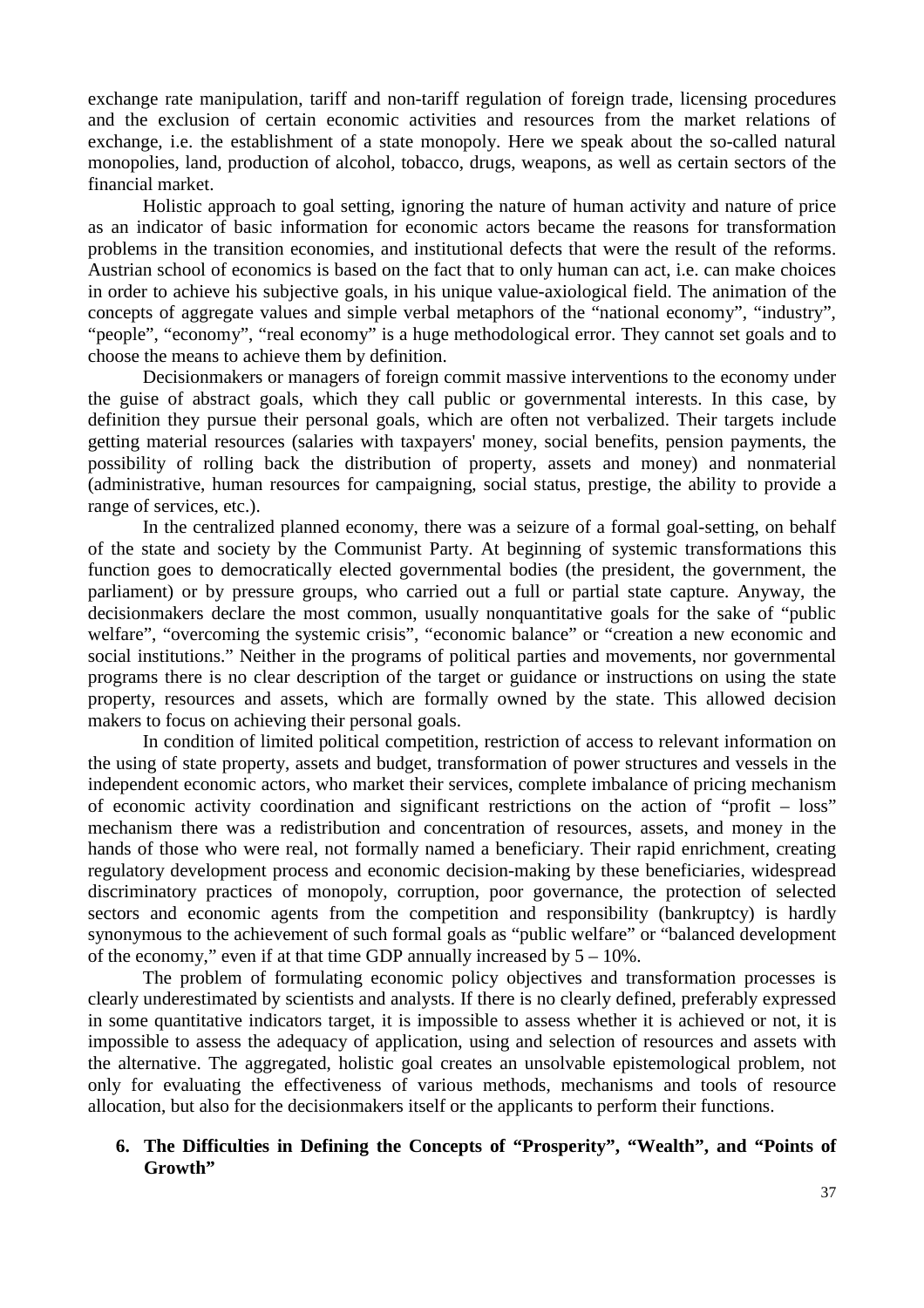The attempt to clearly define the value of a certain aggregate, metaphoric value faces the inevitable difficulties arising from the very nature of such concepts. The vague goal, varieties of its interpretation creates a broad manipulative field for policymakers. Aggregate targets have significant epistemological defect neutralization of which is not possible even in conditions of an open political competition and free civil society.

What does the words "public welfare" or "public prosperity" actually mean? By what criteria, parameters and estimates can their fulfillment be judged? How adequate was the means chosen for them? Who and how much became the beneficiary of implementation of certain economic policy measures? The answers to these questions are interpreted by policymakers themselves. The variety of answers creates conditions in which the common semantic, methodological and psychological manipulation that go beyond economics, and even economic policy.

One approach to aggregate goal-setting involves the formulation and implementation of the quantified targets: GDP growth, the level of wages and pensions, the number of people living below the poverty line, unemployment, investment (exports) per capita, etc. Each of these indicators is not able to clearly indicate the performance of, for example, the goal of public prosperity. Even an increase of common indicators such as gross domestic product (GDP) growth is not equal to public welfare growth.

The second approach is the assess of target indicator of "public prosperity growth" with the Gallup Poll and expertise. This approach is even more susceptible to manipulation. The composition of the questionnaire, the sample of experts for the survey, interpretation of results – all this do not let us to speak about the scientific validity evaluation method of achieving an aggregate goal.

In recent years a number of international organizations have attempted to introduce an indicator instead of GDP, which would reflect, in their view, the other aspects of wellfare. The systemic is the report of the Organization for Economic Cooperation and Development (OECD), "How are you? Measuring the well-being" [5]. The authors try to introduce a new aggregate indicator based on research of Nobel-winning economists Joseph Stiglitz, A. Sen and J. Fitusi on economic development and social progress. If in the latter the indicators are aggregated, but quantitative, the well-being index OECD brings together the opinions, judgments, estimates and numerical targets.

 The citizens' income generated abroad is not included in the indicator of "gross domestic product", but the income earned by foreigners in the country is included there. It does not include the value of intermediate goods used in production. GDP overestimates the amount of possible consumption of manufactured goods at a fixed capital stock. Another claim to this indicator is that it does not show how the income is distributed among people. GDP does not include a variety of services that people produce at the household level (such as caring for children and parents, childupbringing and household work). Certain types of activities that are included in the GDP on the contrary reduce human welfare, for example, an increasing of the transport services cost: more time is needed to get to work, to offset the costs of air pollution). In GDP there is no estimation of health, personal safety and quality of social relations. They are all important for a human and affect his well-being. In this case, all these factors cannot be expressed in some monetary units.

 OECD experts are aiming to bring a digital indicator by which one would rank all countries of the world to highlight the best practices and modernize the economic policy of developing countries. Thus the desire of economists and experts who carry out the substitution of the object of economic policy (homo oeconomicus instead homo agens), the target of a specific person with subjective goals of policy-makers who ignore the objective asymmetry in the information field is reflected in the simulation even more inaccurate, unscientific and manipulative indicator than GDP. They go beyond economics when trying to present the man with his values, goals and preferences as a digital value from "0" to "1".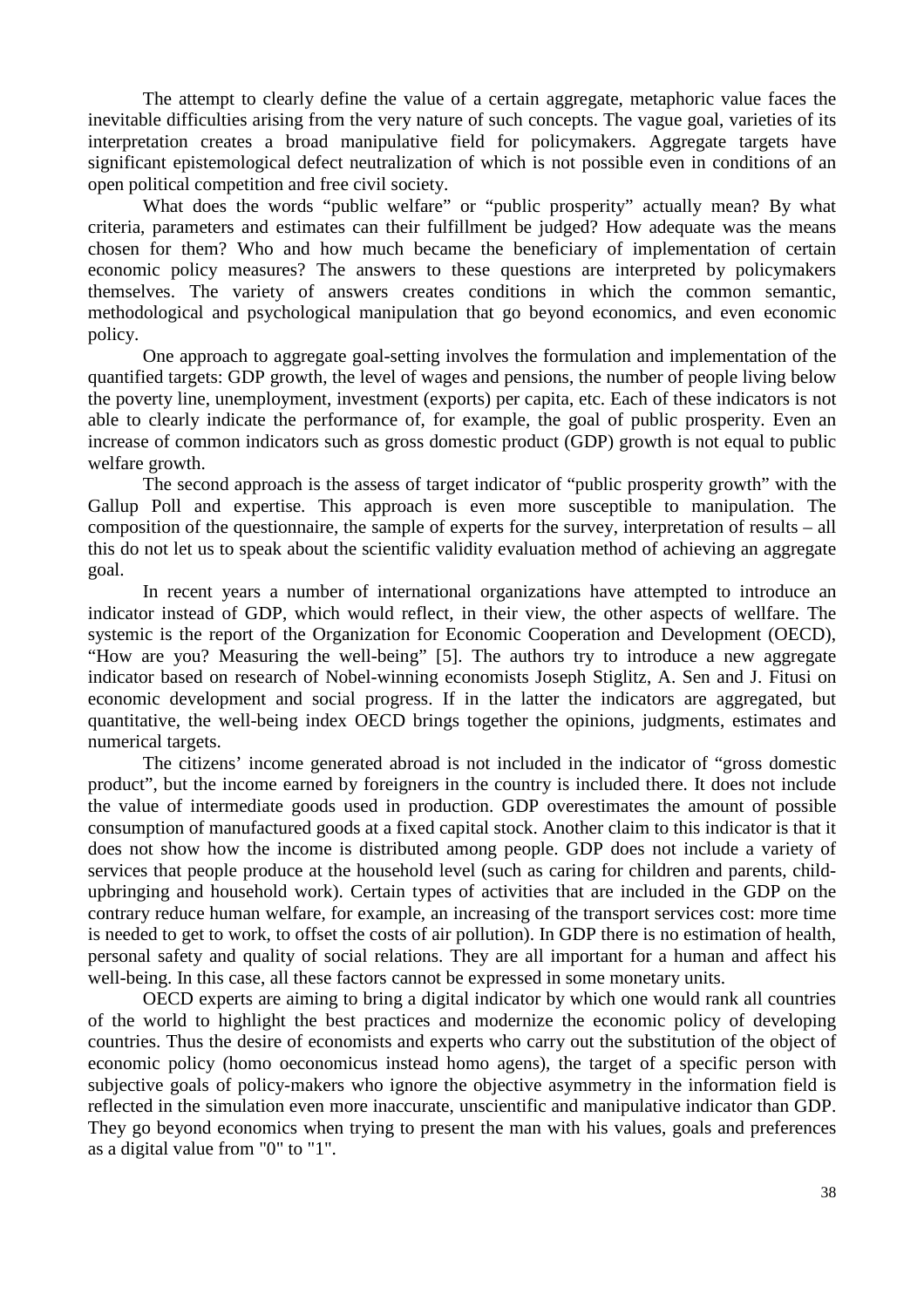In recent years, the attempts to present some aggregated indicator of well-being were taken by different organizations. So, the Legatum Institute in 2009 presented its LPI (Legatum prosperity index [14]). It consists of eight parameters, each of which is divided into separate 89 factors. The economy, entrepreneurship, governance, education, health, safety, personal freedom and social capital should be evaluated. OECD proposes that the well-being should be determined by 11 parameters, which are divided into 46 factors. The total index combines the indicators, the results of opinion polls and expert assessments. The authors use the tools and techniques of higher mathematics and econometric modeling are trying to identify those institutional features and mechanisms that contribute to welfare. In their view, people's answers to the question, whether they like their work and the local environment, if they have health, if they spend enough time with their children and friends, whether they trust their neighbors and whether they are satisfied with their lives and all this in a digital indicator are a better way to determine the level of well-being and, consequently, the quality of economic policy than the GDP.

 OECD experts are experiment in the same vein. They have brought together all the indicators of well-being to three groups: the material conditions of life, quality of life and sustainability. The index should measure welfare today and tomorrow, to focus on households and individuals, not on aggregate economic conditions in general, focus on the results of well-being and not on its stimulants and point to the distribution of income, and not on its volume. In other words, the Index of well-being must include objective measures and subjective evaluations. Objective indicators of the OECD are income, employment, housing. Subjective indicators are health, balance between work and leisure, education and social connections, civil engagement and the quality of public administration, environmental quality, and assess of people's own well-being.

 This kind of juggling with different in nature, content, and methods of obtaining data has nothing to do with economics, but it is a senseless epistemological mix, based on which it is very problematic to make scientifically substantiated corrections in economic policy. It further extends the field of policymakers' manipulation and does not provide valuable information for homo agens.

Thus, the goal-setting of policymakers during systemic transformations, expressed in multiple aggregate values, or the composite index does not allow to neutralize the epistemological imperfections in the development of content, tools and techniques of economic policy, in building a system of incentives for policymakers in assessing the performance of managers of other people's property, assets and resources (politicians and officials).

# **7. Real Market Process Against Idealistic Non-Market Equilibrium**

Another epistemological problem of transformation processes is the assessment and determination of cause-and-effect relationships in the market process on the one hand and the socalled market equilibrium on the other. The supporters of neoclassical school adhere to the concept of perfect competition and information symmetry for all market participants. L. Von Mises describes the participants of market process in a state of permanent ignorance. Such state is different from the state of ignorance by choice. The first condition implies the complete lack of knowledge of some aspects of activities that define a person's choice. You can, for example, say that someone, who did not read the L.von Mises' *Human Action*, but know about this book, its value and the time it takes to read it. A person chooses not to read, because the costs of reading outweigh the gained value (benefit) ex ante. This is a state of ignorance by choice.

Another situation is when a man does not know about the existence of this book. Accordingly, he does not imagine the benefits that he would receive if invested time and consideration in reading it. This is an example of radical ignorance. If a person discovers the "human activity", it is not the result of his conscious purposeful action. He does not know about such choice, as reading the book.

To avoid the infinite regress it is necessary to interpret the perception of costs and benefits as an act of knowing the world and obtaining the information that homo agens did not know before.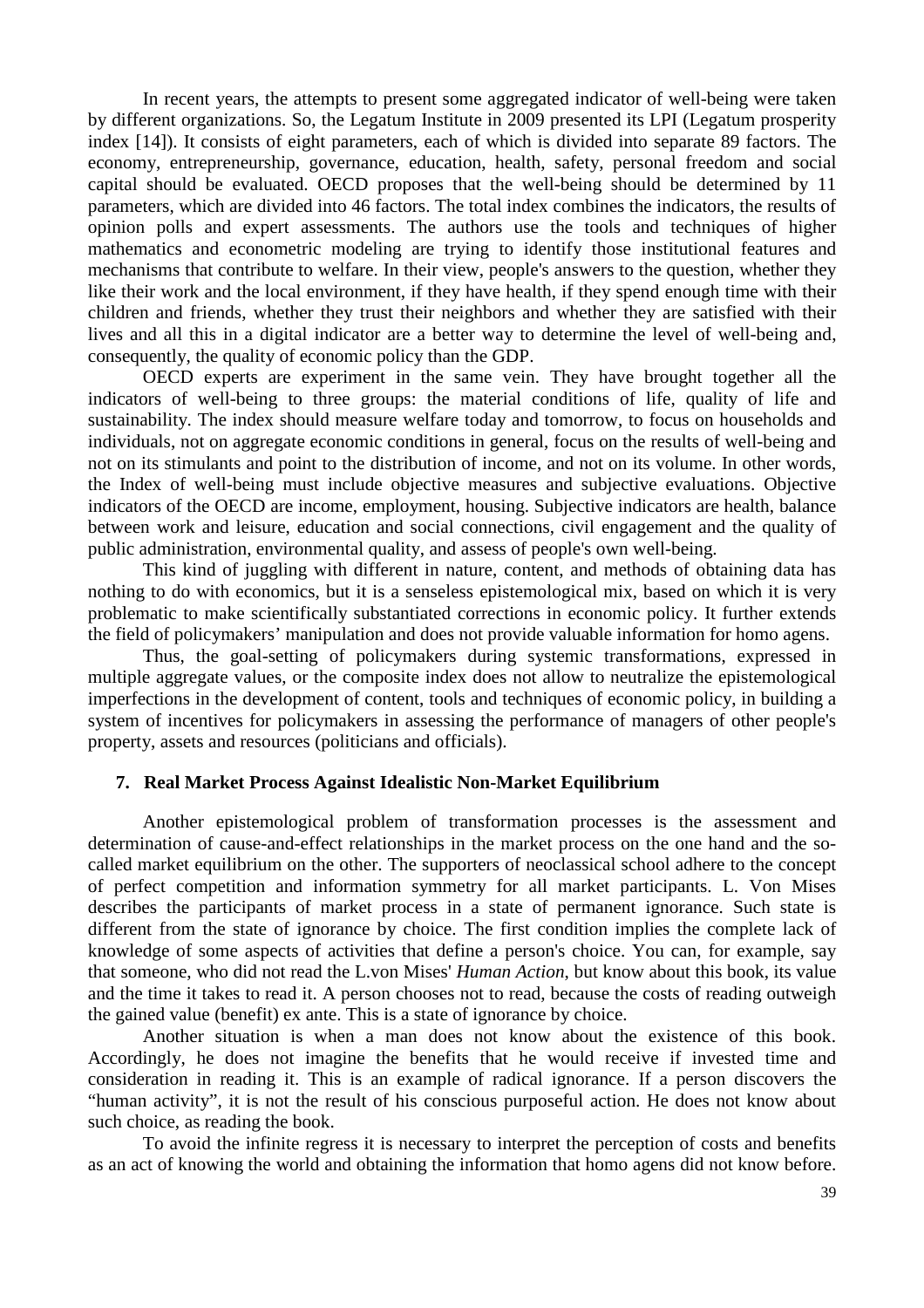The market exchange may not occur because of the high costs of obtaining the information or because the homo agens knows nothing about the existence of such an option of choice.

The "profit-loss" mechanism is a central element of the market process. The unknown and undiscovered market opportunities generate losses and detected and corrected errors create the profit. I. Kirzner uses the term "entrepreneurship" to describe the aspects of human activity, which is aimed at making a profit and loss prevention [7].

In the context of market process the essence of entrepreneurship is to identify the situations in which, due to radical ignorance, the resources in the broadest sense are undervalued or overvalued relatively to other ways of using them. Social institutions are used to identify and promote the economic behavior that is aimed to obtain benefits in the broad (not only the material and monetary) sense. These institutions include legislation protecting the rights of ownership, determining the procedure of dispute settlement, mechanisms of implementation of the decisions of government agencies, etc. The institution of money and credit, the price system, banking, insurance and the company are important. All these institutions together form the market. The market process is a spontaneous order, supported by the institutional infrastructure, in which the private property and free exchange dominate. It arises out of independent targets of actors, who plan and choose the the means to achieve their goals in conditions of an incomplete, asymmetric informational field. The managers of foreign cannot perform a unique function of businessmen, because the aggregation of goal-setting will inevitably lead to distortions in the choice of economic agents and, as a consequence, in the structure of the economy.

From the point of view of the market process theory, the utility of a regulatory structure, based on the balance, such as Pareto optimality, is severely limited. The problem of knowledge in the theory of market process is that decisionmakers are in radical ignorance of the relevant information, "scattered" among the various actors. The impossibility of complete knowledge of homo agens about current and future state of the world makes the Pareto's assertion that the current change produces an improvement doubtful.

The criteria based on the equilibrium states use the final states in which all the corrections made on purpose to reach the equilibrium were committed and the entrepreneurial activity stopped. While for normative criterion that focuses on the process (process-based normative criterion) is not as important as the actual state differs from the ideal. It focuses on the existence of institutions that facilitate the detection of market errors. In the fundament of this criterion there are preferences of consumers and current distribution of resources in itself has no value.

In the market process theory the necessary and sufficient condition for the competition is free entry the market, the only requirement for which is absence of monopoly on those factors that are necessary for the production of goods and services. As long as the market systematically rewards the entrepreneurial perception errors, we cannot say that a certain segment of the market reaches a state of equilibrium or is close to it. If the coordination has some normative value, the best thing to do is to build such social institutions that help to detect errors and recover them with minimal costs.

In countries with developed, stable institutions the error detection is much easier, because the actors have a high degree of confidence to the institutions. They provide a predictable result, the same for all people. The standardization of concepts, the adoption of the same rules of accounting, regulatory standards of product and financial markets help homo agens quickly detect the errors. The wide spread of information technologies, the opportunity to acquire various information and check it using a variety of sources under the conditions of freedom of speech and the strict rules of the transparency of state and of the financial market make the process of correcting the error fast and efficient.

A completely different situation is in a transition economy. It does not have sustainable institutions that provide predictable results and reduce the number of areas of uncertainty and potentially high risk. In the absence of institute of a free price to all factors of production, including money, the natural structure of production and employment, with significant distortion of the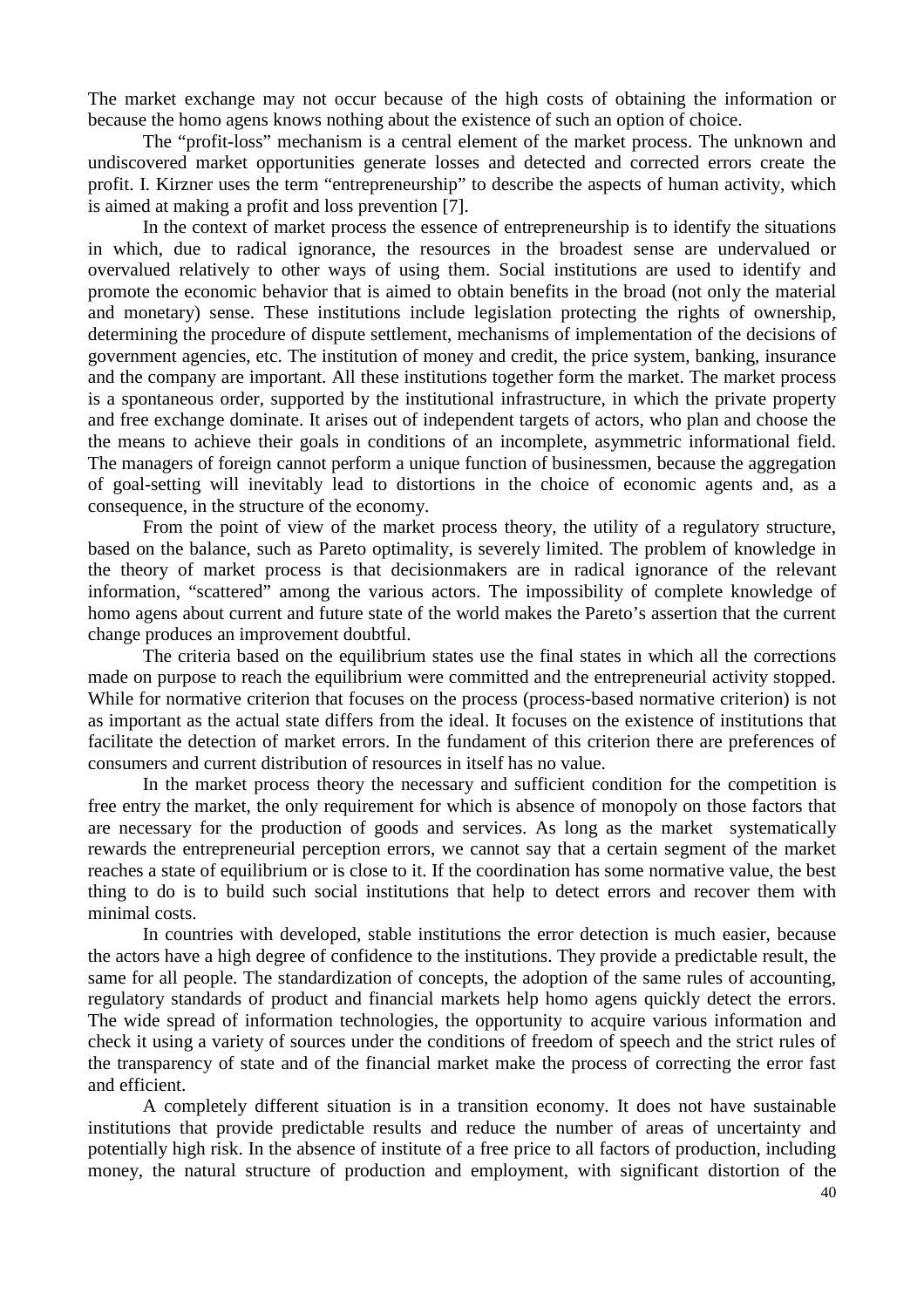financial market (inflation, subsidies, cross-subsidies, barter, tax and investment privileges, etc.), the risk of incorrect assessment the epistemological essence of institutional combinations by the economic actors increases dramatically.

 National governments in the process of systemic transformations often used their own special methods for calculating different indicators different from the standard methodology for calculation of quantitative indicators in the market economy. When copying a form of Western institutions their content differed significantly, preventing economic agents form stable expectations in connection to the institutions and rules of the game in the market. An extensive state interventionism (cyclical and counter-cyclical monetary policy, government funding of so-called "points of growth", debt relief, including in public procurement, tax incentives, protection against competition from foreign producers (import) and domestic competitors (the system of licenses and permits) makes institutional field the source of information distortions, which creates a dangerous epistemological noise for decision-making. In these conditions, the probability of investment, production and consumption of errors increases rapidly. The unpredictability at the macro level adds to the uncertainty and destruction of the exchange mechanisms in micro-level. The managers of foreign within the frameworks of neoclassical models pursued a policy of replacing a unique, market function of the entrepreneur.

The nature and character of epistemological problems were not taken into account by governments of transition countries. And from here goes the high costs of transformation processes, including the costs of lost revenue. Nature of theoretical discussions among economic elites of postsocialist countries shows the misunderstanding of the knowledge issues, the role of the entrepreneur, the "profit – loss" mechanism and other institutions and mechanisms of the market economy.

In the absence of deep analysis of the value system, the incentives and preferences of the actors, using the aggregate indicators, econometric models to determine the trajectory of the future development and for economic policy development is an example of a chaotic, non-systemic selection of economic policy parameters. The emphasis on a hypothetical equilibrium in economic policy leads to an underestimation of constant costs, incremental changes in the intermediate states, which may have a significant impact on the achievement of the declared objectives of policymakers.

Mainstream economic science has turned into a closed self-reproducing system that describes not real life and not acting man. In real life the process is constant and the equilibrium state is a hypothetical scholastic tool for studying the "action" phenomenon. The attempts to find effective and optimal behaviors with the help of science methodology demonstrate knowledge in mathematics, cybernetics or econometrics, but they ignore the theory of value and the market process.

The supporters of Austrian school of economics understand the market process broader than the neoclassical school representatives. The main differences are shown in Table 1.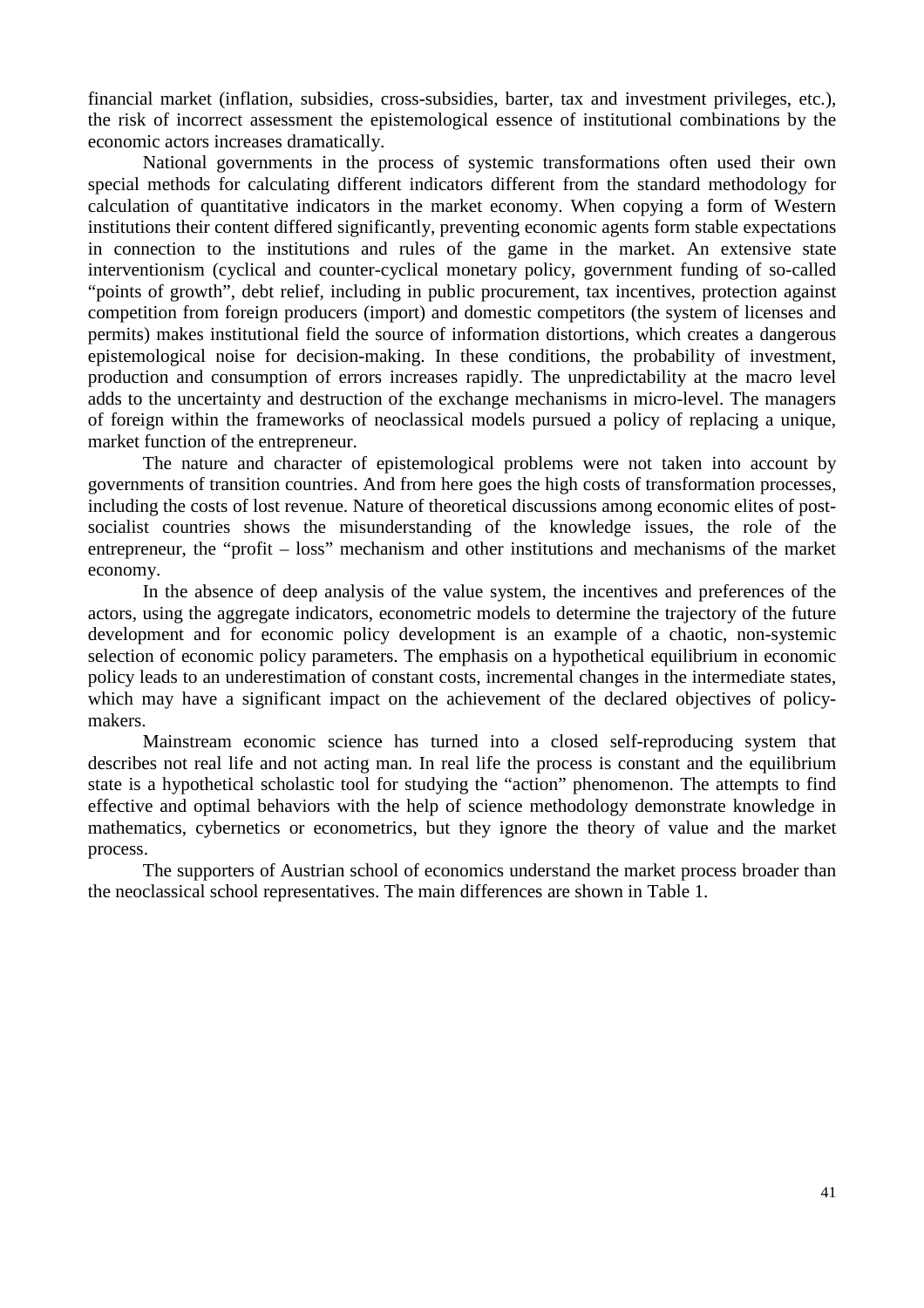| The market equilibrium theory                  | The market process theory                        |
|------------------------------------------------|--------------------------------------------------|
| 1. There is a full coordination (reinforcing   | 1. Plans, at least of some of the actors are in  |
| expectations) of the plans of the individual   | conflict and are not compatible with the         |
| agents, when the plans are in line with the    | information of the market, although a partial    |
| underlying preferences, technology<br>and      | coordination retains a degree of continuity of   |
| resources.                                     | the market.                                      |
| 2. Behavior is "rational" when all else being  | 2. The action is the "purposeful" when actors    |
| equal (ceteris paribus) and all information is | seek to improve the perceived state of the       |
| relevant, the actors maximize utility by       | world, though they are not aware of all the      |
| choosing the least-cost means of achieving     | possible means to achieve this goal.             |
| their goals.                                   |                                                  |
| 3. All changes are predictable, which          | 3. Actors do not have full knowledge of the      |
| eliminates the possibility of original error,  | relevant information, they make mistakes,        |
| surprise or regret.                            | make unexpected changes, regret and wonder.      |
| 4. Economic gains and losses,<br>being         | 4. Persistent and recurrent economic results in  |
| incompatible with a state of equilibrium does  | the form of profit and loss are the main         |
| not exist or are very transient.               | elements of the market process.                  |
| 5. The equilibrium price dominates, which      | 5. There are non-equilibrium prices that reflect |
| ensures the consistency of the actors' plans   | a lack of coordination or discoordination. They  |
| and the information underlying the activity.   | serve as a signal for the plan of generating the |
|                                                | revenues and market corrections.                 |
| 6. When these transaction costs the market     | 6. The presence of error is the cause of an      |
| allocates the resources to achieve the most    | inefficient allocation of resources, which the   |
| important goals.                               | market tends to correct.                         |

**Table 1**. The discrepancies between the market equilibrium theory and the market process theory

#### **8. Epistemological Imperfections of Neoclassical Theory of Business Cycles**

The discrepancy between Austrian and neoclassical economics is in choosing the tools, the methodology and logic on the one hand and policy advice on the other are very evidently seen in relation to business cycles. The representatives of Austrian School of Economics, first of all, Ludwig von Mises and Friedrich von Hayek had the unique theory of business or trade cycle. They establish a clear cause-and-effect relationships between the state interventionism and fluctuations in economic activity. Ludwig von Mises in a popular manner outlined the essence of the business cycle theory. The architect has many subordinated workers. There are a lot of materials on building: bricks, roofing, glass, beams, blocks, etc. The worker who is responsible for counting the bricks increases their number by 10% in the documents. The architect does not know and makes the house plan, mistakenly believing that he has more bricks than it actually is. And because of this error he launches a plan that cannot be realized until the end for the simple reason that there is not enough bricks for completing the construction. The faster the architect will detect an error, the better. If he does so immediately after the excavator dug a hole for the foundation, the loss will be only in the form of additional labor and fuel to reduce the foundation area and adapt it to the actual number of existing bricks.

 The correction of an error is more expensive if it is discovered after the production of foundation or frame home. And he may not be able to buy the materials on the market – he has to make a difficult choice. He may choose not to change the foundation, despite the fact that it is bigger than it was planned. He needs to alter the plan to reduce the size of the house on the same foundation. He needs to change the plan to reduce the size of the house on the same foundation. A certain amount of wood can be used again and something you should be just thrown it away or burnt down. Of course, the quality of the finished house will not be so high as it was originally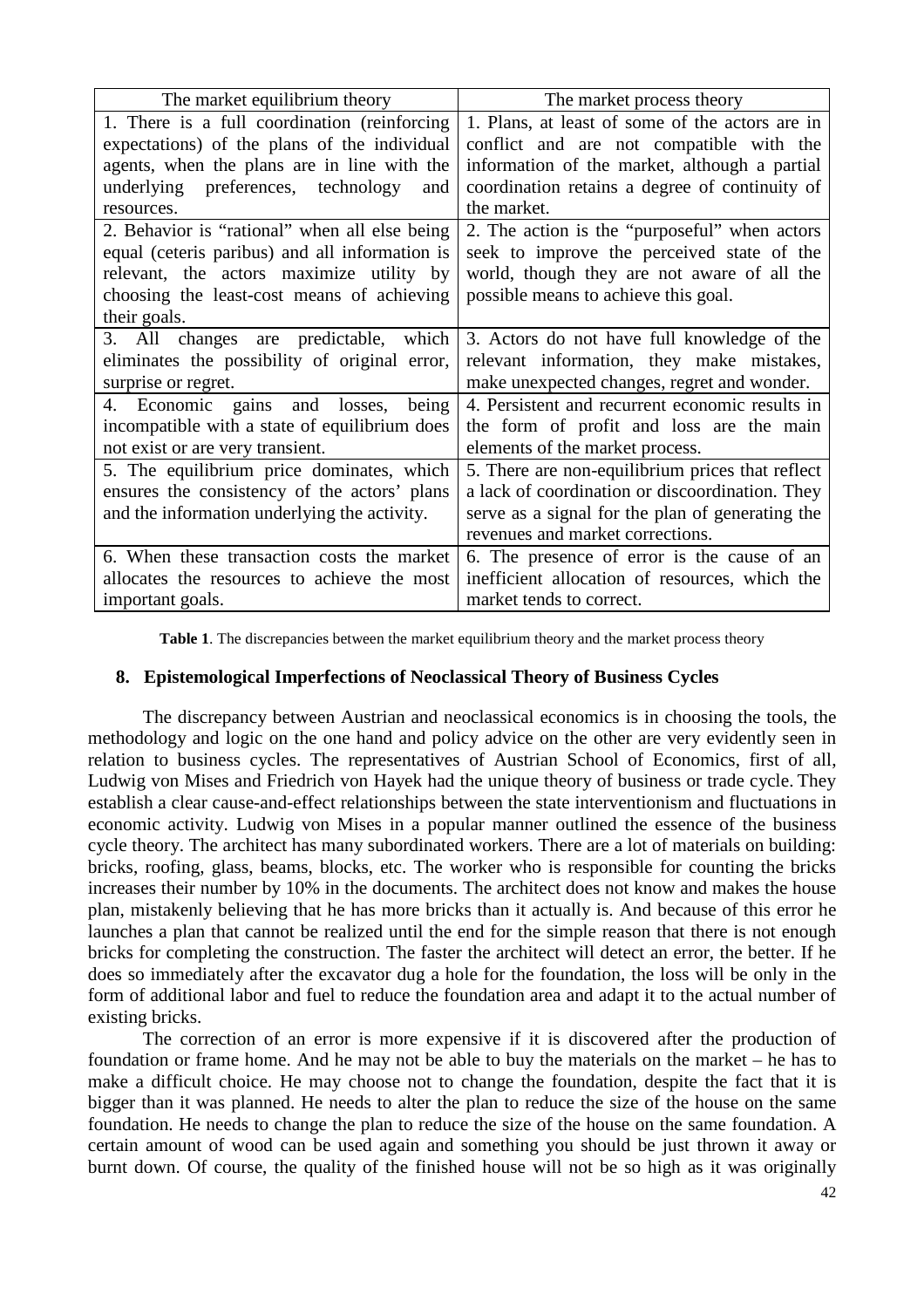conceived by the architect not knowing the real number of bricks and other building materials. Let us consider the following situation. The workers realize that they have made a mistake, but the architect of this still does not know about it. They decide to keep him in the dark as long as possible, using a tarp to cover the holes in the underlying stock bricks. They comfort themselves with the fact that all are happy at the construction site, everyone wants to come to work every morning and build a house. Since the architect learns about the lack of bricks, optimism is much less. At this stage of construction, for example, only three workers are necessary to build the third floor, but on the basis of the actual number of bricks, this third floor may not be built at all. The workers therefore prefer to hide the truth as long as possible, to do nothing and wait for better times.

In this example, the error of the architect  $-$  is an example of not overinvestment, but the bad malinvestment of the resources. The problem is the number of bricks, that is necessary to build a house. The mistake is that the builder has spent too many bricks to build the first floor. With each brick in the wall of the house there are less options for saving the project. In the worst case the architect learns about the lack of bricks at the very moment the last brick is used. Facing with such terrible situation, the architect can only make an inventory of the remaining materials in the hope that he can probably find enough things to close the construction site from rain or to conserve it.

 This is a graphic description of the Austrian business cycle theory. In the real economy the central bank and commercial bank money is misleading economic actors in the same way as the workers have misled the architect. The correction of errors at early stages of the project allows to perform the fast reallocation of resources, including labor, and to avoid loss of those goods and resources that can be used only for the project, which should be closed or liquidated.

The principal difference between Austrian and neoclassical schools is in that the neoclassical and, above all, Keynesians do rough assumption of capital homogeneity. Capital can appear in various forms in real life. Part of it can not only be "frozen" for an indefinite period, but turned into a "dead" capital recycling or destruction of which requires additional resources. The reason of an economic boom (the first part of business cycle) is the active cyclic policy of the central bank and the government on increasing the access of economic agents to certain types of capital (money, land, real estate, etc.). The managers of foreign try to guess the structure of the economy and future demand and take measures on correcting the so-called market failures. One of them is a very high price of debt capital. And from here goes the most popular tool of cyclical policy – reducing the value of money and artificial reducing of credit.

At the stage of falling which is characterized by stagnation and recession the managers of foreign use countercyclical measures. They activate the tools that allow economic agents to get out of the liquidity trap, service current debt obligations as well as to restore the production level. Selecting the areas of investment, the beneficiaries of budgetary resources and various state programs are implemented according to subjective assessments of managers of foreign. It is a paradox, but the action of cyclical and countercyclical policies are very similar. This is exactly the case when the same instruments of state interventionism are used first of all to create a problem during the boom (distortion of capital structure, employment, business and consumer preferences), and during the fall – to address it through the redistribution of resources in favor to the designated "point of growth".

 Neoclassical economists underestimate the costs and the negative impact of central banks activity in the cyclical and counter-cyclical policy. The representative of monetarist school Milton Friedman believed that the cause of financial instability is a reactive policy of central banks, i.e., their counter-cyclical policy. In his view, to eliminate fluctuations it is enough for the central bank to increase the money supply at a fixed amount. In 1968, he said:

I would choose the following policy. It is necessary to pass a law that gives clear guidance to the monetary authorities to increase the amount of money for a certain amount. For this purpose I would define money as currency in circulation, including the money out of commercial banks plus all deposits of commercial banks. I would clearly give the instructions to the Federal Reserve, that the amount of money should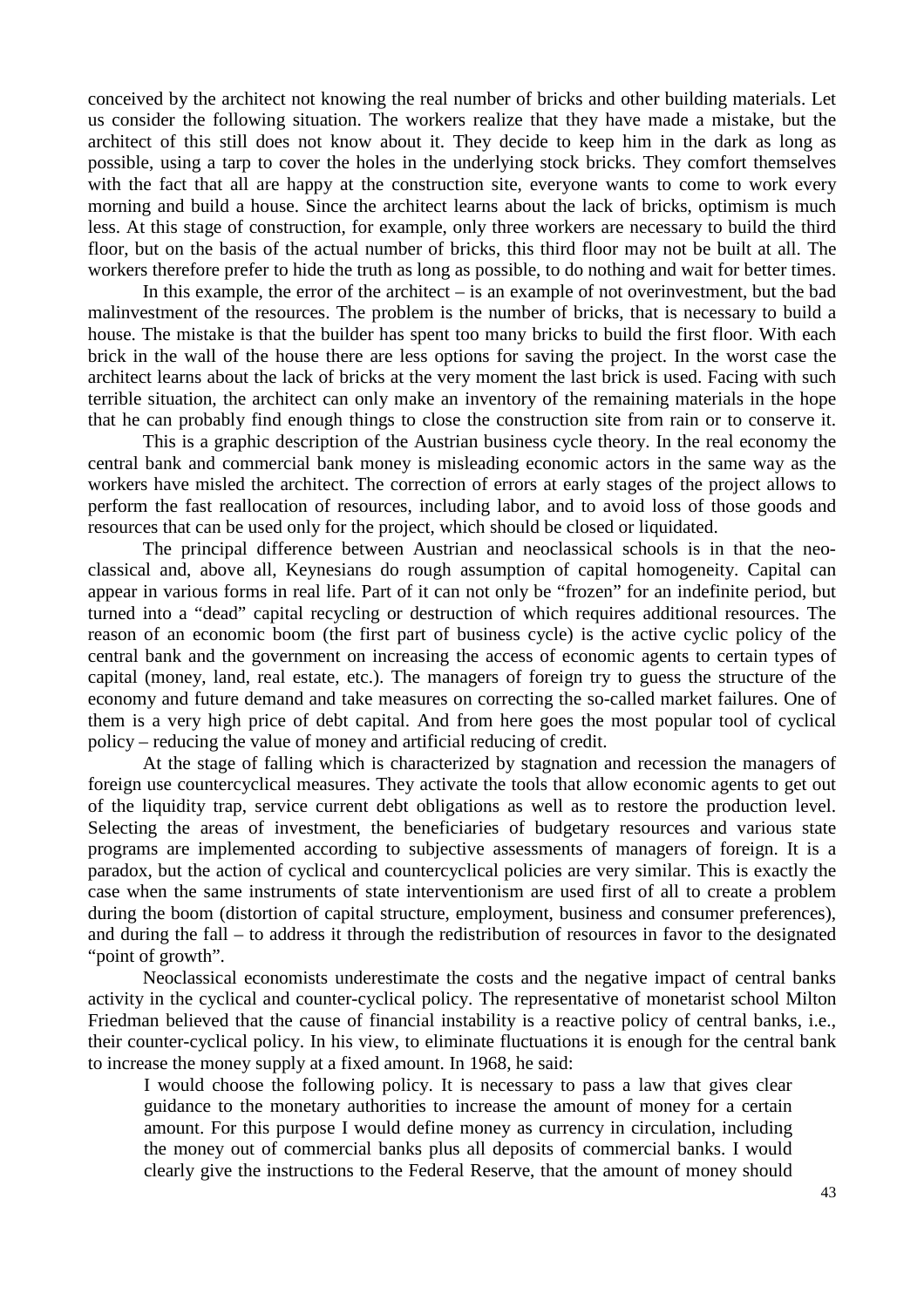be increased every month, if possible, every day, with the annual growth rate of X percent, within 3 – 5 percent. A clear definition of money and precise definition of growth are much less important than the final choice of defining and determining the rate of growth [1].

This approach to monetary policy for smoothing the business cycle shows that the monetarists have no solutions to the problem of distortion of capital within the business cycle. Their simplifications in considering the markets of goods and money distort the real heterogeneous nature of money and goods.

 Another representative of neoclassicals Paul Krugman also shows the misunderstanding of the Austrian business cycle theory. He describes the paradox of savings while overcoming the crisis:

One of the most interesting moments of the semester is when the teacher of economy explains how an individual virtue can become a public vice, how the attempts of consumers to make the right additional savings can spoil everything. The fact is that if the consumers cut their expenses and nothing replaces their place, the economy plunge into a recession, reducing the income of everyone. In fact consumers' income may be reduced more than their expenses. Their attempt to save more money turns to such situation. This feature is called the paradox of savings [6].

The paradox of savings, the Phillips curve, the paradox of value – all these are theoretical errors arising from the using of non-scientific methodology for economic analysis. Following the recommendations of P. Krugman and other Keynesians does not neutralize the distortion of the structure of capital, production and employment, but just generate new distortions. During the financial crisis, demand for countercyclical monetary and fiscal policy increases rapidly. The expert Martin Wolf, who declares his commitment to the free market wrote in the Financial Times: "In current situation, the monetary policy measures are not enough. This Keynesian situation requires Keynesian medicine. Budget deficits will rise to not previously imaginable levels. Let it be so" [13]. This kind of approach to economic policy dominates in the mainstream of both developed and developing countries, despite the obvious crisis of the Keynesian policy of the last decades.

At his time, K. Marx offered a centralized credit in the state banks by providing monopoly to the national bank. Later the theoreticians of market socialism, Oscar Lange, Abba Lerner, H.D. Dickinson proposed the governmental control of credit and financial capital. In their theory the market trade and the using of money for the purchase of consumer goods was assumed. However, they offered to drive the market of capital goods, and completely replace the financial capital markets with the mechanisms of central planning.

The market socialist theoreticians believed that the investment in fixed assets should be determined by the state officials and not competing with each other with the help of structures in financial market. The public officials need to determine the rate of capital accumulation and other investment activity options, including the investment sphere. Thus, they proposed to neutralize the greed for profit-oriented capitalists and entrepreneurs.

The convincing proof of the fact, that even in the United States today there is lack of not only a laissez faire capitalism, but even the undistorted capital market is the following fact:

There are 15 federal agencies in America. Nine of them intervene in the housing market, transport, health, education, energy, mining, agriculture, labor and trade. All of them in their usual manner invade in different aspects of human economic freedom. In the system of laissez-faire capitalism, eleven of the fifteen ministries would be disbanded. Only the Department of Justice, Defense, Interior and Finance would remain. Moreover, a further reduction of the state officials would also be possible, for example, the elimination of the Tax Service in the Ministry of Finance and the Antimonopoly Committee of the Ministry of Justice [17].

The representatives of Austrian School of Economics, do not share the views of neo-classical school, that the business cycle is an integral feature of capitalism. They assert that the business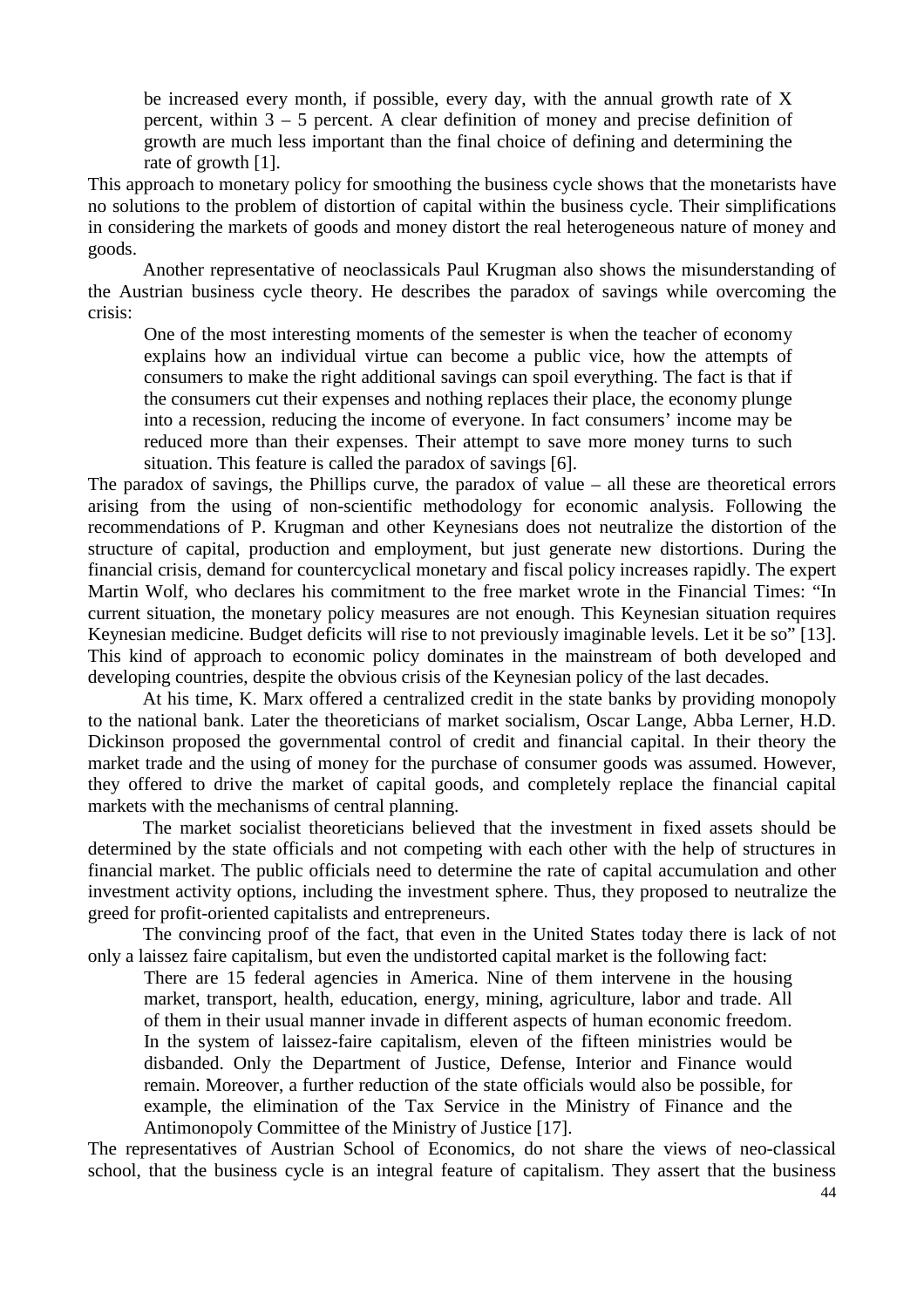cycle is an unintended consequence of government interventionism to monetary policy and banking. At the beginning of the century viewpoint was presented by the Ukrainian economist M. Tugan-Baranovsky: He believes that the main reason of the crisis is

the distribution of production is disproportionate: the society requires less machines, tools, iron, brick and wood than before due to the fact that there are fewer new enterprises. But as manufacturers of capital goods can not extract capital from their businesses and also the awkwardness of that capital itself in the form of buildings, machinery, etc., requires the continuation of production (otherwise entrepreneurs would lose percent on the standing capital) therefore the overproduction of capital goods is imminent [16].

There are strong structural distortions at the market and changes in the capital structure in such situation. The supporters of the state interventionism theory believe that the state will be able to neutralize these distortions and ensure sustainable economic growth using tools of monetary, fiscal and administrative policies. However, they do not explain the nature of mechanisms, methods and tools for the diagnosis of distortions in the markets of all forms of capital, determining the degree of distortion, defining specific "portions" of impact on all sorts of distortions. There is also no analysis of the costs of lost profits, the effects of crowding out private entities from the market because of discriminatory practices. Without completing the clearing operations it is impossible to determine how much capital in which sectors requires the elimination of which can be put into circulation after some modification, and which can simply be directed to other projects. There is no clearly defined timing of countercyclical measures, the execution test, and evaluation system of effectiveness of different instruments.

 In real life the adaptation to crisis, i.e. the step of business cycle fall is uneven for different economic actors in different sectors. The duration of an adaptation time depends on many endogenous and exogenous factors. The direction of their activity, the content and the intensity can not be expressed in numbers. The policy-makers, who, following the recommendations of neoclassical theoreticians use the tools of monetary and fiscal policy to neutralize their own mistakes cannot have such calculations. Without them the decisionmakers' actions occur in the epistemological chaos. It is characterized not only by the common lack of valid information from the micro level, but also completely distorted signals from the macro level, i.e., from the institutions of a market economy.

 Without governmental interventionism cleansing the economy from the effects of boom takes a time depending on the number and depth of distortions. The "profit – loss" mechanism work changes the capital structure, investment and employment. The entrepreneurs form their expectations after analyzing the information ex post taking into account the individual projections of the micro-level data dynamics and institutions. The coordination of homo agens actions ccurs smoothly and gradually, through trials and errors. And its driver is not the governmental body of central planning, but the entrepreneurs who implement the catallactic exchange with each other. When not having any valid information from the market the best behavior for the state is to withdraw their investment, production and consumption projects, to ensure reliable work of the institutions on clearing the errors committed at the boom stage (bankruptcy, the stabilization of prices, the elimination of budget deficit, the projected debt management), as well as forming trust to whole economic policy, i.e., to its transformation into a predictable valid epistemological context.

According to the Austrian theory of the business cycle during artificially induced boom allocation of labor and other forms of capital investment projects that do not meet the level of real savings occurs. At the boom stage the correction of economic plans is inevitable. The implementation of artificially overestimated projects terminates even before their completion or fulfilling the planned targets (payback or return). The entrepreneurs get information about the errors during the boom and take steps to neutralize the negative effects of capital misallocation. The consumption is reducing. The number of the poor is increasing. All these negative effects are the result of not the correcting actions of entrepreneurs, but the cyclical policy of the central bank and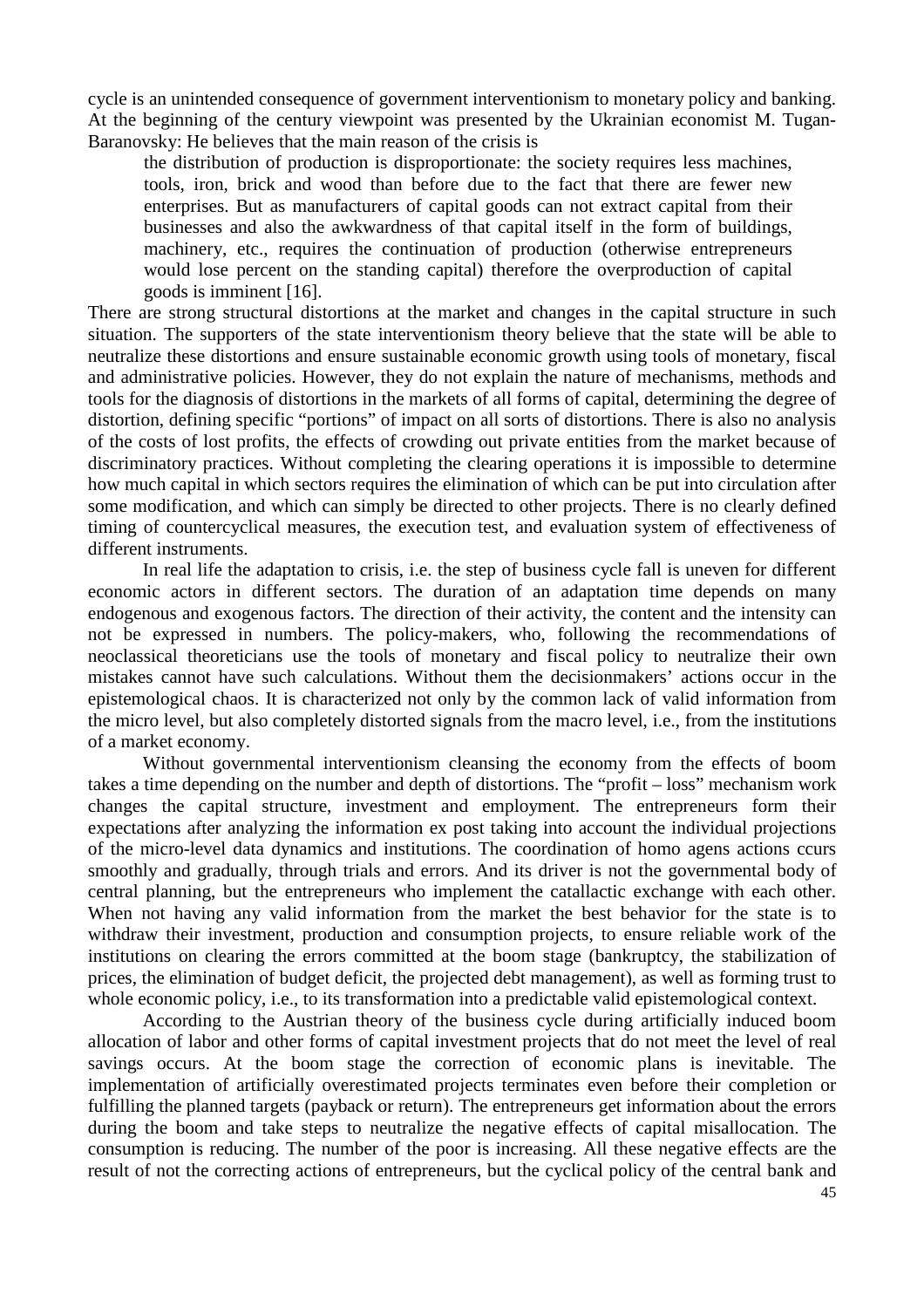the government during the boom. It produces errors in economic entities' actions. The financial bubble (irrational investment and consumption) has a negative impact on the economy. Sooner or later, the boom ends with slump and recession. It means a painful but necessary adaptation to the reality. In the process of adaptation there is a transformation of production and capital structure, which had been distorted during the boom. If during a recession the managers of foreign use monetary and fiscal measures to keep the old structure of capital, they further increase the amount of "dead" capital and costs of the recession overcoming.

In this situation,

a key element of economic policy is the liberalization of the economy at all levels, especially in the labor market. It is necessary to accelerate the process of redistribution of production factors, and primarily the labor in the lucrative sectors. At the same time it is necessary to reduce the governmental expenses and taxes in order to increase the income of economic actors struggling with debts, who need to pay loans and percent. An important element of crisis overcoming is a flexible labor market and strict policy of public expenses. The quick restoration of the economy is impossible without it. There is no possibility to quickly find the amount of the incorrectly invested capital and thus begin the process of its liquidation and building a new foundation [18]

says the Professor of Economics, University of Rey Juan Jesús Huerta de Soto, a representative of the third wave of Austrian school of economics. During the inevitable recession the resources are reallocated, the economy is cleared from malinvestments committed during the boom. Therefore, this process certainly has a positive character. The process of finding the entrepreneurs' mistakes committed during the boom starts. For various reasons, including the increasing information distortions caused by the cyclical activity of the state, their limited resources did not go to those projects that would be implemented if not the artificial credit boom.

The first global crisis in the XXI century in  $2007 - 2009$ , as the Great Depression<sup>4</sup>, as tens of crises around the world in different periods of the twentieth century [21] is the result of monetary policy, fiscal stimulation of artificially selected "points of growth" and the highlighting of individual economic agents and even sectors in general conditions of the market, which is directly connected to the discrimination against other economic actors. In any transition country the state monopoly on money was not eliminated, which did not allow the economy to eliminate the most dangerous distortion in the money market. If these root causes of the crisis are not eliminated, the national and global economy will periodically fall into recessions and depressions and policymakers within the frameworks of the neoclassical theory will continue using different combinations of cyclical and counter-cyclical measures. From the epistemological point of view, they are the distortion tools of natural structure of capital, production and employment.

For sustainable economic growth, creating opportunities for long periods of prosperity and peace, neutralizing the problems of structural unemployment, depressed areas, creating effective mechanisms of insurance against falling into the trap of poverty in old age require a deep transformation of economic policy. The matrix of the neoclassical economics as the foundation of economic policy should be replaced with the theory of the Austrian school of economics. Changing the theoretical framework of transformation processes will eliminate the epistemological distortions created by policy-makers, modify the institutions established within the framework of state interventionism, and go to the natural structure of capital, production and employment.

#### **References**

- 1. Friedman M. 1968. *Dollars And Deficits*, Prentice Hall.
- 2. Hayek F. A. *The Counter Revolution of Science*, http://libertarium.ru/contrrev
- 3. Hayek F. A. 1979. *The Counter Revolution of Science. Studies on the Abuse of Reason*, Liberty Fund. Indianapolis.

http://www.tim.ethz.ch/education/courses/courses\_fs\_2010/course\_docsem\_fs\_2010/Literat ure/5\_Hayek\_The\_counter-revolution\_of\_science\_chap\_4.pdf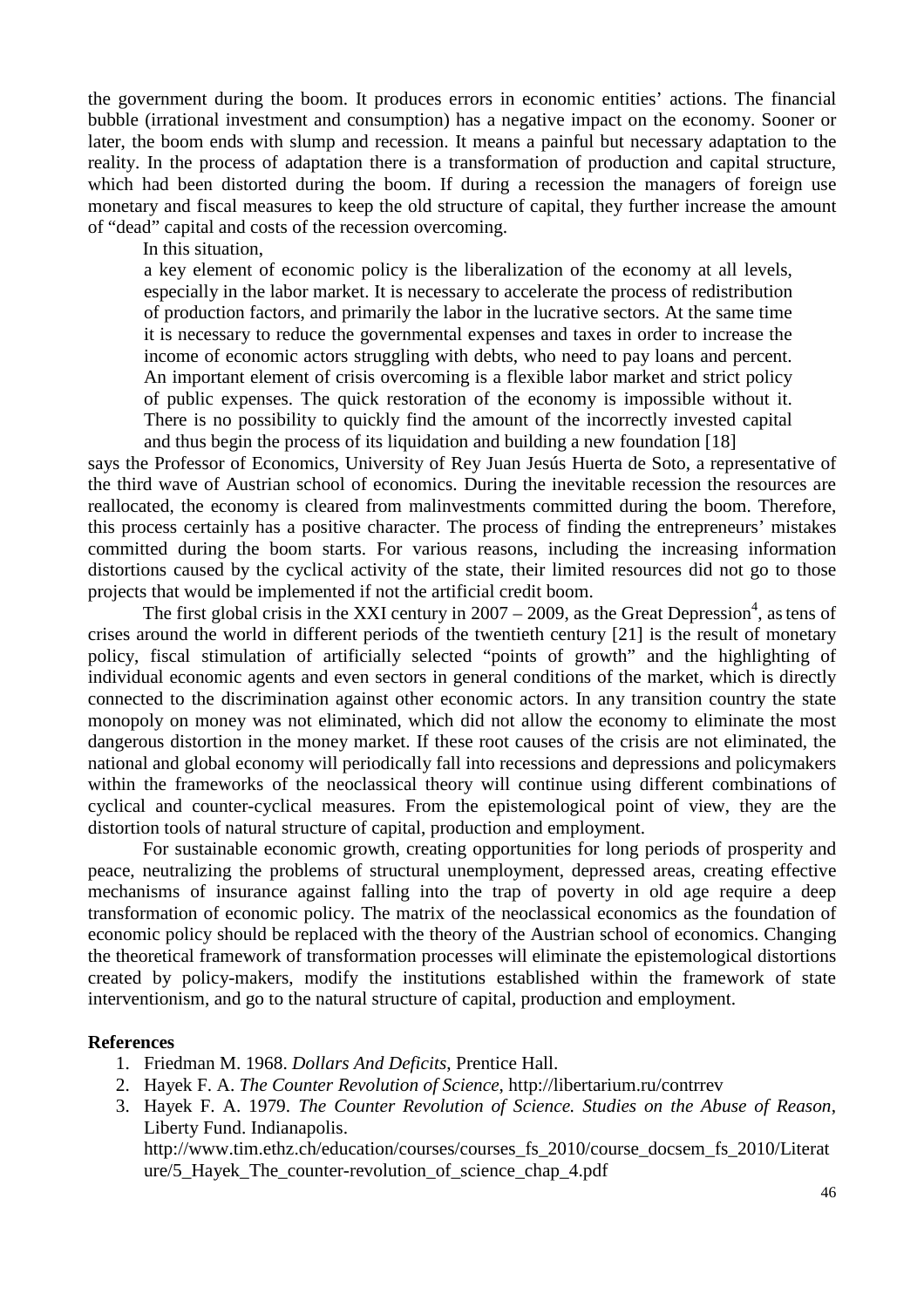- 4. Hayek F. 2008. *The Prices and Production*, Socium, Chelyabinsk. (in Russian).
- 5. How's Life? Measuring Well-Being. OECD October 2011. http://www.oecd.org/document/10/0,3746,en\_2649\_201185\_48791306\_1\_1\_1\_1,00.html
- 6. Jonathan M., Catalan F. *Paul Krugman and the Consumption Myth* http://mises.org/daily/4193
- 7. Kirzner I. 2001. *The Competition and Entrepreneurship*, Unity-Dana. (in Russian).
- 8. Lachmann L., Andrews S. and McMeel. 1977. *Capital, Expectations and the Market Process*, Inc.; http://mises.org/books/capital\_expectations\_lachmann.pdf
- 9. Menger K. 2005. *The political economy foundations*. Moscow; http://www.libertarium.ru/lib\_mbv\_menger
- 10. Mises L. 2005. *The human activity.* Chelyabinsk. (in Russian).
- 11. Mises L. 1991. *Socialism. Economical and Sociological Analysis*, translated by Pinsker B. Moscow. (in Russian).
- 12. Mises L. 2012. *The Money and Credit Theory*, Chelyabinsk. (in Russian).
- 13. http://ftalphaville.ft.com/blog/2007/06/22/5398/wolfe-the-end-of-capitalism-as-we-know-it/
- 14. http://www.prosperity.com/index2011.aspx
- 15. http://www.nobelprize.org/nobel\_prizes/economics/laureates/1974/hayek-lecture.html
- 16. Tugan-BaranovskyM. I. *Periodic industrial crises*. Мoscow.
- 17. Reinheart K., Rogoff K. 2011. *Now everything will be different. Eight decades of financial insanity*. Moscow.
- 18. Soto J. H. 2008. *Money, credit and economic cycles*. Chelyabinsk.

## **Notes**

- 1. Austrian school of economy is a special systemic look at the economics based on the methodological individualism, subjectivism, the unique epistemological function of the entrepreneur and the market process, not on the equilibrium. Among the main representatives of this school are K. Menger, O. Bem-Baverk, L. von Mises, F. von Hayek, M. Rotbard, etc.
- 2. The individualism as a principle of philosophical, praxeological and historical analysis of human activity means,that all actions can be referred only to certain people and no scientific method can successfully explain how certain external events which can be described by natural sciences methods create in human brains certain ideas, axiological statements and intentions. The individual in this sense is something that cannot be separated into the elements, it is the beginning and the end of an every attempt of human action analysis.
- 3. Catallactics is a science about nature, cause sand consequences of an exchange within the framework of the market system, including material and non-material resources. All non-material factors are also objects of catallactics.
- 4. The Great depression from a point of view of Austrian School is in the work of M. Rotbard "The Great depression in America" http://www.irisen.ru/books/izdannye/myurey-rotbard-velikaya-depressiya-vamerike.html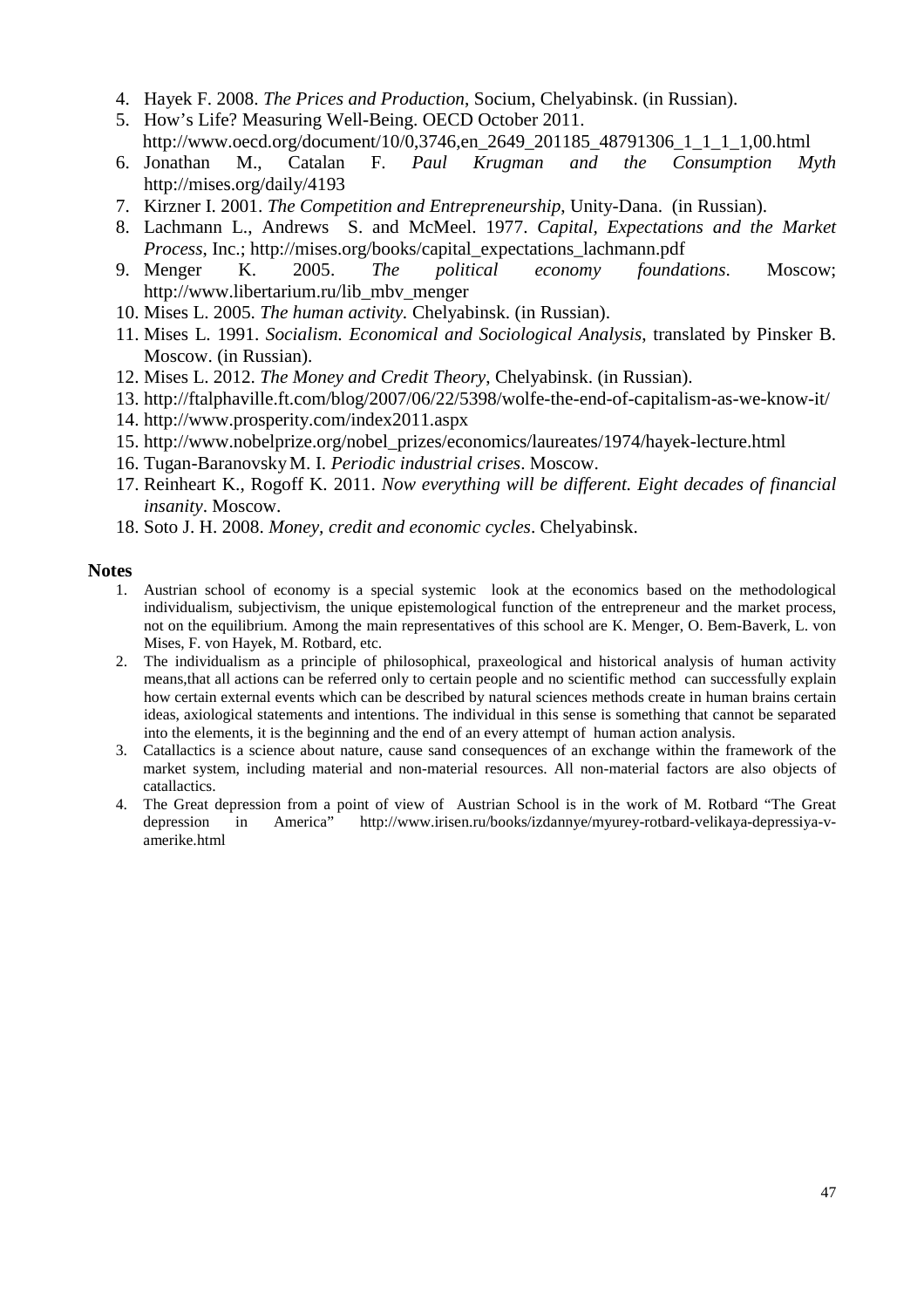





# **Logical Simulations of Economic Phenomena and Computational Economics**

*Viktor Winschel* is an economist at the University of Mannheim. He has majored in econometrics, international monetary and exchange rate policy and theory and political economics. During his PhD he has worked on optimal currency areas and computational macroeconometrics. After that he has searched the proper mathematical tools to approach his top level problems in the optimal currency area theory namely value, money and institutional theory and the econometric identification of theories about agents with belief formation. The result is a collaboration with computer scientists, logicians and mathematicians in order to develop a global semantic and reflexive approach to economics ultimately with the tools of category formation. The result is a collaboration with computer scientists, logicians and mathematicians in order to develop a global semantic and reflexive approach to economics ultimately with the tools of category theory, algebr functorial interface for games in mathematical economics.

Andrew Schumann: Since the spreading of Keynesian and Neo-Keynesian ideas in economics, many mathematical tools such as game theory, econometrics, probability theory, data mining, etc. have been used in economic researches as wide as possible. Why have some new mathematical theories such as coalgebra and category theory been proposed to be applied in economics recently Is it insufficient to use the conventional tools accepted within the Neo-Keynesian paradigm? ave been used in economic researches as wide as possible. Why have some new mathe<br>neories such as coalgebra and category theory been proposed to be applied in economics re<br>is it insufficient to use the conventional tools a Keynesian ideas in economics,<br>ability theory, data mining, etc.<br>y have some new mathematical<br>explied in economics recently?

*Viktor Winschel:* The global and short answer is that new mathematics can always potentially unite, generalize, organize, proof and program old mathematical economics and provide new formalizations of old questions and solutions to them. We would not consider to program the Is it insufficient to use the conventional tools accepted within the Neo-Keynesian paradigm?<br>
Viktor Winschel: The global and short answer is that new mathematics can always potentially unite,<br>
generalize, organize, proof possibly in any applied mathematics we always try that until new mathematics arrives. The language situation in economics looks to me like that: much of interesting economics and sociology takes place in work expressed in natural languages, the common language of mathematical economics is functional analysis, not much of discrete mathematics, hardy any logic as object language, model theory or category theory. The situation is that we use a too low level language for the higher level concepts in economics with the difficulty of a too large and error prone gap between concepts and mathematics. Of course, different fields use higher mathematics but it was not clear to me how to unite different formalisms, automatize and run that within software. There is mathematics. nternet by machine language or multiply roman numbers. But in mathematical economics as<br>loossibly in any applied mathematics we always try that until new mathematics arrives. The<br>anguage situation in economics looks to me cs with the difficulty of a<br>f course, different fields use<br>ormalisms, automatize and ru<br>example and represent to radically new tools arrive fr<br>s like that. In my first lectu<br>example for the household.

much methodological work ahead since radically new tools arrive from computer science, logic and mathematics.<br>The local and longer story goes like that. In my first lecture in economics on household theory I have missed th The local and longer story goes like that. In my first lecture in economics on household theory I have missed the units and the symbol for the household. This suspicious situation about mathematical economics made me study rather neutral econometrics and economics as much as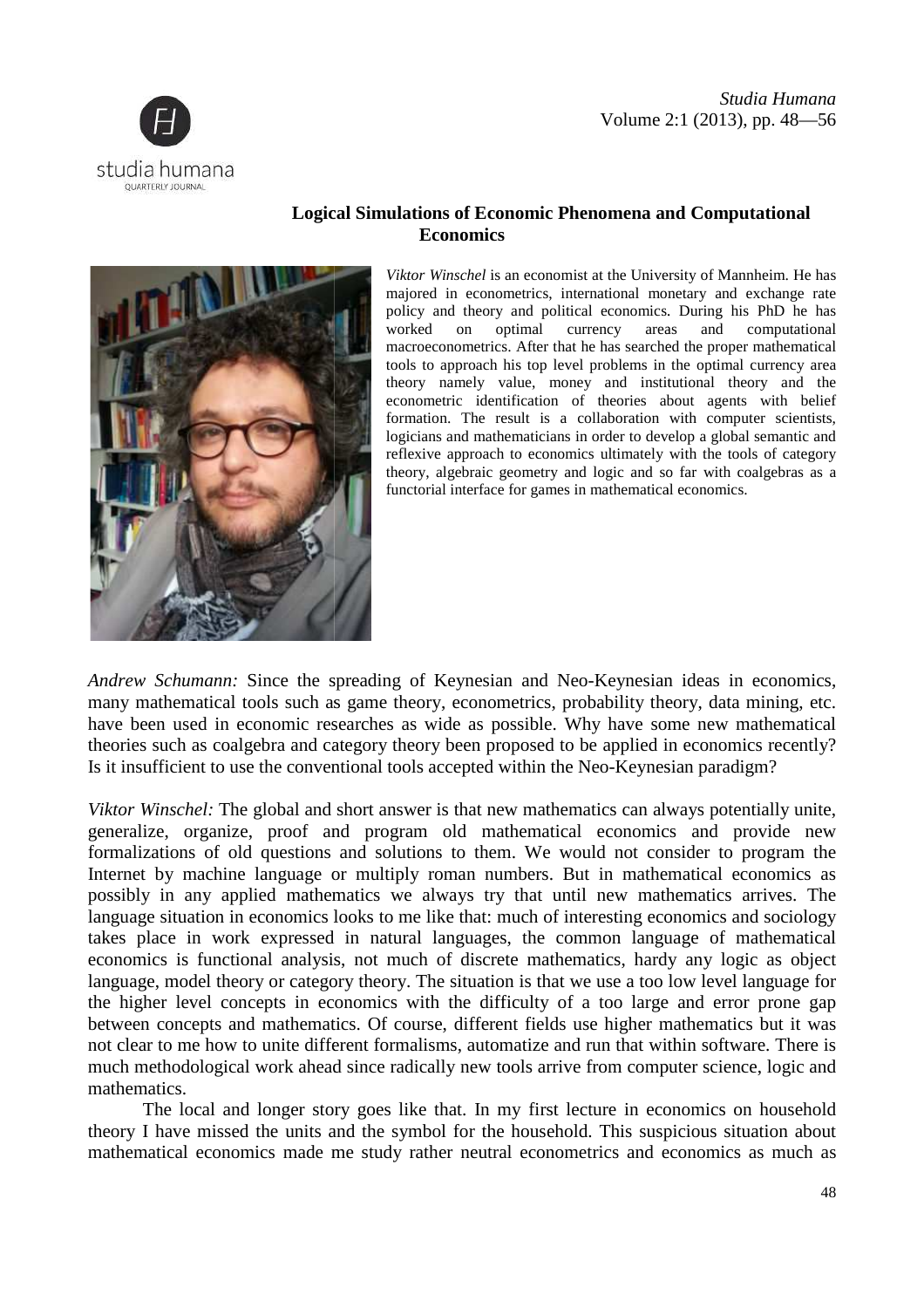possible in natural language form in order to not miss the non formalized parts. In the PhD I wanted to formalize the optimal currency area decision. Soon the question arose how to formalize the economic reasoning itself since we need to model all kind of agents who do reason economically. At the same time economic policy questions are answered by the composition of various economic argumentation lines of different size and form into an answer that applies the composed theoretical construction analogously to the question at hand. So I went on to program a theory discussion software and see whether it can be made into a production function of me as an economist. Compositionality of economic theories occurred to me to be an impossibility with my tools. One core impossibility was how to use logic about differential equations that describe agents who do the same? I run into at that time an unsolvable meta and object language clash. A reusable programming style is considered to write the generalized problem solution with the actual problem being an instantiation, much like Grothendieck tended to characterize his work as "to open a shell is to dissolve it in water" or the functional programming approach to design layers of ever higher domain specific languages until one can express the original problem in a natural form. Is it a surprise that we need very abstract mathematics for the very abstract cost benefit analysis of economic decisions like the optimal currency area question? After all abstract mathematics is used for engineering problems that are much less complex than economics.

So, programming myself as an economist seemed to me as a digital native programmer to be a natural approach and it occurred to me only later, after the PhD, that the underlying topic of reflexivity is probably as old as the human discovery of their own identity and besides in economics also at the core of philosophy, sociology, mathematics and computer science and that I need to descend into rather deep mathematical and philosophical waters. I have reprogrammed meta circular interpreters in Lisp and Prolog where one uses a language that is able to program its own interpreter, which is the source of the need for reflexive figures in computer science, just like the fact that data and code is located in the same memory and that code can be data or input and output of other code. After this insight I knew that it captures as well something very important in economics but I did not know what and why until I understood in what sense lambda calculus and domain theory and the underlying functorial fixed points are similar to an infinite game and other mind boggling structures in economics.

So, after my PhD my tools became insufficient for my economic goal of a formal theory that is given mostly in a natural language form with parts fragmented in different mathematical subfields of all kinds of economics. My tools have been some functional analysis, statistics and Fortran hacking, no logic, model theory or sufficient amounts of topology, differential geometry or software technology. The modelling issues like the Lucas critique, that agents anticipate theory and policy, together with belief, theory and institution formation and the interaction of theory and model are at the core of the modelling issues in optimal currency areas and the underlying value and money theory. All that are rather deep conceptual waters as well and the question is whether and how more abstract mathematics might help. But not only functional analysis became insufficient but set theory itself is not sufficient for the synthetic, relational and reflexive structures in economics that is in need of rather high level theoretical operations. We need units, types, functors, their fixed points in recursive domain equations, solution concepts as first order citizens, global macro entities, aggregation schemes, relational calculi and much more logic and model theory. I am currently trying to interpret the macroeconomic structures as algebraic geometric constructions like homotopy, schemes, sites, coverings, cohomology, colimits, sheafs, glueing conditions, comonad, topoi, local languages or adjoint functors. Many economic concepts have a natural representation therein.

Coalgebras are, compared to the available, and I think urgently needed, machinery, to be seen as a starting point for functorial fixed points and categorical methods in economics. All of that have been so far used only in few economic papers. Category theory was used to my best knowledge for the first time in 1989 in some papers by Vassilakis with functorial fixed points on the category of domains in order to capture various reflexive or infinitely hierarchical phenomena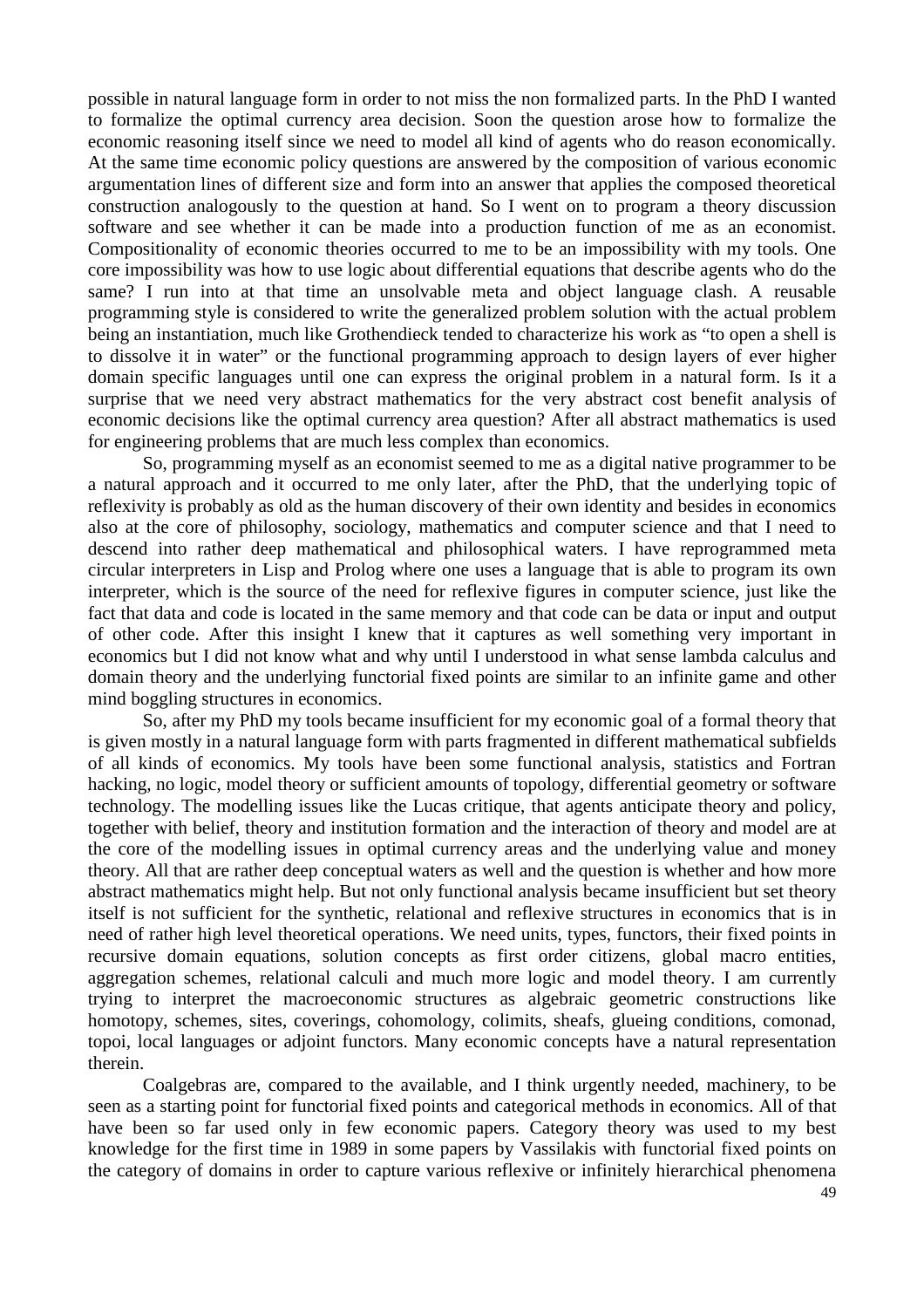discussed in economics since long. We see our usage of coalgebras as a first typing of game trees, the computational machinery of current macroeconomic models as in my PhD is still to be typed. To my best knowledge no one has ever proved in computational economics (as opposed to economies) that his code is bug free, instead everybody knows they are buggy and we know that we know that, even so billions of Euros and whole nations depend on the decisions of let's say central banks or other international economic institutions. We may be able to use modern computer scientific technology not only in order to avoid crashing airbuses but also to avoid collapsing exchange rate systems.

Coalgebras unite modal logic, unobservable state transition systems and even calculus to some extent for macroeconomics. Vassilakis categorical Ansatz for some deep economic problems did not take off probably because his handful of papers were not enough for such a shift in the abstraction level of the used mathematics. There must be a bridge to usual mathematical structures and worked out examples that prove new theorems or generalize or simplify old ones. Kalman style system theoretical models are unobservable state transition systems, Kripke structures, automatons, largest fixed points on posets – all that is used in economics and all that are coalgebras. They unite and generalize existing mathematical tools in economics and make the tools of computer science accessible. Many of them are not even known to exist and not all economists know that most of what they do in theoretical discussions is abduction with counter example generation that can be automatized by model generation, model checking and theorem proving assistants. The Curry-Howard isomorphism and even lambda calculus are hardly used in economics and even computational economics.

Coalgebras are a kind of lower upper bound of the mathematics we have compared to the one we can get. It is an interface for mathematical economics. Final coalgebras as semantic domains of all behaviour of the functorial structures are functorial fixed points on the set category rather than on domains simplifying Vassilakis approach while they still allow for infinite, observational, reflexive, dynamic structures like sets that contain themselves and that arise for example in belief formation in economics. Corecursion is amazingly practical for programming potentially infinite structures in Haskell like natural numbers **N**=[1,2,3...] which makes nasty nested loops in software into elegant guarded co/recursions with the categorical compilers doing the mechanical work of translating into loops. **N** is definable for example as the largest fixed point of  $n = 1$ : map (+1) *n*. Corecursion allows for an ordinary differential equation solver programmed directly as the fundamental theorem of calculus in two lines of Haskell that compiles into a coefficient matcher on power series which is a mess to imperatively program that by hands as loops. Economic dynamics is likewise so far formulated only recursively and not corecursively and only at the function and not domain level for hierarchical systems like belief or institution formation. The coalgebraic formulation of simple games might look like an overkill but it is invariant over existing game theory and it can be integrated (I think for the first time) with macroeconomics via algebraic geometry and topology. A computational side effect of our coalgebraic framework is a running software engine that is more or less a directly written down version of the mathematics of the framework itself. Corecursion is the proper structure for infinite data types like hierarchies of belief, times or interest rates or repeated games but also real numbers, approximation and convergence arguments. In short, functorial dynamics on structured domains is meant to unify, simplify and generalize mathematical and computational economics.

Aren't sets that contain themselves an intuitive starting point for the fact that modelling in social sciences takes place in and changes the modelled system? So the question is what mathematics supports these kind of circularities and how to factorize directed economic production functions into causalities, epimorphisms, monomorphisms, relations, networks, rings, fields, global solutions of equations, graphs, axioms or code and finally in policy and institutions? In what language? What could be a categorical dual accounting? The best lesson of my first economic lectures is that household theory is dual and dualities are one of the strengths of category theory. I hope to see soon in the Edgeworth box of the interaction of two economic agents the algebraic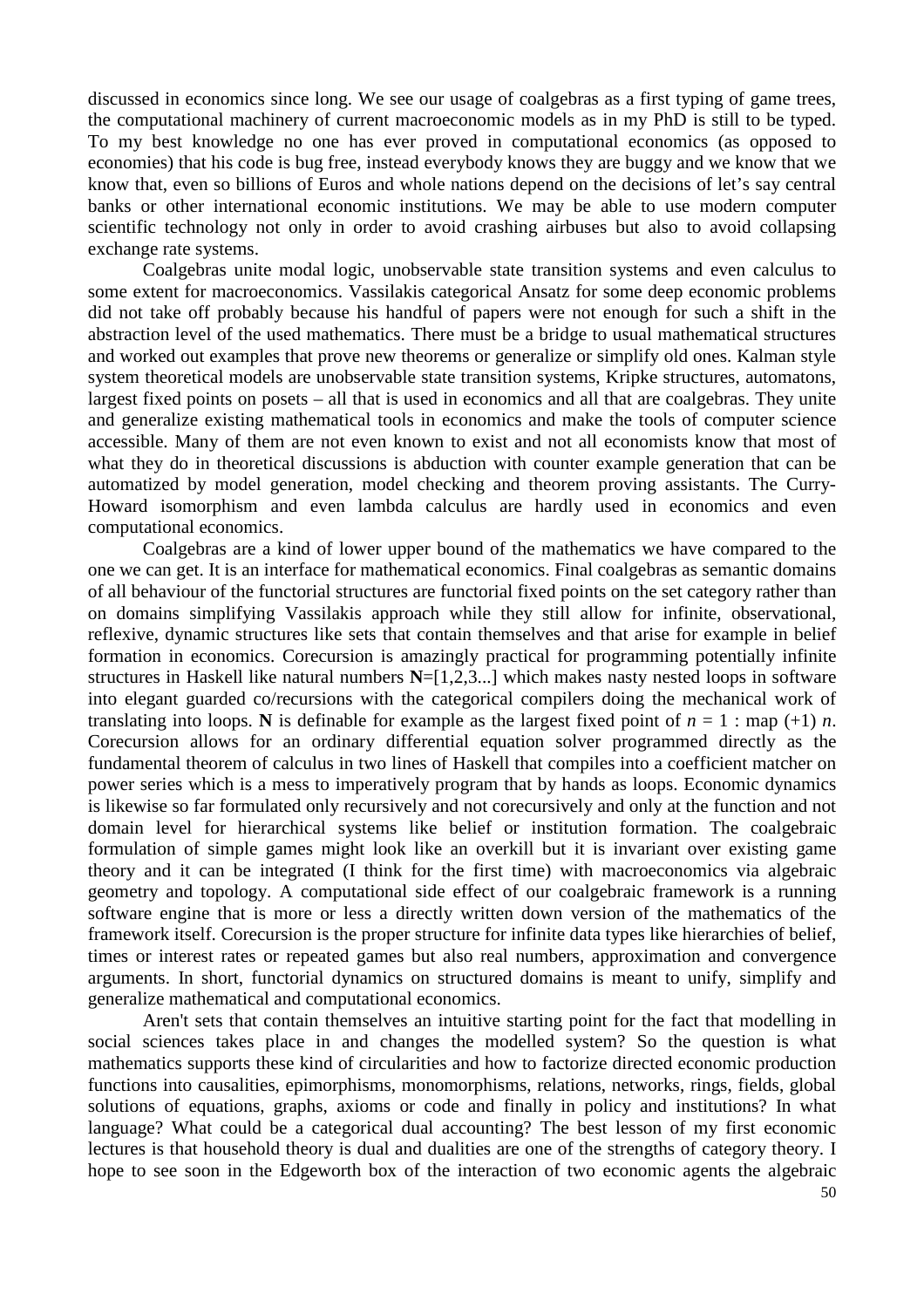geometric information of the global solution of the contract curve. I think we can discover many new approaches and solutions in a categorified economics. There are many functorial and global structures in economics and sociology beyond sets that contain themselves like in languages that create new ones. We can start to rethink the type of a coconut that produces a coconut just as money that merges apples and oranges into dollars, validated by functional analytical arguments and (why not global) welfare theorems, creative accounting, bursting bubbles and black holes for central banker's and finance minister's moneys – these seem to be strange local languages and type translations.

*Andrew Schumann:* The new mathematics such as coalgebras, stream calculi, process calculi, labelled transition systems and so on with their applications in economics is called non-wellfounded, because the set-theoretic axiom of foundation is violated there and, as a result, we cannot build inductive sets which have been traditionally used for mathematical simulations in physics, economics, etc. This new mathematics is unconventional. What advantages does this mathematics have with respect to conventional mathematical tools in economics?

*Viktor Winschel:* Coalgebras generalize and unify rather usual mathematics in economics and by that switch in theory and software from awkward and implicit coalgebraic constructions to their explicit formulation with available proper higher order tools. My goal is to capture, starting with non-well-founded tools, mathematically more naturally the open, infinite and self-generating processes of social systems. These problems are treated ever since in economics and related disciplines but for sure in some cases not with the proper since new mathematical tools. An important goal of abstracting from the economic application is to arrive at a mathematics that may connect to the available ones in mathematics itself and to avoid as much as possible the possibly unavoidable production of inferior local solution processes to economic structures where the economic semantics is given in natural language stories that loosely translate between axioms, results of formal methods and hardly between economists and non economists, including mathematicians. It might be some bug in the incentive system of economics to be uncontrollable by secretly deciding on undecidable problems but this then is a case for economists bashing in the political economics of economics and for theoretical, institutional, constitutional and existential reform of economics possibly including the diagnosis that a reflexive approach to economics is worthless or too costly.

What we need is a better division of labor with all other sciences, we need to type natural language economics and we need ontologies and databases of theories, practically available and composable in software tools. After all modelling is also a process of agreeing on the communication protocol with others trying to solve the same problem. Here is where economists need to work on. In fact my work can be headed as a search for a language of economics that connects us to the rest of the non economics world. The overemphasize in economics of "applications" is self-defeating since without foundations there are no applications in a changing world and without syntax and application independent structure identification there is no economics, and no division of labor, of economics as in any science. But yes, my application is still missing just as the Euro is still not doing well as there seem to be some holes where the money is pouring into and it seems that we do not know why and where these holes might be. They might be detectable by Betty numbers as an exchange rate between the hyperplanes of a relational picture of an economy versus a usual one, who knows? To what do the holes connect to? To the banking system? Does it extract the rent of double accounting?

The extraction of formal meaning from natural languages and retranslations will ever prevail in economics and economies, this is about condensing learned lessons into reusable, generalizable mathematics, business plans, arbitrage opportunities and rent extraction and generation activities. I hope that category theory, as a way to translate in between different mathematical formalisms, as a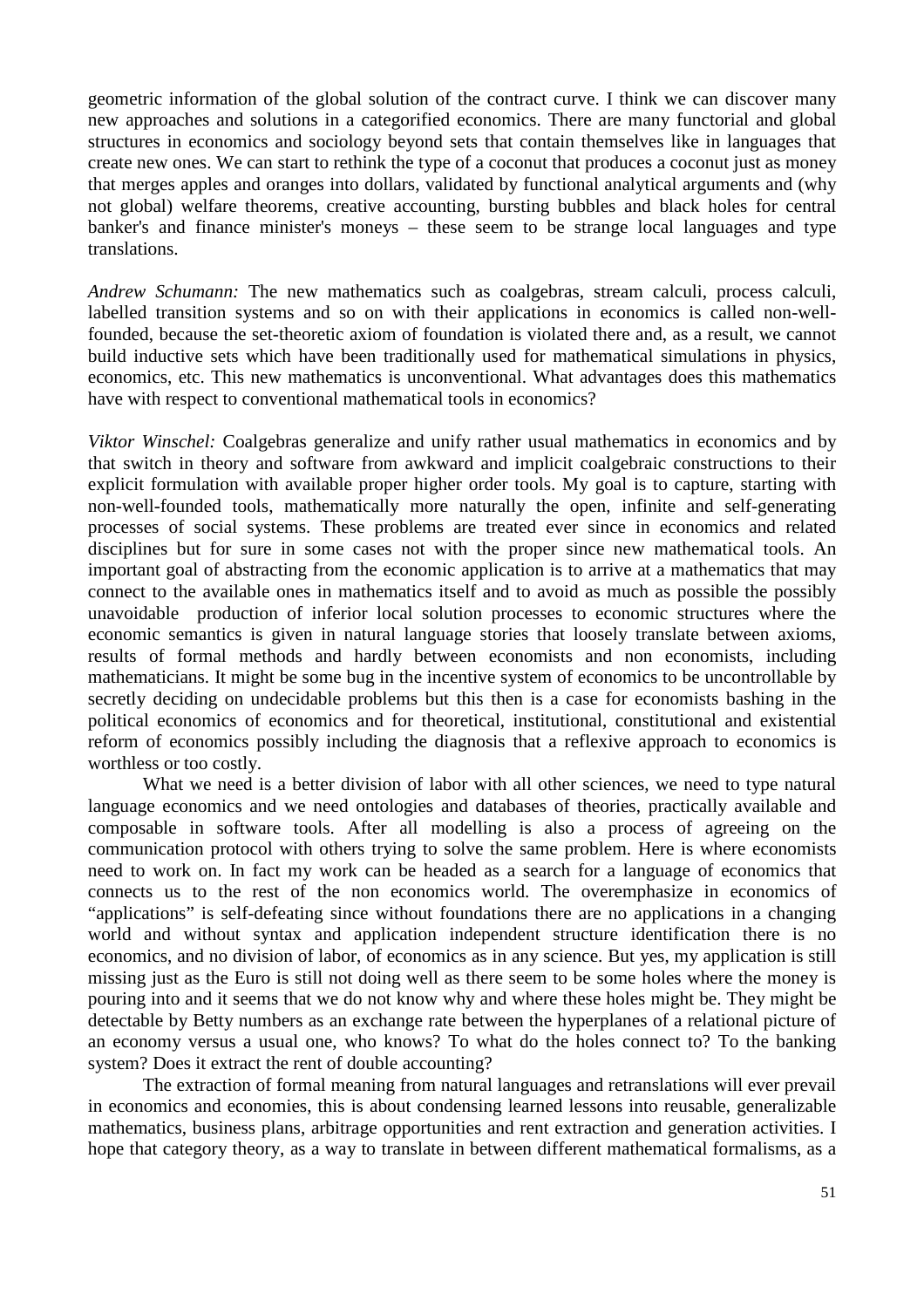semantics for mathematics itself, can help to import powerful tools into economics and relate it to its local, existing syntax, semantics and pragmatics.

We can find in categories many economic stories and economics at its core is a rather universal cost benefit analysis similar to complexity and semantics in computer science. Categories are very suited for social science by allowing to define local languages and infinitely many truth values as approximation. Allowing for properties only by embedding objects into their environment is very but so far not valuable. The ability to define properties without introspection into their carrier is useful for theories of introspection, reflexively enough this sounds rather strange. I think about the categorical self-participating universals and adjoints as universal or golden social rules just like Kant's categorical imperative or Ellerman's helping people to help themselves. By switching from content to pure form, I guess we can better discuss modularization and decentralization, private versus state run production, why there are firms and markets, representative democracy or whether a common currency is to be used. Can in times of IPhones the question of currencies be reduced to an algorithmic problem? This is the question of rules versus discretionary based monetary policy. The economics and sociology not yet formalized but already in natural language form is full of challenges to mathematics and often in need of rather abstract structures, think of constitutions of how to find good constitutions or how to price cohomologies in economies? What is the profit from teaching a mathematician natural language economics and vice versa?

*Andrew Schumann:* George Soros was one of the first experts in finance who proposed to apply the notion of reflexivity in economics. On the one hand, in German (transcendental) philosophy there is a long tradition of logical, philosophical, sociological studies of reflexivity. On the other hand, this notion is formalized within unconventional mathematics. Whether this means that new mathematical tools in economics might combine continental philosophy with the paradigm of nonwell-founded mathematics? What is reflexive economics?

*Viktor Winschel:* Soros represents the math of his approach as participating and observing functions *y*= $p(x)$ ,  $x=o(y)$ , in one of the *Alchemy of Finance* editions. They are like the two corecursive equations that we use with Samson Abramsky or as Pierre Lescanne to define infinitely alternating moves of strategically interacting agents. Soros writes that they solve into never ending sequences of change and not equilibria. This captures in fact the duality of participating as algebra and construction versus observing as the coalgebra of the infinite. I have called it the do-see duality of econometrics of non experimental macroeconomic data where contexts cannot be held fixed in order to easily infer causalities from observations. His remark on equilibria depends on what it might be. I think of an equilibrium as a solution to an interactive problem. I agree if he means that equilibria in economics do often smell static rather than dynamic and interactive. There is a sever mathematical problem in functional and not domain recursive economic dynamics. Solow proposed to Soros to recap his knowledge about solutions of systems of equations. But Soros is right in that content and context interact in economics and this gives a never ending change, as a kind of dialectics (and remember there is synthesis after thesis and antithesis), if one thinks about largest fixed points and not as, presumably Solow did, about Brouwer typed ones. In usual economics we arrive at an equilibrium and the question is what happens then. We usually need some exogenous shocks and adjustments to it in order to generate dynamics, which is obviously rather strange as a picture of societies that generate shocks from within. We can always ask what is an equilibrium of equilibria and then we are in a world of many possible equilibria and some process to select one in theory that we actually observe. However, the word equilibrium is a highly unlucky one for the concept of coordination that we have in mind and it is still the heritage from mathematical physic analogies of around 1870.

Besides that, mathematics is always unconventional and according to von Neumann never understood, we only become used to it, I guess by retranslations and generalizations to and from the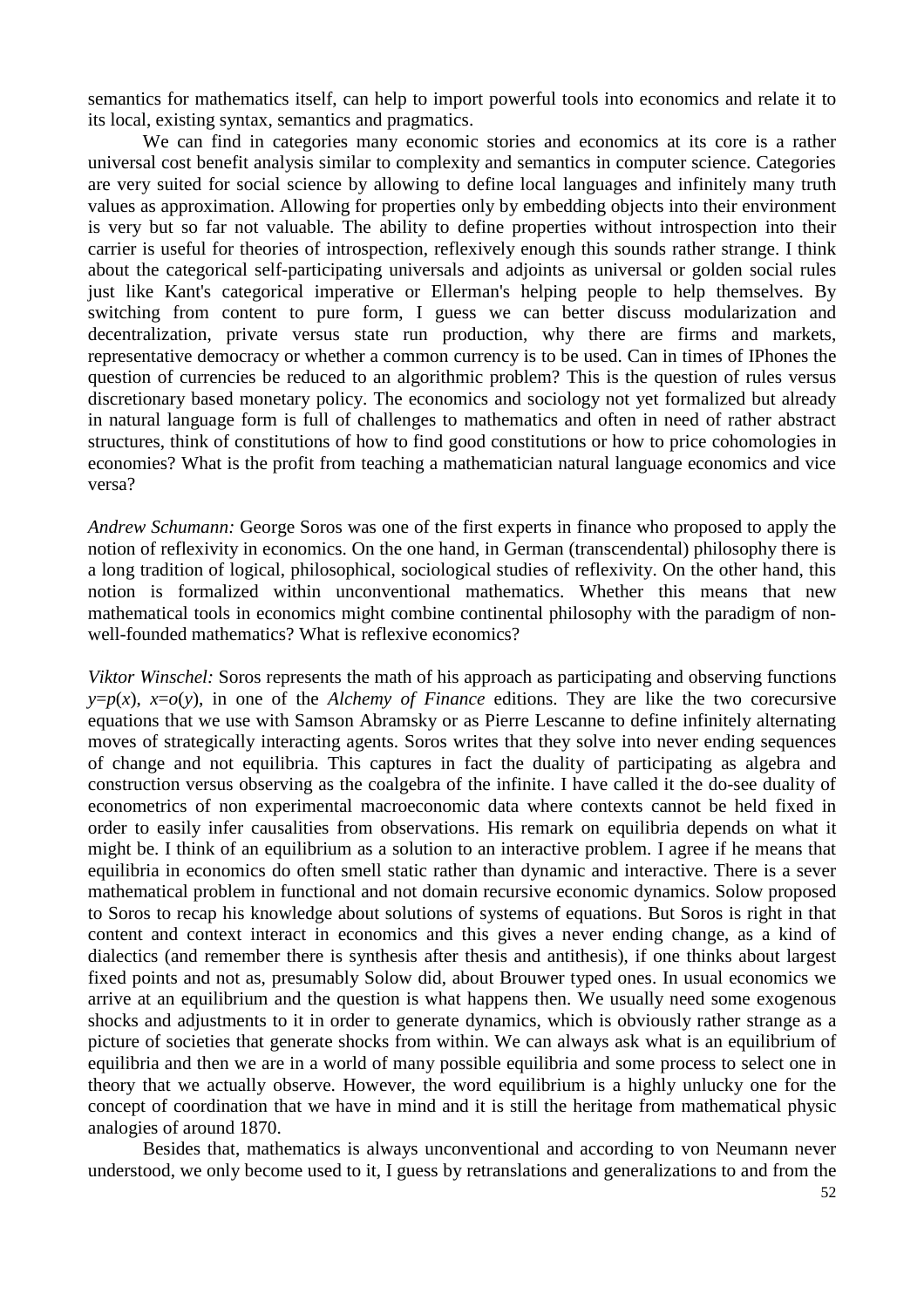old habits as a form of understanding. Morgenstern has written about self-fulfilling prophecies and the interaction of the theory and the modelled system in the 1920s. And I guess, yes, non-wellfounded mathematics and categories in general provide ideas to answers to challenging parts of the continental philosophy. The closest connection to my thinking that I have found in sociology and philosophy is Luhmann's system theoretical sociology that is very much related to coalgebras, nonwell-founded structures and in fact topos theory. He translated many results of computer science, system theory, cybernetics and explicitly builds on Spencer-Brown's (rather isolated and idiosyncratic) mathematics of the Russell paradox. There must be a coalgebraic formulation of much of Luhmann's work since Spencer-Brown's complex truth value *v* is an infinite sequence of True and False,  $v = True$ : map not *v*. Moreover, there is a new logic of David Ellerman built on the partition dual of the usual logic by subsets. This looks like a logic for the observing of observers where the unit of observing is to make a difference. Johannes Heinrich's philosophy is similarly a modern account of taking reflexivity as the foundational figure of societies. His notion of mutual thinking about each other's thinking is similar to the belief hierarchies of Harsanyi which is definitely a coalgebraic construction just like the Brandenburger-Keissler paradox of Alice's beliefs about Bob's assumption is a first *n*-players Russell paradox, hence sets that contain themselves – again a coalgebra. In short, we need to endogeneize theories into the system they are about and see how different theories aggregate into the dynamics of the system itself. I call that quantum physics to the power of quantum physics. If the observed system is changing the physicist then together they form a social system.

Reflexive economics has to provide a model theory for social science, where theory, syntax, content, form drives the model, semantics, content, function. In logics itself this interaction of logic as a description language and as a structure in its own right is not often discussed. This might be a new challenge that social science can approach together with the help from logic, computer science and mathematics. Maybe we proceed to dynamically varying sets, vibrating strings but for sure to some existing or new mathematics of unseen economic form. Any help is welcome from anyone who asks for the well being of our top level resources for life on earth as the ancient goal of housekeeping in times where the house becomes the whole earth.

In what ways for example could topos theory, that has recently been proposed for the physics of endogenous space and the rest (including economics?) be useful for the endogeneization of truth values, domains, languages, rules, dogmas and institutions in social systems as windows into a reality where it is never obvious whether it is the window itself.

In my economic problem the language of the economy is money. But reflexivity is only the first step of two observing agents who observe each other. The next question is a global one namely how do they observe themselves together or why, how and what society is emerging from these mutual observers and how to evaluate their exchange of work and money from all three perspectives and in different languages and truth values. I would like to combine micro economics in coalgebras and logic with the algebraic geometry of macroeconomics where the local to global transition is mathematically taking place and which is what category theory was developed for. After all money makes the world go around and it is an improbable geo meter. Macroeconomics is heading towards algebraic geometry in applications of homotopy theory for the global solutions of polynomials in general equilibrium theory. Cohomology gives us the calculations and I think we can also find around these structures the proper homes for the wholenesses, globalities, syntax and semantics of theories and models, solutions, entities, identities, persons, agents, households and values that we are talking about in economics and social sciences all the time – in short we need a synthesis from "I" and "you" to "we" as the embedding of "I" and "you" into the "we" and vice versa. People communicate by taking alternative points of view in all over the common space and they try and succeed or not to understand the different truth values arising from that.

*Andrew Schumann:* Is it possible to construct in the future computational economics, where all economic phenomena will be simulated, programmed, and predicted? How will it look like?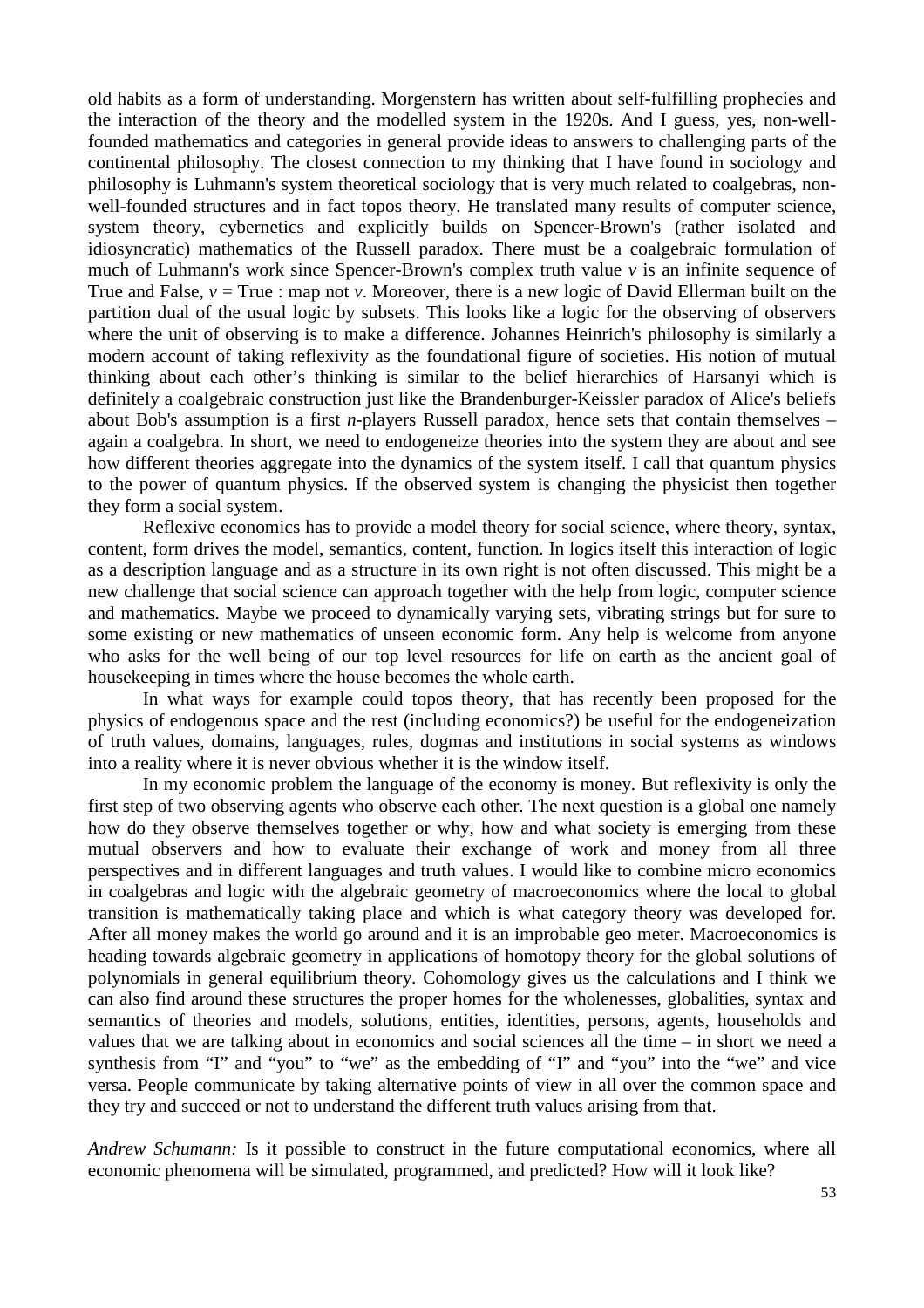*Viktor Winschel:* Economic and social theory is about predictions which might change the predicted and about changing the rules as the best way to predict the future and to interpret the history. If we find out something about the informational structures that govern societies as their nervous systems we extend them into a new form. Economics is a "organize yourself and your household" theory with predicting the future as one of its tasks. For the finance minister this includes changing the rules and even changing the constitution which is about rules to find good operational rules or laws. My mental image is a software that runs mathematics or theorem proving as type transformations, for a kind of self-organized SAP system for national states and communities, the finance minister's workflow rethought, decentralized and integrated, if you want. We have that kind of software in the economy in chip design and verification of security critical software. Similarly, the research called Social Software mainly in computer science and logic looks at societies by means of algorithmic and semantic tools. So the boundaries between theory, software, model, economics and computer science are blurred and traditional economic concepts are about to be re-examined.

As our first code is up a running my goal for the next steps of a computational economic system are logical specification languages for theory and system specification and verification with model checking and generation and econometrics as code and automaton generation for an automatized production or synthesis of economic theories and the analysis of their theoretical behaviour and the same for the agents in my theories which are in fact my principals and I am their agent. So the content and the context interact in my own type of work and even change their roles, just like in our corecursive or Soros functions, where it is not clear what is the context and what is the content, both are both, depending on the point of view. They are both, alternatively changing their roles, infinitely, just like Spencer-Brown's complex truth value or  $-1$ ,  $+1$  if plugged in  $x = -1$  / *x*.

Software can visualize economic theories as theatre plays, synthesized movies and all kind of various media and data and theory builder may even interact with sensors within virtual worlds like SimCity. The theatre play, graphical and symbolic format is what I have often used to teach myself mathematical and informal economic argumentation lines, figures and patterns. My motto right now is that the theory is the code and formal methods of computer science are used to analyse their properties. Our coalgebraic framework in the, almost finished, paper with Achim Blumensath explicitly uses this metaphor, where, as in formal bialgebraic language semantics, we care about the behaviour of the whole code arising from the behaviour of the individual operators. We use natural transformations of functorial games and strategies for compositionality and hence aggregation as the first step to macrostructures and their identities, it seems as colimits. However, since we need micro and meso and macro structures the bialgebraic semantics turned into a sub modular one with two instead of one natural transformation. Syntax and algebras can be taken as network structures that are strategically constructed within the system, by that it organizes itself. The need for meso structures makes econophysics based on statistical mechanics useless. Complex systems are like that because they have intermediate structures that moreover reason about the aggregated structures. In complex systems there are neither case based singularities at work nor laws of large numbers. It points into a fractal repetition of the same structures at varying levels just like category theory reveals the fractal organization of mathematics.

A related general problem is the prevailing usage of only extensively interpreted functions as input output boxes in computational and general economics. Non intensionally, without looking at the rule or algorithmic content of functions, it becomes complicated in not impossible to build a theory of the composition of production and utility functions and to see how synergies and added value evolve and are distributed in economies. At the same time, we need to model behavioural phenomena at the interfaces to unobservable spaces and hence a clear notion of automatons and unobservable state based systems for epistemic and ontological states. This is what the coalgebraic framework provides, unobservable state space systems and automatons, together with the implementation and the access to formal verification systems and much more. Lambda calculus for example tells us how the evaluation of function arguments relates to function composition.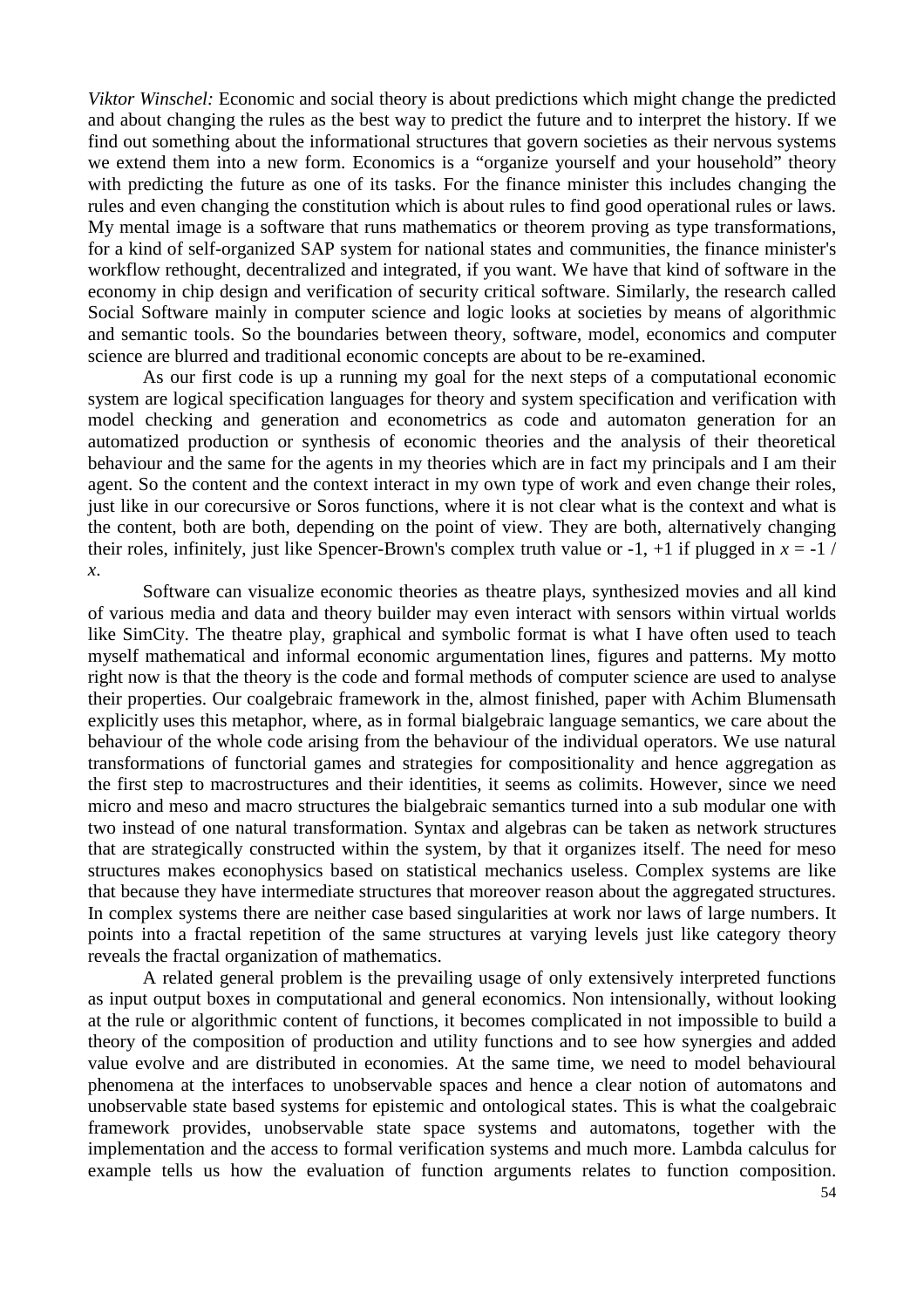Extensionally we cannot distinguish between  $f(g(x))$  and  $(f,g)(x)$  but economically we have to since intensionally both expressions are possibly subject to very different costs or complexities and that depend on the order of argument evaluation and function composition. In the end more general notions of morphisms than functions are needed to construct the category where the invisible hand arises is a colimit. The question of economic value seems to be strangely outside of economic theory as rather arbitrary cost functions that accompany production functions. The units of the operations are not specified and accordingly much of economic semantics evaluates natural language concepts ultimately to real numbers. So we neglect the computational and algorithmic content of production and most of all the compositional effects. We simply do not use the proper algorithmic tools for the compositionality and the processes of economies. This is what our coalgebraic framework is about. We aim at compositionality by natural transformations of games and strategies into aggregated ones.

Take any Internet company which is about producing software or management that is about producing similarly algorithms or rules of transformations of some types. What is the type of an economist, who is producing consultants who are taking production functions and produce better ones? We can speculate whether an economist without an algorithmic interpretation of functions would succeed as a manager of Adam Smith's nail factory, where one needs to detect sub modular opportunities for the division of labor that preserves the whole product but at lower costs, coverings and normalizations. This can be taken as a coalgebraic form of graph minimization under bisimulation as behaviour preserving equivalence relations or as a normalization on a wholeness. In turn, reflexively, due to a lack of understanding of the division of labor or value theory, we have a fundamental problem of composing economic theories efficiently. The division of labor situation in economics and with the rest of the sciences is not Pareto efficient. Compositionality is a field where much work was devoted on in computer science and mathematics and from where we can learn very much for some of the core questions of economics. A related question is why have these tools not been developed in economics? How do we need to educate our students in order to do so?

I think computer science and economics share some similar and foundational concepts and problems like the need for introspection or reflexivity, explicit syntax and semantics or value theory, encapsulation and global solutions or centralization and parallelization. Moreover computer science moves more and more into traditional social science domains implementing our societies and human-computer interfaces. However, computer scientific and logical results are about to improve the economic reasoning process itself independent of the entertained theory. But we need to discuss how that connects to existing economics.

*Andrew Schumann:* Many experts claim that the financial crisis of 2008 was caused by the insufficiency of conventional economic paradigm including Neo-Keynesian mathematics. Can we assume that the new mathematics in economics allows us to solve much more problems in the future?

*Viktor Winschel:* The economic problem of the current and other financial crisis is most likely the result of an insufficient understanding of relational structures in economies and economics. Take double accounting and Walras' Law, my colleagues tell me hand wavingly that this is simple, at the same time it is unclear whether dynamics in macroeconomics is consistent with national double accounting, implemented by the banking sector. More technically it is unclear whether the postulated or real dynamics takes place at some hyperplanes that cannot be reached without some creative accounting, invention of nonexistent types in economic theory or securities in financial markets. I am not even sure whether we know the truth value types for these kind of questions. Where does cheating starts – already in the syntax? Are there social structures where cheating is a way to do anything? For sure it is easier to cheat and err in a theory if there are no units of kg or dollars of resources. What units do the indices of consumer prices have? And what is the type of a financial contract that is written in 100 pages of a juristic language talking about prices composed